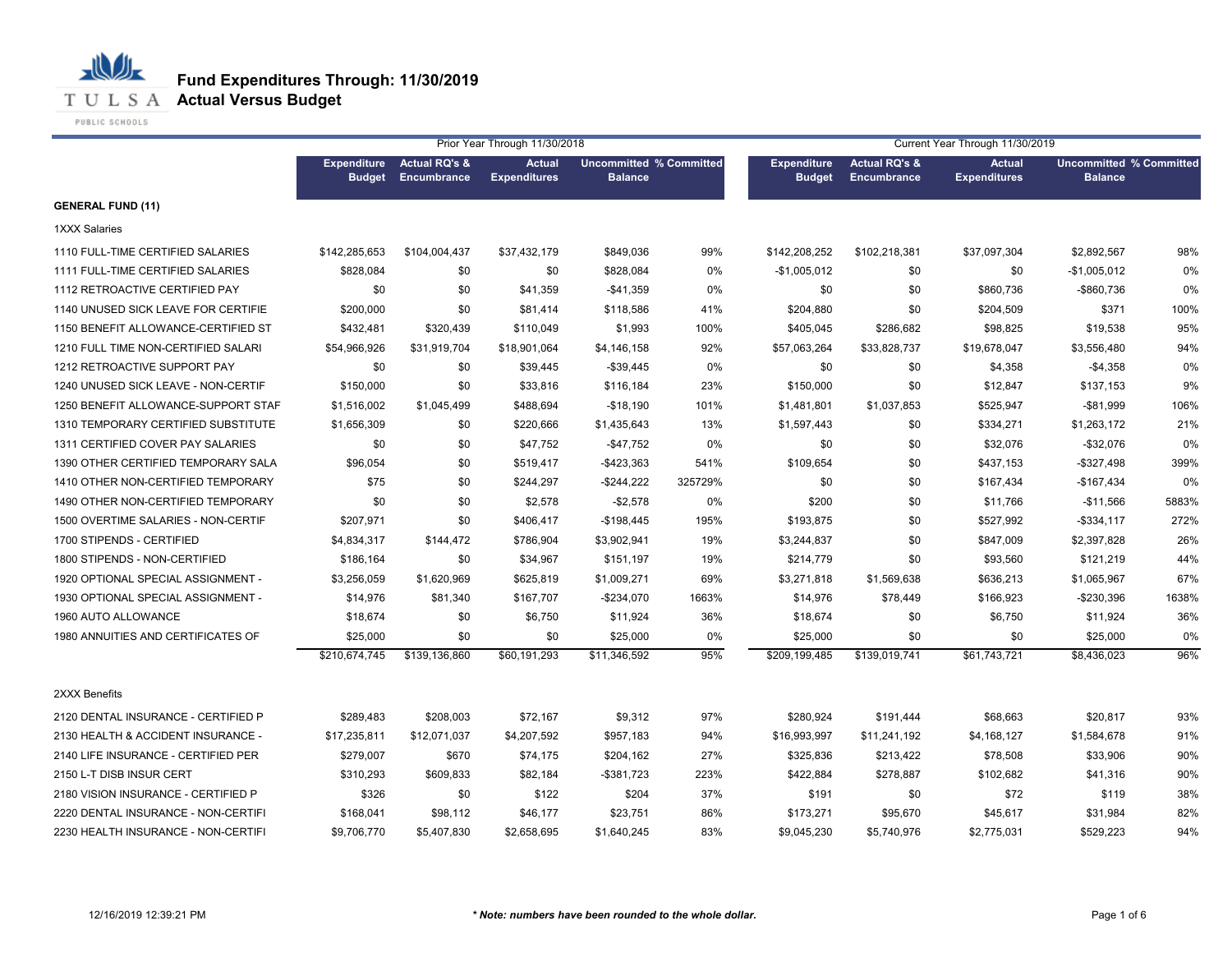**Fund Expenditures Through: 11/30/2019**

**T U L S A Actual Versus Budget** 

PUBLIC SCHOOLS

|                                                  |                                     |                                         | Prior Year Through 11/30/2018        |                                                  |       |                                     |                                                | Current Year Through 11/30/2019      |                                                  |      |
|--------------------------------------------------|-------------------------------------|-----------------------------------------|--------------------------------------|--------------------------------------------------|-------|-------------------------------------|------------------------------------------------|--------------------------------------|--------------------------------------------------|------|
|                                                  | <b>Expenditure</b><br><b>Budget</b> | <b>Actual RQ's &amp;</b><br>Encumbrance | <b>Actual</b><br><b>Expenditures</b> | <b>Uncommitted % Committed</b><br><b>Balance</b> |       | <b>Expenditure</b><br><b>Budget</b> | <b>Actual RQ's &amp;</b><br><b>Encumbrance</b> | <b>Actual</b><br><b>Expenditures</b> | <b>Uncommitted % Committed</b><br><b>Balance</b> |      |
| <b>GENERAL FUND (11)</b>                         |                                     |                                         |                                      |                                                  |       |                                     |                                                |                                      |                                                  |      |
| 2240 LIFE INSURANCE - NON-CERTIFIED              | \$107,648                           | \$48,001                                | \$32,181                             | \$27,465                                         | 74%   | \$127,164                           | \$46,542                                       | \$36,037                             | \$44,585                                         | 65%  |
| 2250 L-T DISB INSUR                              | \$114,529                           | \$115,993                               | \$36,018                             | $-$37,483$                                       | 133%  | \$161,755                           | \$60,666                                       | \$47,243                             | \$53,846                                         | 67%  |
| 2310 FICA - EMPLOYER'S CONTRIBUTION              | \$8,385,234                         | \$6,294,812                             | \$2,341,878                          | $-$251,456$                                      | 103%  | \$9,435,198                         | \$5,912,134                                    | \$2,387,706                          | \$1,135,358                                      | 88%  |
| 2320 MEDICARE - EMPLOYER'S CONTRIBU              | \$1,800,351                         | \$1,475,279                             | \$553,145                            | $-$228,073$                                      | 113%  | \$2,007,609                         | \$1,379,505                                    | \$565,083                            | \$63.021                                         | 97%  |
| 2410 FICA - EMPLOYER'S CONTRIBUTION              | \$3,028,463                         | \$1,862,742                             | \$1,186,667                          | $-$20,946$                                       | 101%  | \$3.459.933                         | \$2,033,025                                    | \$1,268,921                          | \$157,987                                        | 95%  |
| 2420 MEDICARE - EMPLOYER'S CONTRIBU              | \$722.189                           | \$442,267                               | \$288.992                            | $-$9,070$                                        | 101%  | \$799.970                           | \$471,800                                      | \$298,000                            | \$30,170                                         | 96%  |
| 2510 DISTRICT PAID RETIREMENT                    | \$869.650                           | \$595,021                               | \$354,251                            | $-$79,622$                                       | 109%  | \$1,067,905                         | \$584,862                                      | \$390,563                            | \$92,479                                         | 91%  |
| 2520 RETIREMENT - FEDERAL MATCHING               | \$798.054                           | \$0                                     | \$325.561                            | \$472,492                                        | 41%   | \$1,029,177                         | \$0                                            | \$339,249                            | \$689.928                                        | 33%  |
| 2530 RETIREMENT - EMPLOYER'S CONTRI              | \$14,041,734                        | \$10,394,783                            | \$3,894,527                          | $-$247,576$                                      | 102%  | \$14,888,947                        | \$9,764,199                                    | \$3,950,913                          | \$1,173,835                                      | 92%  |
| 2610 RETIREMENT - DISTRICT PAID NON              | \$179.652                           | \$47,988                                | \$65.156                             | \$66,509                                         | 63%   | \$194,586                           | \$36,486                                       | \$68,697                             | \$89,403                                         | 54%  |
| 2620 RETIREMENT - FEDERAL MATCHING               | \$136.133                           | \$0                                     | \$48,859                             | \$87,274                                         | 36%   | \$180,910                           | \$0                                            | \$58,404                             | \$122,506                                        | 32%  |
| 2630 RETIREMENT - EMPLOYER'S CONTRI              | \$1,882,257                         | \$1,310,201                             | \$795.152                            | $-$223,095$                                      | 112%  | \$2,396,089                         | \$1,423,171                                    | \$850.471                            | \$122,447                                        | 95%  |
| 2710 UNEMPLOYMENT COMPENSATION - CE              | \$300,000                           | \$5,000                                 | \$38.639                             | \$256,361                                        | 15%   | \$300,000                           | \$0                                            | \$63,585                             | \$236.415                                        | 21%  |
| 2810 UNEMPLOYMENT COMPENSATION - NO              | \$100,000                           | \$0                                     | \$0                                  | \$100,000                                        | $0\%$ | \$100,000                           | \$0                                            | \$0                                  | \$100,000                                        | 0%   |
|                                                  | \$60.455.623                        | \$40,987,574                            | \$17,102,136                         | \$2,365,913                                      | 96%   | \$63,391,575                        | \$39,473,979                                   | \$17,563,572                         | \$6.354.023                                      | 90%  |
| 3XXX Purchased Professional & Technical Services |                                     |                                         |                                      |                                                  |       |                                     |                                                |                                      |                                                  |      |
| 3100 OFFICIAL/ADMINISTRATIVE SERVIC              | \$751,786                           | \$336,825                               | \$187,992                            | \$226,969                                        | 70%   | \$880,661                           | \$299,163                                      | \$116,510                            | \$464,988                                        | 47%  |
| 3200 PROFESSIONAL-EDUCATION SERVICE              | \$7,756,576                         | \$4,580,602                             | \$1,723,331                          | \$1,452,644                                      | 81%   | \$9,099,171                         | \$4,481,375                                    | \$3,159,551                          | \$1,458,245                                      | 84%  |
| 3220 INSTRUCTIONAL SERVICES                      | \$0                                 | \$0                                     | \$0                                  | \$0                                              | 0%    | \$5,000                             | \$0                                            | \$0                                  | \$5,000                                          | 0%   |
| 3310 ACCOUNTING SERVICES                         | \$195,000                           | \$27,750                                | \$0                                  | \$167,250                                        | 14%   | \$159,000                           | \$27,500                                       | \$0                                  | \$131,500                                        | 17%  |
| 3360 MEDICAL SERVICES                            | \$571,379                           | \$264,854                               | \$105,187                            | \$201,338                                        | 65%   | \$408,337                           | \$134,694                                      | \$28,846                             | \$244,797                                        | 40%  |
| 3370 OTHER PROFESSIONAL SERVICES                 | \$805,597                           | \$129,186                               | \$405,780                            | \$270,630                                        | 66%   | \$717,476                           | \$245,199                                      | \$249,086                            | \$223,191                                        | 69%  |
| 3420 DATA PROCESSING SERVICES                    | \$14,000                            | \$5,435                                 | \$2,365                              | \$6,200                                          | 56%   | \$15,000                            | \$13,027                                       | \$1,974                              | \$0                                              | 100% |
| 3430 OFFICIALS                                   | \$136,740                           | \$58,585                                | \$48,729                             | \$29,426                                         | 78%   | \$136,740                           | \$58,662                                       | \$47,476                             | \$30,602                                         | 78%  |
| 3440 SECURITY SERVICES                           | \$41,188                            | \$0                                     | \$0                                  | \$41,188                                         | 0%    | \$41,165                            | \$0                                            | \$0                                  | \$41,165                                         | 0%   |
| 3460 OTHER TECHNICAL SERVICES                    | \$948,064                           | \$238,564                               | \$120,750                            | \$588,750                                        | 38%   | \$646,644                           | \$361,762                                      | \$122,475                            | \$162,407                                        | 75%  |
| 3510 CIVIL LITIGATION-PLAINTIFF                  | \$8,000                             | \$5,636                                 | \$364                                | \$2,000                                          | 75%   | \$8,000                             | \$2,941                                        | \$32,059                             | $-$27,000$                                       | 438% |
| 3520 CIVIL LITIGATION-DEFENDANT                  | \$12,000                            | \$22,413                                | \$87                                 | $-$10,500$                                       | 188%  | \$12,000                            | \$16,014                                       | \$6,486                              | $-$10,500$                                       | 188% |
| 3530 CONTRACT SVCS: DRAFT & REVIEW               | \$64,313                            | \$5,662                                 | \$338                                | \$58,313                                         | 9%    | \$64,313                            | \$5,948                                        | \$52                                 | \$58,313                                         | 9%   |
| 3540 LEGAL-BOARD REPRESENTATION                  | \$19,000                            | \$25,224                                | \$5,776                              | $-$12,000$                                       | 163%  | \$19,000                            | \$20,165                                       | \$10,835                             | $-$12,000$                                       | 163% |
| 3550 DUE PROCESS                                 | \$22,050                            | \$33,610                                | \$1,890                              | $-$13,450$                                       | 161%  | \$21,550                            | \$32,725                                       | \$2,275                              | $-$13,450$                                       | 162% |
| 3560 EMPLOYMENT LAW                              | \$83,425                            | \$49,955                                | \$4,546                              | \$28,925                                         | 65%   | \$73,425                            | \$49,018                                       | \$5,483                              | \$18,925                                         | 74%  |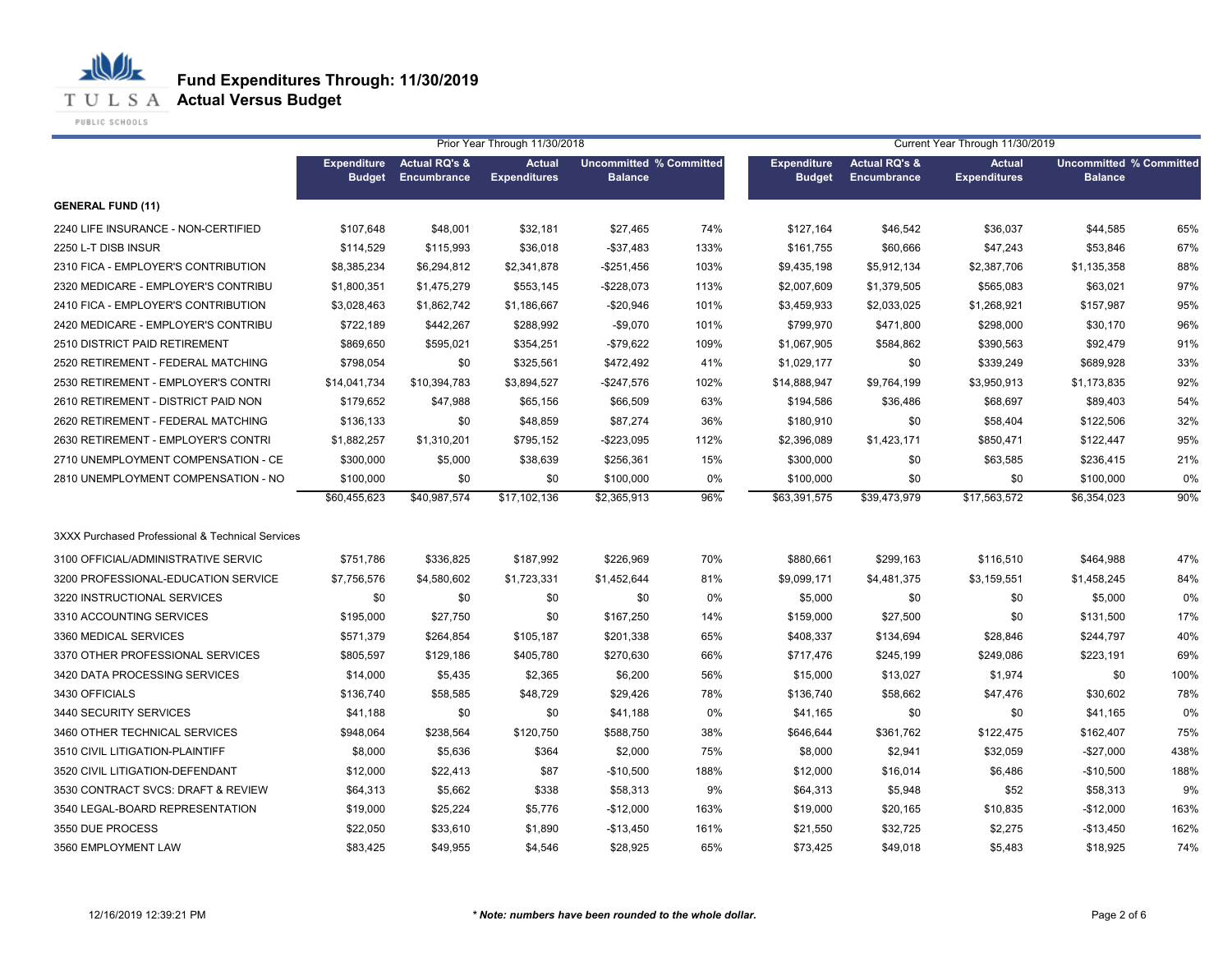

PUBLIC SCHOOLS

|                                         |                                     |                                         | Prior Year Through 11/30/2018        |                                                  |      | Current Year Through 11/30/2019     |                                         |                                      |                                                  |       |
|-----------------------------------------|-------------------------------------|-----------------------------------------|--------------------------------------|--------------------------------------------------|------|-------------------------------------|-----------------------------------------|--------------------------------------|--------------------------------------------------|-------|
|                                         | <b>Expenditure</b><br><b>Budget</b> | <b>Actual RQ's &amp;</b><br>Encumbrance | <b>Actual</b><br><b>Expenditures</b> | <b>Uncommitted % Committed</b><br><b>Balance</b> |      | <b>Expenditure</b><br><b>Budget</b> | <b>Actual RQ's &amp;</b><br>Encumbrance | <b>Actual</b><br><b>Expenditures</b> | <b>Uncommitted % Committed</b><br><b>Balance</b> |       |
| <b>GENERAL FUND (11)</b>                |                                     |                                         |                                      |                                                  |      |                                     |                                         |                                      |                                                  |       |
| 3570 OTHER LEGAL SERVICES               | \$85,987                            | \$82,697                                | \$13,303                             | $-$10,013$                                       | 112% | \$85,987                            | \$40,714                                | \$32,286                             | \$12,987                                         | 85%   |
| 3580 LEGAL-GENERAL LEGAL ADVICE         | \$49,000                            | \$0                                     | \$0                                  | \$49,000                                         | 0%   | \$49,000                            | \$0                                     | \$0                                  | \$49,000                                         | 0%    |
| 3590 PROFESSIONAL EMPLOYEE TRAINING     | \$0                                 | \$0                                     | \$0                                  | \$0                                              | 0%   | \$7,568,287                         | \$3,516,402                             | \$1,914,172                          | \$2,137,713                                      | 72%   |
| 3600 PROFESSIONAL EMPLOYEE TRAINING     | \$8,663,313                         | \$4,152,957                             | \$1,788,059                          | \$2,722,297                                      | 69%  | \$60,475                            | \$267,939                               | \$312,960                            | $-$520,423$                                      | 961%  |
|                                         | \$20,227,418                        | \$10,019,954                            | \$4,408,496                          | \$5,798,968                                      | 71%  | \$20,071,231                        | \$9,573,246                             | \$6,042,525                          | \$4,455,460                                      | 78%   |
| <b>4XXX Purchased Property Services</b> |                                     |                                         |                                      |                                                  |      |                                     |                                         |                                      |                                                  |       |
| 4111 WATER/SEWER SERVICES (NON-EMER     | \$1,431,269                         | \$837,432                               | \$562,466                            | \$31,370                                         | 98%  | \$1,431,269                         | \$754,076                               | \$759,038                            | $-$81,845$                                       | 106%  |
| 4250 LAUNDRY SERVICES                   | \$10,250                            | \$7,883                                 | \$2,117                              | \$250                                            | 98%  | \$10,250                            | \$8,578                                 | \$1,422                              | \$250                                            | 98%   |
| 4260 LAWN-CARE SERVICES                 | \$21,700                            | \$1,500                                 | \$0                                  | \$20,200                                         | 7%   | \$20,200                            | \$0                                     | \$0                                  | \$20,200                                         | 0%    |
| 4300 REPAIRS AND MAINTENANCE SERVIC     | \$24,306                            | \$5,111                                 | \$4,724                              | \$14,471                                         | 40%  | \$67,515                            | \$4,365                                 | \$23,475                             | \$39,675                                         | 41%   |
| 4320 COMPUTER SERVICE                   | \$1,053,186                         | \$25,426                                | \$832,125                            | \$195,636                                        | 81%  | \$1,019,817                         | \$18,300                                | \$949,596                            | \$51,921                                         | 95%   |
| 4360 REP/MAINT OFFICE MACHINE SVCS      | \$7,000                             | \$0                                     | \$3,570                              | \$3,430                                          | 51%  | \$8,472                             | \$472                                   | \$2,858                              | \$5,142                                          | 39%   |
| 4380 OTHER BUILDING SERVICES            | \$720                               | \$655                                   | \$485                                | $-$420$                                          | 158% | \$720                               | \$1,170                                 | \$0                                  | $-$450$                                          | 163%  |
| 4390 OTHER EQUIPMENT AND VEHICLE SE     | \$88,859                            | \$29,004                                | \$26,996                             | \$32,859                                         | 63%  | \$104,559                           | \$34,279                                | \$29,737                             | \$40,544                                         | 61%   |
| 4392 OTHER EQUIPMENT AND VEHICLE SE     | \$0                                 | \$0                                     | \$0                                  | \$0                                              | 0%   | \$620                               | \$0                                     | \$0                                  | \$620                                            | 0%    |
| 4400 RENTAL OR LEASE SERVICES           | \$258,578                           | \$185,500                               | \$0                                  | \$73,078                                         | 72%  | \$181,678                           | \$185,500                               | \$0                                  | $-$3,822$                                        | 102%  |
| 4420 EQUIPMENT AND VEHICLE SERVICES     | \$13,999                            | \$0                                     | \$0                                  | \$13,999                                         | 0%   | \$0                                 | \$0                                     | \$0                                  | \$0                                              | 0%    |
| 4421 TPS TRANSPORTATION                 | \$482,563                           | \$49,670                                | $-$1,603$                            | \$434,497                                        | 10%  | \$891,225                           | \$35,425                                | $-$45,772$                           | \$901,572                                        | $-1%$ |
| 4430 LAND AND BUILDING SERVICES         | \$0                                 | \$0                                     | \$0                                  | \$0                                              | 0%   | \$65,000                            | \$30,000                                | \$0                                  | \$35,000                                         | 46%   |
| 4440 SOFTWARE SERVICES                  | \$190                               | \$0                                     | \$0                                  | \$190                                            | 0%   | \$0                                 | \$0                                     | \$0                                  | \$0                                              | 0%    |
| 4490 OTHER RENTAL OR LEASE SERVICES     | \$1,000                             | \$0                                     | \$273                                | \$727                                            | 27%  | \$500                               | \$0                                     | \$200                                | \$300                                            | 40%   |
| 4500 CONSTRUCTION SERVICES              | \$4,820                             | \$4,320                                 | \$0                                  | \$500                                            | 90%  | \$1,000                             | \$0                                     | \$0                                  | \$1,000                                          | 0%    |
|                                         | \$3,398,440                         | \$1,146,501                             | \$1,431,152                          | \$820,786                                        | 76%  | \$3,802,826                         | \$1,072,164                             | \$1,720,555                          | \$1,010,107                                      | 73%   |
| 5XXX Other Purchased Services           |                                     |                                         |                                      |                                                  |      |                                     |                                         |                                      |                                                  |       |
| 5130 STUDENT TRANSPORTATION SERVICE     | \$45,063                            | \$17,568                                | \$9,202                              | \$18,293                                         | 59%  | \$30,761                            | \$3,053                                 | \$1,347                              | \$26,361                                         | 14%   |
| 5150 STUDENT OUT OF DIST TRVL - LOG     | \$3,433                             | \$950                                   | \$668                                | \$1,815                                          | 47%  | \$3,311                             | \$2,060                                 | \$0                                  | \$1,251                                          | 62%   |
| 5160 STUDENT OUT OF DIST TRVL -MEAL     | \$3,100                             | \$83                                    | \$337                                | \$2,680                                          | 14%  | \$3,400                             | \$0                                     | \$0                                  | \$3,400                                          | 0%    |
| 5220 LIABILITY INSURANCE                | \$214.859                           | \$2,000                                 | \$212,849                            | \$10                                             | 100% | \$218,161                           | \$0                                     | \$218,161                            | \$0                                              | 100%  |
| 5240 VEHICLE INSURANCE-STUDENT TRAN     | \$727                               | \$0                                     | \$0                                  | \$727                                            | 0%   | \$0                                 | \$0                                     | \$0                                  | \$0                                              | 0%    |
| 5250 SURETY BONDS                       | \$18,154                            | \$0                                     | \$18,129                             | \$25                                             | 100% | \$19,215                            | \$0                                     | \$19,215                             | \$0                                              | 100%  |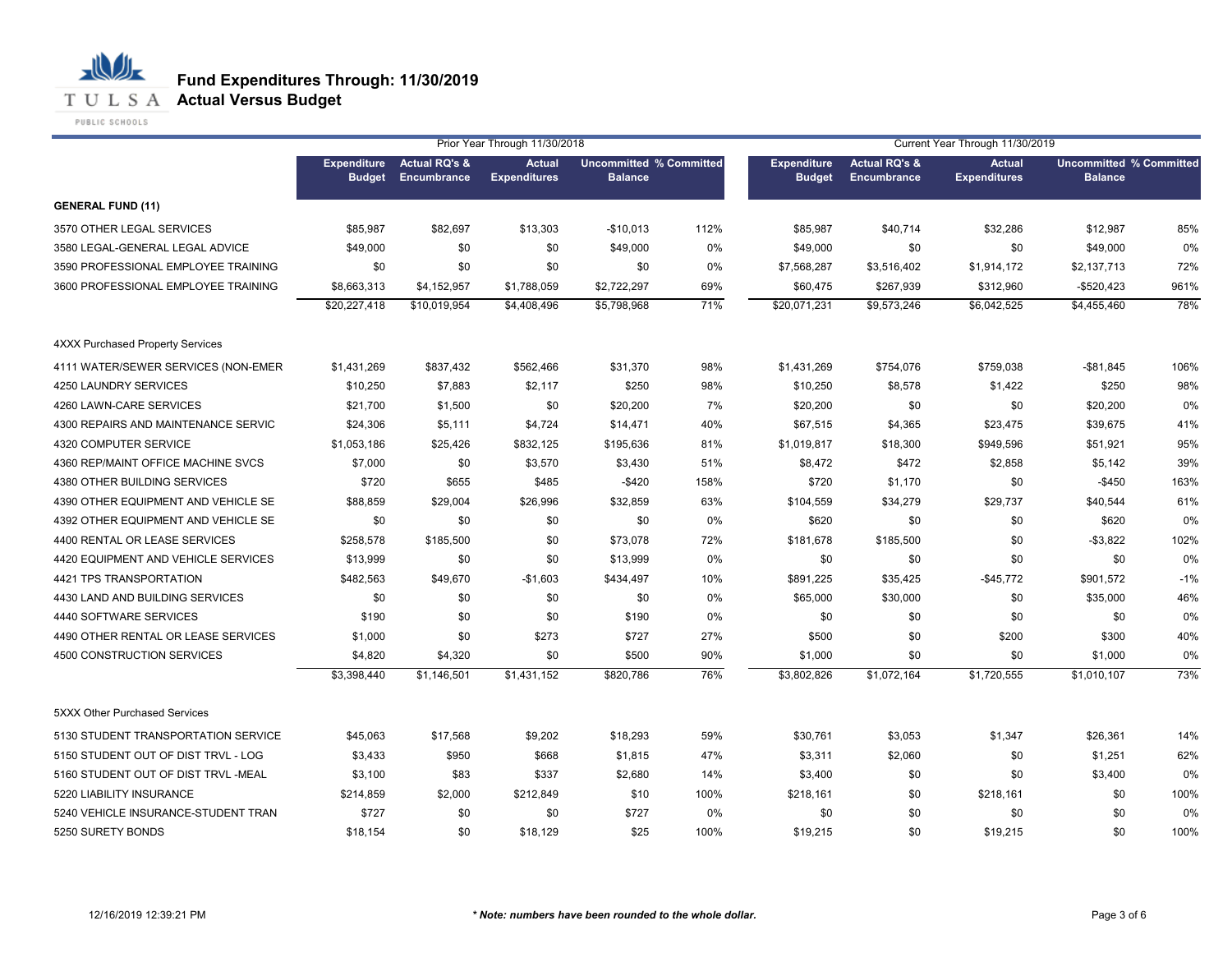**Fund Expenditures Through: 11/30/2019**

**T U L S A Actual Versus Budget** 

PUBLIC SCHOOLS

|                                     |                                     |                                         | Prior Year Through 11/30/2018        |                |                                |                                     |                                         | Current Year Through 11/30/2019 |                                                  |         |
|-------------------------------------|-------------------------------------|-----------------------------------------|--------------------------------------|----------------|--------------------------------|-------------------------------------|-----------------------------------------|---------------------------------|--------------------------------------------------|---------|
|                                     | <b>Expenditure</b><br><b>Budget</b> | <b>Actual RQ's &amp;</b><br>Encumbrance | <b>Actual</b><br><b>Expenditures</b> | <b>Balance</b> | <b>Uncommitted % Committed</b> | <b>Expenditure</b><br><b>Budget</b> | <b>Actual RQ's &amp;</b><br>Encumbrance | Actual<br><b>Expenditures</b>   | <b>Uncommitted % Committed</b><br><b>Balance</b> |         |
| <b>GENERAL FUND (11)</b>            |                                     |                                         |                                      |                |                                |                                     |                                         |                                 |                                                  |         |
| 5290 OTHER INSURANCE SERVICES       | \$775,448                           | \$45,555                                | \$40,068                             | \$689,825      | 11%                            | \$789,308                           | \$45,131                                | \$54,352                        | \$689,825                                        | 13%     |
| 5300 COMMUNICATION SERVICES         | \$76,858                            | \$685                                   | \$14,192                             | \$61,982       | 19%                            | \$53,132                            | \$7,543                                 | \$12,857                        | \$32,732                                         | 38%     |
| 5310 POSTAGE SERVICES               | \$100,054                           | \$81,819                                | \$8,035                              | \$10,200       | 90%                            | \$94,745                            | \$78,636                                | \$6,650                         | \$9,459                                          | 90%     |
| 5315 COURIER SERVICES               | \$6,000                             | \$2,839                                 | \$1,161                              | \$2,000        | 67%                            | \$4,000                             | \$2,556                                 | \$1,445                         | \$0                                              | 100%    |
| 5320 TELEPHONE OR TELEGRAPH SERVICE | \$215,750                           | \$153,844                               | \$51,256                             | \$10,650       | 95%                            | \$200,000                           | \$138,793                               | \$61,207                        | \$0                                              | 100%    |
| 5340 MOBILE COMM DEVICES            | \$113,026                           | \$82,070                                | \$29,819                             | \$1,137        | 99%                            | \$103,124                           | \$73,290                                | \$29,296                        | \$538                                            | 99%     |
| 5350 IPAD SERVICE AGREEMENT         | \$52,139                            | \$39,533                                | \$12,403                             | \$203          | 100%                           | \$45,422                            | \$34,462                                | \$10,392                        | \$567                                            | 99%     |
| 5400 ADVERTISING                    | \$26,586                            | \$300                                   | \$7,427                              | \$18,858       | 29%                            | \$6,395                             | \$5,672                                 | \$466                           | \$257                                            | 96%     |
| 5420 PRINTED ADVERTISING            | \$17,018                            | \$8,514                                 | \$8,504                              | \$0            | 100%                           | \$20,018                            | \$16,647                                | \$3,354                         | \$18                                             | 100%    |
| 5500 PRINTING AND BINDING           | \$41,200                            | \$23,296                                | \$9,991                              | \$7,913        | 81%                            | \$27,430                            | \$17,161                                | \$3,417                         | \$6,852                                          | 75%     |
| 5591 PRINTING IN HOUSE              | \$95,884                            | \$90,428                                | \$70                                 | \$5,385        | 94%                            | \$113,392                           | \$101,577                               | \$12,265                        | $-$450$                                          | 100%    |
| 5592 PRINTING CLICK CHARGES         | \$699,005                           | \$662,609                               | \$30,091                             | \$6,305        | 99%                            | \$697,265                           | \$523,593                               | \$157,189                       | \$16,483                                         | 98%     |
| 5610 TUTITIONS TO OTHER DISTRICTS W | \$10,000                            | \$0                                     | \$0                                  | \$10,000       | 0%                             | \$10,000                            | \$0                                     | \$0                             | \$10,000                                         | 0%      |
| 5810 TRAVEL IN-DISTRICT / MILEAGE   | \$337,803                           | \$0                                     | \$31,779                             | \$306,024      | 9%                             | \$369,677                           | \$0                                     | \$37,259                        | \$332,417                                        | 10%     |
| 5820 TRAVEL OUT OF DISTRICT         | \$1,169,826                         | \$219,313                               | \$284,961                            | \$665,551      | 43%                            | \$1,655,832                         | \$260,902                               | \$219,709                       | \$1,175,221                                      | 29%     |
| 5990 OTHER PURCHASED SERVICES       | \$3,502,106                         | \$2,466,256                             | \$814,826                            | \$221,025      | 94%                            | \$3,355,877                         | \$2,565,210                             | \$889,253                       | $-$98,586$                                       | 103%    |
|                                     | \$7,524,036                         | \$3,897,662                             | \$1,585,767                          | \$2,040,607    | 73%                            | \$7,820,464                         | \$3,876,285                             | \$1,737,835                     | \$2,206,344                                      | 72%     |
| <b>6XXX Supplies and Materials</b>  |                                     |                                         |                                      |                |                                |                                     |                                         |                                 |                                                  |         |
| 6110 PAPER AND COPY SUPPLIES        | \$87,234                            | \$37,318                                | \$27,449                             | \$22,467       | 74%                            | \$79,791                            | \$33,610                                | \$31,701                        | \$14,480                                         | 82%     |
| 6111 PAPER AND COPY SUPPLIES-WAREHO | \$435,690                           | \$0                                     | \$47,909                             | \$387,781      | 11%                            | \$397,996                           | \$205                                   | \$56,610                        | \$341,181                                        | 14%     |
| 6112 PAPER AND COPY SUPPLIES-ONLINE | \$132,110                           | \$0                                     | \$10,479                             | \$121,630      | 8%                             | \$67,658                            | \$800                                   | \$12,386                        | \$54,472                                         | 19%     |
| 6119 ONLINE ORDERING ENCUMBRANCE    | \$121,403                           | \$329,896                               | \$0                                  | $-$208,493$    | 272%                           | \$100                               | \$223,111                               | \$0                             | $-$ \$223,011                                    | 223111% |
| 6120 AUTOMOTIVE/BUS SUPPLIES        | \$790,843                           | \$290,827                               | \$406,366                            | \$93,650       | 88%                            | \$781,500                           | \$243,922                               | \$509,280                       | \$28,298                                         | 96%     |
| 6130 CONSUMABLE TECHNOLOGY SUPPLIES | \$0                                 | \$828                                   | \$0                                  | $-$ \$828      | 0%                             | \$0                                 | \$2,000                                 | \$934                           | $-$2,934$                                        | 0%      |
| 6140 TESTING SUPPLIES AND MATERIALS | \$311,575                           | \$11,523                                | \$46,928                             | \$253,124      | 19%                            | \$231,106                           | \$7,538                                 | \$50,410                        | \$173,158                                        | 25%     |
| 6150 FILMS VIDEOS AUDIO TAPES AV SU | \$13,900                            | \$0                                     | \$5,363                              | \$8,537        | 39%                            | \$11,727                            | \$279                                   | \$0                             | \$11,448                                         | 2%      |
| 6160 FIRST AID SUPPLIES             | \$18,878                            | \$13,311                                | \$258                                | \$5,310        | 72%                            | \$19,768                            | \$8,133                                 | \$1,866                         | \$9,768                                          | 51%     |
| 6166 INVENTORY - HEALTH SUPPLIES    | \$17,613                            | \$375                                   | \$3,475                              | \$13,762       | 22%                            | \$12,613                            | \$0                                     | \$11,228                        | \$1,385                                          | 89%     |
| 6169 INVENTORY - ISSUED             | \$0                                 | \$0                                     | \$768                                | $-$ \$768      | 0%                             | \$0                                 | \$0                                     | $-$1,485$                       | \$1,485                                          | 0%      |
| 6170 PAPER PRODUCTS                 | \$0                                 | \$0                                     | \$0                                  | \$0            | 0%                             | \$0                                 | \$35                                    | \$71                            | $-$106$                                          | 0%      |
| 6180 CLEAN-MAINT SUPPLIES CHEMICALS | \$728,769                           | \$0                                     | \$158,151                            | \$570,618      | 22%                            | \$728,452                           | \$8,429                                 | \$164,712                       | \$555,311                                        | 24%     |
| 6181 CLEAN-MAINT SUPPLIES CHEMICALS | \$282                               | \$0                                     | \$26                                 | \$256          | 9%                             | \$282                               | \$0                                     | \$0                             | \$282                                            | 0%      |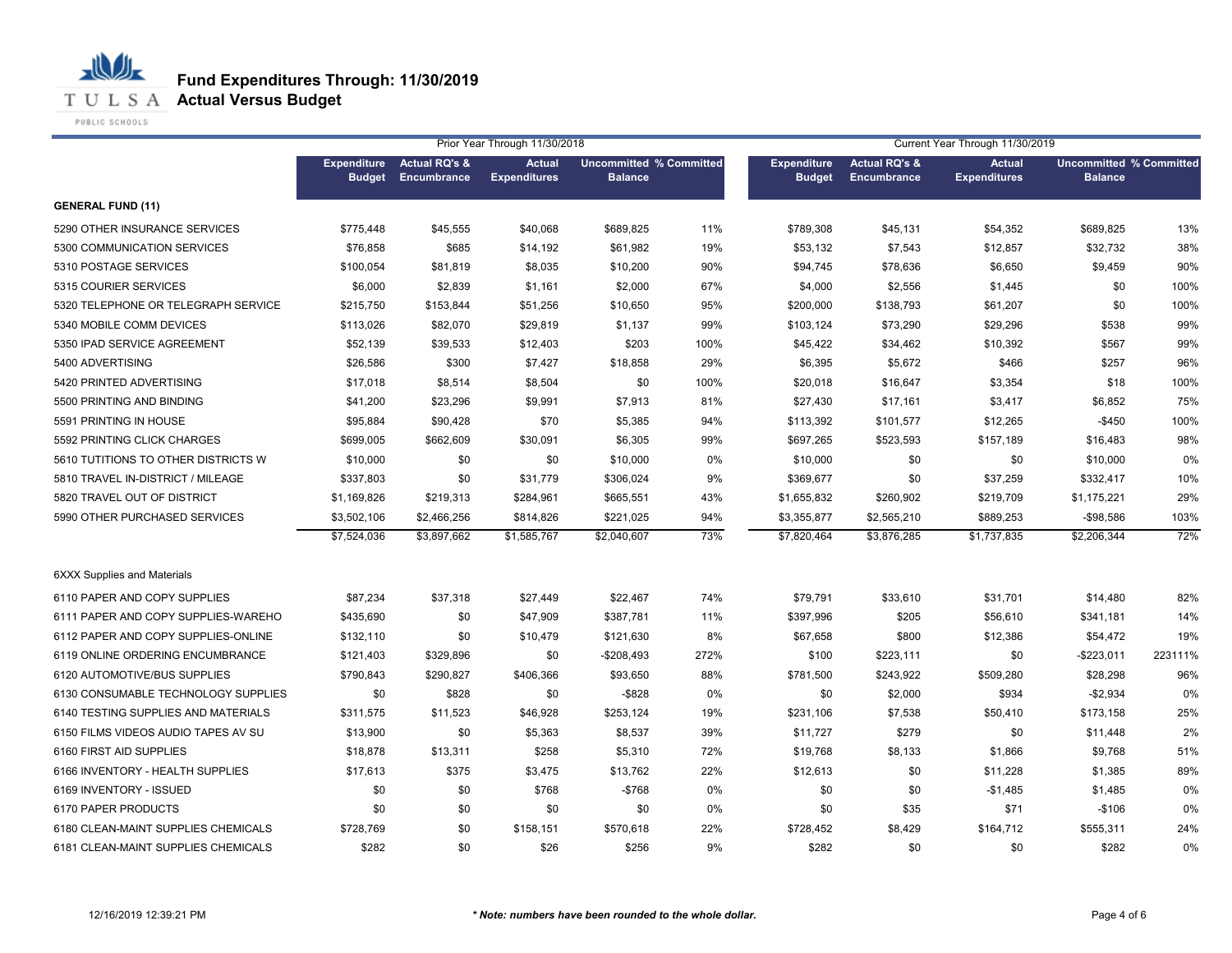**Fund Expenditures Through: 11/30/2019**

**T U L S A Actual Versus Budget** 

PUBLIC SCHOOLS

|                                     |                                     |                                         | Prior Year Through 11/30/2018        |                                                  |      | Current Year Through 11/30/2019     |                                         |                                      |                                                  |      |
|-------------------------------------|-------------------------------------|-----------------------------------------|--------------------------------------|--------------------------------------------------|------|-------------------------------------|-----------------------------------------|--------------------------------------|--------------------------------------------------|------|
|                                     | <b>Expenditure</b><br><b>Budget</b> | <b>Actual RQ's &amp;</b><br>Encumbrance | <b>Actual</b><br><b>Expenditures</b> | <b>Uncommitted % Committed</b><br><b>Balance</b> |      | <b>Expenditure</b><br><b>Budget</b> | <b>Actual RQ's &amp;</b><br>Encumbrance | <b>Actual</b><br><b>Expenditures</b> | <b>Uncommitted % Committed</b><br><b>Balance</b> |      |
| <b>GENERAL FUND (11)</b>            |                                     |                                         |                                      |                                                  |      |                                     |                                         |                                      |                                                  |      |
| 6190 GENERAL OFFICE SUPPLIES        | \$804,992                           | \$49,012                                | \$54,068                             | \$701,911                                        | 13%  | \$662,841                           | \$39,659                                | \$74,275                             | \$548,908                                        | 17%  |
| 6191 GENERAL OFFICE SUPPLIES-WAREHO | \$316,191                           | \$0                                     | \$41,722                             | \$274,469                                        | 13%  | \$293,558                           | \$325                                   | \$51,539                             | \$241,694                                        | 18%  |
| 6192 GENERAL OFFICE SUPPLIES-ONLINE | \$355,881                           | \$66                                    | \$50,594                             | \$305,220                                        | 14%  | \$315,172                           | \$100                                   | \$41,754                             | \$273,318                                        | 13%  |
| 6195 OTHER SUPPLIES AND MATERIALS   | \$8,500                             | \$0                                     | \$289                                | \$8,211                                          | 3%   | \$250                               | \$274                                   | \$1,359                              | $-$1,383$                                        | 653% |
| 6196 INVENTORY - NEW INV SYSTEM     | \$300,000                           | \$90,219                                | \$168,266                            | \$41,516                                         | 86%  | \$200,000                           | \$24,772                                | \$77,067                             | \$98,161                                         | 51%  |
| 6199 INVENTORY ISSUED               | \$0                                 | \$0                                     | $-$270,016$                          | \$270,016                                        | 0%   | \$0                                 | \$0                                     | $-$ \$286,526                        | \$286,526                                        | 0%   |
| 6240 ELECTRICITY                    | \$5,057,488                         | \$2,515,331                             | \$2,298,604                          | \$243,553                                        | 95%  | \$5,057,488                         | \$2,806,336                             | \$2,251,152                          | \$0                                              | 100% |
| 6250 GASOLINE                       | \$1,009,834                         | \$383,341                               | \$416,659                            | \$209,834                                        | 79%  | \$1,003,392                         | \$670,035                               | \$332,461                            | \$897                                            | 100% |
| 6270 NATURAL GAS                    | \$1,055,185                         | \$733,233                               | \$81,767                             | \$240,185                                        | 77%  | \$1,055,185                         | \$735,994                               | \$79,006                             | \$240,185                                        | 77%  |
| 6305 SE INVENTORY                   | \$0                                 | \$0                                     | $-$137$                              | \$137                                            | 0%   | \$0                                 | \$206                                   | \$0                                  | $-$206$                                          | 0%   |
| 6410 BOOKS                          | \$839,664                           | \$67,363                                | \$136,855                            | \$635,446                                        | 24%  | \$810,173                           | \$38,155                                | \$90,769                             | \$681,249                                        | 16%  |
| 6420 PERIODICALS                    | \$17,428                            | \$1,000                                 | \$1,444                              | \$14,984                                         | 14%  | \$15,616                            | \$1,442                                 | \$2,024                              | \$12,150                                         | 22%  |
| 6430 STATE ADOPTED TEXTBOOKS        | \$1,702,654                         | \$0                                     | \$0                                  | \$1,702,654                                      | 0%   | \$1,651,010                         | \$0                                     | \$0                                  | \$1,651,010                                      | 0%   |
| 6440 SUPPLEMENTAL TEXTBOOKS (NON-ST | \$79,172                            | \$2,537                                 | \$6,183                              | \$70,452                                         | 11%  | \$24,080                            | \$846                                   | \$2,187                              | \$21,047                                         | 13%  |
| 6450 WORKBOOKS                      | \$45,863                            | \$1,242                                 | \$1,997                              | \$42,624                                         | 7%   | \$35,166                            | \$5,810                                 | \$7,614                              | \$21,742                                         | 38%  |
| 6470 NEWSPAPERS                     | \$816                               | \$0                                     | \$0                                  | \$816                                            | 0%   | \$249                               | \$0                                     | \$0                                  | \$249                                            | 0%   |
| 6480 MAGAZINES                      | \$3,188                             | \$0                                     | \$4,799                              | $-$1,612$                                        | 151% | \$1,162                             | \$0                                     | \$3,113                              | $-$1,951$                                        | 268% |
| 6510 APPLIANCES/FURNITURE/FIXTURES  | \$18,575                            | \$9,827                                 | \$540                                | \$8,207                                          | 56%  | \$124,160                           | \$16,206                                | \$9,123                              | \$98,831                                         | 20%  |
| 6520 AUDIOVISUAL                    | \$3,525                             | \$194                                   | \$14,164                             | $-$10,833$                                       | 407% | \$2,500                             | \$966                                   | \$0                                  | \$1,534                                          | 39%  |
| 6530 TECHNOLOGY-RELATED EQUIPMENT   | \$2,072,269                         | \$102,482                               | \$806,948                            | \$1,162,840                                      | 44%  | \$2,578,529                         | \$137,080                               | \$1,011,954                          | \$1,429,495                                      | 45%  |
| 6540 FURNITURE AND FIXTURES         | \$122,628                           | \$36,776                                | \$52,951                             | \$32,902                                         | 73%  | \$5,036                             | \$13,315                                | \$2,949                              | $-$11,228$                                       | 323% |
| 6570 UNIFORMS                       | \$42,367                            | \$27,926                                | \$33,008                             | $-$18,567$                                       | 144% | \$39,343                            | \$23,999                                | \$0                                  | \$15,345                                         | 61%  |
| 6590 FIREARMS AND AMMUNITION        | \$0                                 | \$0                                     | \$0                                  | \$0                                              | 0%   | \$1,000                             | \$0                                     | \$989                                | \$11                                             | 99%  |
| 6810 COCURRICULAR SUPPLIES          | \$4,062,262                         | \$104,151                               | \$222,864                            | \$3,735,247                                      | 8%   | \$2,689,182                         | \$125,502                               | \$267,042                            | \$2,296,638                                      | 15%  |
| 6811 COCURRICULAR SUPPLIES-WAREHOUS | \$132,032                           | \$0                                     | \$14,465                             | \$117,567                                        | 11%  | \$96,453                            | \$0                                     | \$9,275                              | \$87,177                                         | 10%  |
| 6820 AWARDS DECOR REGALIA REFRESHME | \$70,552                            | \$21,864                                | \$8,528                              | \$40,160                                         | 43%  | \$72,998                            | \$32,213                                | \$8,248                              | \$32,538                                         | 55%  |
| 6830 EXTRACURRICULAR SUPPLIES       | \$88,001                            | \$87,758                                | \$28,834                             | $-$28,591$                                       | 132% | \$72,606                            | \$11,882                                | \$2,586                              | \$58,138                                         | 20%  |
|                                     | \$20,867,364                        | \$4,918,400                             | \$4,882,568                          | \$11,066,396                                     | 47%  | \$19,138,141                        | \$5,213,178                             | \$4,877,672                          | \$9,047,291                                      | 53%  |
| 7XXX Property/Equipment             |                                     |                                         |                                      |                                                  |      |                                     |                                         |                                      |                                                  |      |
| 7100 LAND AND IMPROVEMENTS          | \$1,450                             | \$1,450                                 | \$0                                  | \$0                                              | 100% | \$0                                 | \$0                                     | \$0                                  | \$0                                              | 0%   |
| 7310 APPLIANCES/FURNITURE/FIXTURES  | \$0                                 | \$0                                     | \$0                                  | \$0                                              | 0%   | \$0                                 | \$0                                     | \$2,500                              | $-$2,500$                                        | 0%   |
| 7320 EQUIPMENT-AUDIO VISUAL         | \$7,100                             | \$0                                     | \$0                                  | \$7,100                                          | 0%   | \$5,487                             | \$0                                     | \$963                                | \$4,523                                          | 18%  |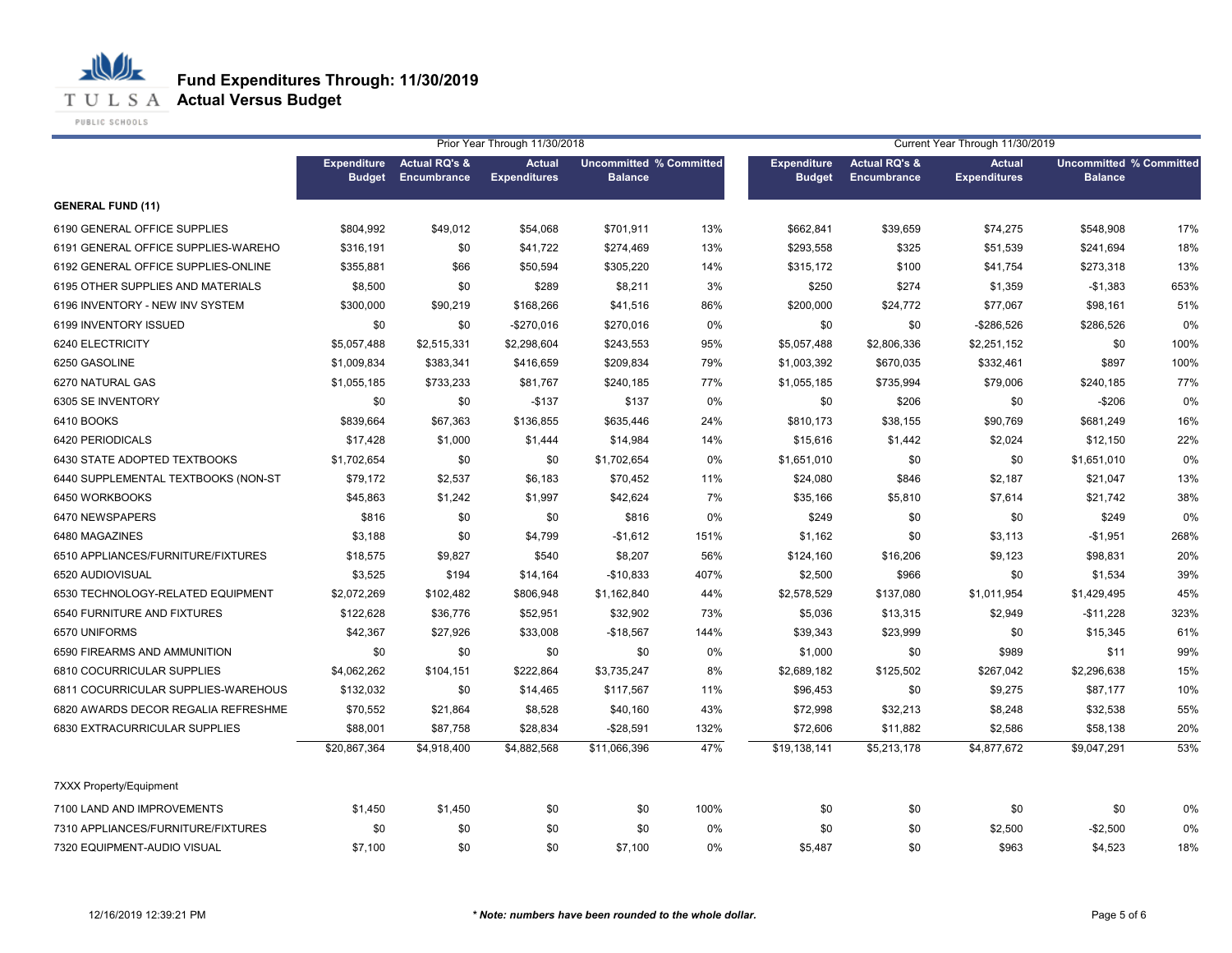

|                                      |                                     |                                         | Prior Year Through 11/30/2018        |                                                  |         | Current Year Through 11/30/2019     |                                         |                                      |                                                  |      |  |
|--------------------------------------|-------------------------------------|-----------------------------------------|--------------------------------------|--------------------------------------------------|---------|-------------------------------------|-----------------------------------------|--------------------------------------|--------------------------------------------------|------|--|
|                                      | <b>Expenditure</b><br><b>Budget</b> | <b>Actual RQ's &amp;</b><br>Encumbrance | <b>Actual</b><br><b>Expenditures</b> | <b>Uncommitted % Committed</b><br><b>Balance</b> |         | <b>Expenditure</b><br><b>Budget</b> | <b>Actual RQ's &amp;</b><br>Encumbrance | <b>Actual</b><br><b>Expenditures</b> | <b>Uncommitted % Committed</b><br><b>Balance</b> |      |  |
| <b>GENERAL FUND (11)</b>             |                                     |                                         |                                      |                                                  |         |                                     |                                         |                                      |                                                  |      |  |
| 7330 COMPUTERS AND RELATED EQUIPMEN  | \$0                                 | \$0                                     | \$0                                  | \$0                                              | 0%      | \$23,997                            | \$0                                     | \$5,038                              | \$18,959                                         | 21%  |  |
| 7360 EQUIPMENT-MACHINERY             | \$2,010                             | \$0                                     | \$0                                  | \$2,010                                          | 0%      | \$0                                 | \$0                                     | \$0                                  | \$0                                              | 0%   |  |
| 7390 OTHER EQUIPMENT                 | \$2,000                             | \$0                                     | \$0                                  | \$2,000                                          | 0%      | \$2,000                             | \$0                                     | \$0                                  | \$2,000                                          | 0%   |  |
| 7620 BUSES                           | \$47,088                            | \$43,200                                | \$3,888                              | \$0                                              | 100%    | \$51,840                            | \$46,270                                | \$17,280                             | $-$11,710$                                       | 123% |  |
|                                      | \$59,648                            | \$44,650                                | \$3,888                              | \$11,110                                         | 81%     | \$83,324                            | \$46,270                                | \$25,782                             | \$11,272                                         | 86%  |  |
| 8XXX Other Objects and Reserves      |                                     |                                         |                                      |                                                  |         |                                     |                                         |                                      |                                                  |      |  |
| 8100 DUES AND FEES FOR SERVICES      | \$190,068                           | \$31,468                                | \$111,518                            | \$47,082                                         | 75%     | \$216,597                           | \$56,457                                | \$121,213                            | \$38,927                                         | 82%  |  |
| 8400 BUDGET CONTINGENCY              | $-$1,347,309$                       | \$9,100                                 | \$2,100                              | $-$1,358,509$                                    | $-1%$   | $-$1,158,624$                       | \$0                                     | \$0                                  | $-$1,158,624$                                    | 0%   |  |
| 8600 STAFF REGISTRATION AND TUITION  | \$798,217                           | \$208,776                               | \$200,764                            | \$388,677                                        | 51%     | \$1,101,585                         | \$96,324                                | \$109,785                            | \$895,475                                        | 19%  |  |
| 8622 REGISTRATION - BOARD MEMBERS A  | \$8,113                             | \$1,175                                 | \$725                                | \$6,213                                          | 23%     | \$3,289                             | \$60                                    | \$0                                  | \$3,229                                          | 2%   |  |
| 8700 COUNTY ASSESSMENTS/REVALUATION  | \$1,505                             | \$0                                     | \$0                                  | \$1,505                                          | 0%      | \$505                               | \$0                                     | \$0                                  | \$505                                            | 0%   |  |
| 8900 OTHER MISCELLANEOUS EXPENDITUR  | \$35,217                            | \$0                                     | \$28,617                             | \$6,600                                          | 81%     | \$0                                 | \$0                                     | \$0                                  | \$0                                              | 0%   |  |
|                                      | $-$314,190$                         | \$250,519                               | \$343,724                            | $-$908,433$                                      | $-189%$ | \$163,351                           | \$152,841                               | \$230,998                            | $-$220,489$                                      | 235% |  |
| 9XXX Other Uses of Funds             |                                     |                                         |                                      |                                                  |         |                                     |                                         |                                      |                                                  |      |  |
| 9300 REIMBURSEMENT                   | \$80,050                            | \$40,000                                | \$13,099                             | \$26,951                                         | 66%     | \$280,815                           | \$169,364                               | \$116,122                            | $-$4,671$                                        | 102% |  |
| 9600 PETTY CASH                      | \$5,550                             | \$0                                     | \$2,300                              | \$3,250                                          | 41%     | \$6,299                             | \$0                                     | \$1,300                              | \$4,999                                          | 21%  |  |
| 9700 INTRA FUND TRANSFERS            | \$12,156,608                        | \$0                                     | \$3,401,372                          | \$8,755,236                                      | 28%     | \$15,531,435                        | \$0                                     | \$5,564,508                          | \$9,966,926                                      | 36%  |  |
|                                      | \$12,242,208                        | \$40,000                                | \$3,416,770                          | \$8,785,437                                      | 28%     | \$15,818,549                        | \$169,364                               | \$5,681,930                          | \$9,967,255                                      | 37%  |  |
| <b>Total Fund Expend./Encumb/RQs</b> | \$335,135,292                       | \$200,442,120                           | \$93,365,796                         | \$41,327,376                                     | 88%     | \$339,488,945                       | \$198,597,069                           | \$99,624,590                         | \$41,267,286                                     | 88%  |  |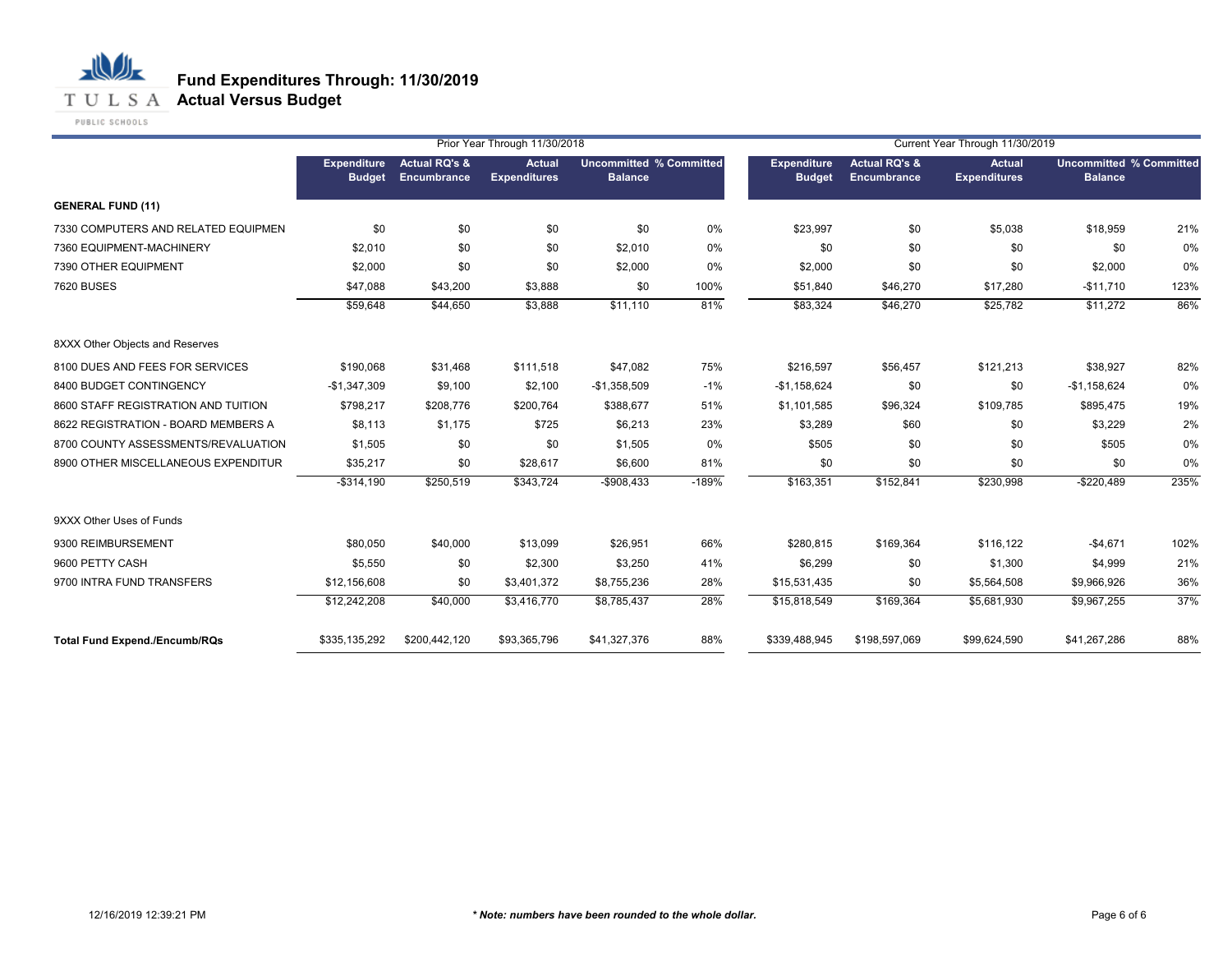

PUBLIC SCHOOLS

|                                     |                                     |                                                 | Prior Year Through 11/30/2018        |                                           | Current Year Through 11/30/2019 |                                     |                                                 |                                      |                                      |             |
|-------------------------------------|-------------------------------------|-------------------------------------------------|--------------------------------------|-------------------------------------------|---------------------------------|-------------------------------------|-------------------------------------------------|--------------------------------------|--------------------------------------|-------------|
| <b>Project</b> Project Name         | <b>Expenditure</b><br><b>Budget</b> | <b>Actual RQ's &amp;</b><br><b>Encumbrances</b> | <b>Actual</b><br><b>Expenditures</b> | Uncommitted % Committed<br><b>Balance</b> |                                 | <b>Expenditure</b><br><b>Budget</b> | <b>Actual RQ's &amp;</b><br><b>Encumbrances</b> | <b>Actual</b><br><b>Expenditures</b> | <b>Uncommitted</b><br><b>Balance</b> | % Committed |
| <b>GENERAL FUND (11)</b>            |                                     |                                                 |                                      |                                           |                                 |                                     |                                                 |                                      |                                      |             |
| 0000 UNRESTRICTED FUNDS             | \$219,989,404                       | \$144,764,038                                   | \$62,617,772                         | \$12,607,594                              | 94%                             | \$219,806,205                       | \$143,717,181                                   | \$64,477,412                         | \$11,611,612                         | 95%         |
| 0001 SUPERINTENDENT RESERVE         | \$90,000                            | \$9,100                                         | \$2,100                              | \$78,800                                  | 12%                             | \$48,944                            | \$0                                             | \$0                                  | \$48,944                             | 0%          |
| 0002 DISTRICT PROJECT RESERVE       | $-$1,437,309$                       | \$0                                             | \$0                                  | $-$1,437,309$                             | 0%                              | $-$1,207,568$                       | \$0                                             | \$0                                  | $-$1,207,568$                        | 0%          |
| 0005 EARLY CHILDHOOD                | \$8,730                             | \$0                                             | \$0                                  | \$8,730                                   | 0%                              | \$8,730                             | \$0                                             | \$0                                  | \$8,730                              | 0%          |
| 0007 MEDIA SERVICES REVENUE         | \$1,445                             | \$0                                             | \$0                                  | \$1,445                                   | 0%                              | \$1,445                             | \$0                                             | \$0                                  | \$1,445                              | 0%          |
| 0008 THOREAU MICRO SOCIETY          | \$25,000                            | \$6,137                                         | \$5,887                              | \$12,977                                  | 48%                             | \$25,000                            | \$4,127                                         | \$4,814                              | \$16,058                             | 36%         |
| 0014 RESERVE FOR ONE TIME MONIES    | \$209,343                           | \$5,279                                         | \$48,682                             | \$155,381                                 | 26%                             | \$6,000                             | \$0                                             | \$5,288                              | \$712                                | 88%         |
| 0020 FINE ARTS                      | \$0                                 | \$0                                             | \$0                                  | \$0                                       | 0%                              | \$23,316                            | \$12,817                                        | \$8,937                              | \$1,562                              | 93%         |
| 0044 PROFESSIONS DEVELOPMENT FEES   | \$104,441                           | \$0                                             | \$29,140                             | \$75,301                                  | 28%                             | \$96,670                            | \$154                                           | \$4,928                              | \$91,589                             | 5%          |
| 0066 SPECIAL EDUCATION TRANSFERS IN | \$10,000                            | \$0                                             | \$0                                  | \$10,000                                  | 0%                              | \$10,000                            | \$0                                             | \$0                                  | \$10,000                             | 0%          |
| 0067 HOMEBOUND CHILDREN             | \$98,806                            | \$0                                             | \$13,149                             | \$85,657                                  | 13%                             | \$98,806                            | \$0                                             | \$9,512                              | \$89,294                             | 10%         |
| 0068 ATHLETICS                      | \$36,500                            | \$0                                             | \$0                                  | \$36,500                                  | 0%                              | \$6,500                             | \$0                                             | \$0                                  | \$6,500                              | 0%          |
| 0071 GRADUATION                     | \$85,000                            | \$9,928                                         | \$72                                 | \$75,000                                  | 12%                             | \$75,000                            | \$27,457                                        | \$2,543                              | \$45,000                             | 40%         |
| 0072 ACCREDITATION                  | \$10,000                            | \$0                                             | \$0                                  | \$10,000                                  | 0%                              | \$10,000                            | \$0                                             | \$0                                  | \$10,000                             | 0%          |
| 0086 CHARTER COMPACT - NACSA        | \$43,950                            | \$0                                             | \$39,332                             | \$4,618                                   | 89%                             | \$0                                 | \$0                                             | \$0                                  | \$0                                  | 0%          |
| 0098 RENTAL/STAGECRAFT              | \$1,000                             | \$0                                             | \$123                                | \$877                                     | 12%                             | \$1,000                             | \$0                                             | \$0                                  | \$1,000                              | 0%          |
| 0100 VIRTUAL SUM SCHL TUITION       | \$35,000                            | \$0                                             | \$0                                  | \$35,000                                  | 0%                              | \$35,000                            | \$0                                             | \$0                                  | \$35,000                             | 0%          |
| 0104 REGULAR ED SUMMER SCHOOL       | \$160,000                           | \$0                                             | \$59,549                             | \$100,451                                 | 37%                             | \$160,000                           | \$0                                             | \$83,541                             | \$76,459                             | 52%         |
| 0115 BBRADSTREET-DISTRICT-TOMLINS   | \$27,622                            | \$13,936                                        | \$11,508                             | \$2,178                                   | 92%                             | \$29,700                            | \$25,315                                        | \$888                                | \$3,496                              | 88%         |
| 0127 TULSA CO JUVENILE TRUST AUTH   | \$0                                 | \$0                                             | \$0                                  | \$0                                       | 0%                              | \$53,747                            | \$17,228                                        | \$7,691                              | \$28,828                             | 46%         |
| 0130 CHEROKEE MOTOR VEHICLE REVENUE | \$225,954                           | \$24,080                                        | \$26,966                             | \$174,909                                 | 23%                             | \$191,699                           | \$32,382                                        | \$65,775                             | \$93,543                             | 51%         |
| 0165 ANY GIVEN CHILD                | \$82,710                            | \$911                                           | \$4,084                              | \$77,716                                  | 6%                              | \$82,710                            | \$32,476                                        | \$3,105                              | \$47,129                             | 43%         |
| 0172 AP CAPSTONE - EDISON HS        | \$6,000                             | \$0                                             | \$2,905                              | \$3,095                                   | 48%                             | \$6,000                             | \$0                                             | \$0                                  | \$6,000                              | 0%          |
| 0175 QEP GRANT                      | \$77,250                            | \$17,063                                        | \$7,542                              | \$52,645                                  | 32%                             | \$41,130                            | \$432                                           | \$1,500                              | \$39,198                             | 5%          |
| 0181 TRANSPORTATION RENTALS - PAYRO | \$0                                 | \$12,291                                        | $-$151,387$                          | \$139,096                                 | 0%                              | \$0                                 | \$12,689                                        | $-$164,312$                          | \$151,623                            | 0%          |
| 0190 WALLACE FOUNDATION             | \$285,524                           | \$0                                             | \$24,750                             | \$260,774                                 | 9%                              | \$0                                 | \$0                                             | \$0                                  | \$0                                  | 0%          |
| 0191 CNG BUS LEASE OR CONVERSION    | \$47,088                            | \$43,200                                        | \$3,888                              | \$0                                       | 100%                            | \$51,840                            | \$34,560                                        | \$17,280                             | \$0                                  | 100%        |
| 0201 LEARNING READINESS PE GRANT-MC | \$63,734                            | \$51,649                                        | \$17,183                             | $-$5,099$                                 | 108%                            | \$0                                 | \$0                                             | \$0                                  | \$0                                  | 0%          |
| 0224 FOUNDATION FOR TULSA SCHOOLS   | \$8,416,082                         | \$4,455,296                                     | \$1,981,529                          | \$1,979,256                               | 76%                             | \$7,200,000                         | \$4,176,010                                     | \$2,356,773                          | \$667,217                            | 91%         |
| 0243 THE BROAD CENTER               | \$156,372                           | \$63,623                                        | \$83,978                             | \$8,771                                   | 94%                             | \$264,049                           | \$0                                             | \$73,007                             | \$191,042                            | 28%         |
| 0244 WALLACE FOUND SEL INITIATIVE   | \$1,417,199                         | \$381,259                                       | \$190,541                            | \$845,399                                 | 40%                             | \$1,272,710                         | \$414,058                                       | \$183,474                            | \$675,178                            | 47%         |
| 0246 NFL FOUNDATION GRANT           | \$114,952                           | \$27,103                                        | \$29,854                             | \$57,995                                  | 50%                             | \$70,890                            | \$425                                           | \$17,521                             | \$52,944                             | 25%         |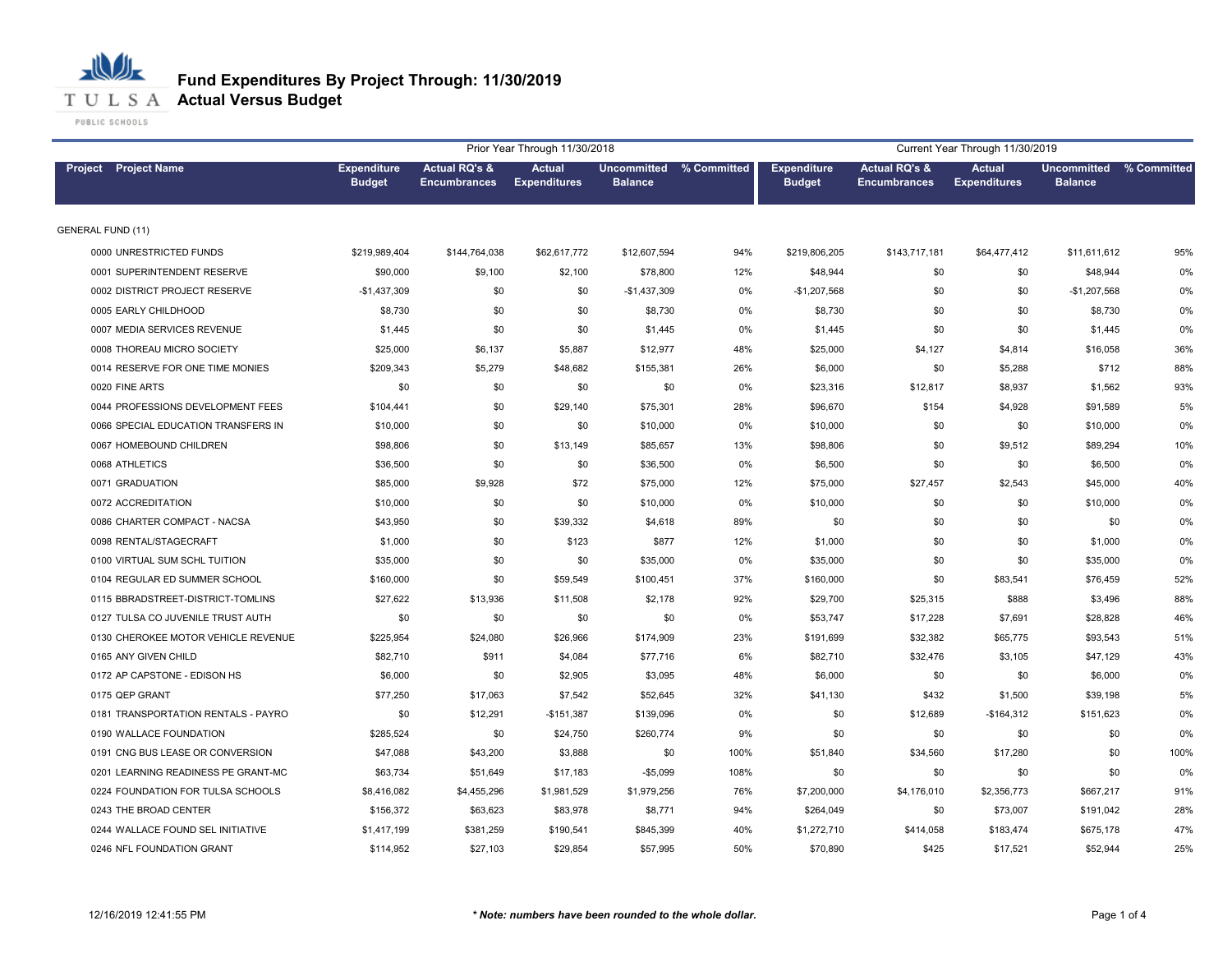

PUBLIC SCHOOLS

|                                     |                                     |                                                 | Prior Year Through 11/30/2018        |                |                         |                                     |                                                 | Current Year Through 11/30/2019      |                                      |             |
|-------------------------------------|-------------------------------------|-------------------------------------------------|--------------------------------------|----------------|-------------------------|-------------------------------------|-------------------------------------------------|--------------------------------------|--------------------------------------|-------------|
| Project Project Name                | <b>Expenditure</b><br><b>Budget</b> | <b>Actual RQ's &amp;</b><br><b>Encumbrances</b> | <b>Actual</b><br><b>Expenditures</b> | <b>Balance</b> | Uncommitted % Committed | <b>Expenditure</b><br><b>Budget</b> | <b>Actual RQ's &amp;</b><br><b>Encumbrances</b> | <b>Actual</b><br><b>Expenditures</b> | <b>Uncommitted</b><br><b>Balance</b> | % Committed |
| <b>GENERAL FUND (11)</b>            |                                     |                                                 |                                      |                |                         |                                     |                                                 |                                      |                                      |             |
| 0247 WEBSTER - SALE OF IPADS        | \$354                               | \$0                                             | \$0                                  | \$354          | 0%                      | \$0                                 | \$0                                             | \$0                                  | \$0                                  | 0%          |
| 0248 GREENWOOD LEARN ACAD CHARGABLE | \$4,000                             | \$0                                             | \$0                                  | \$4,000        | 0%                      | \$4,000                             | \$0                                             | \$0                                  | \$4,000                              | 0%          |
| 0250 BLOOMBERG PHILANTHROPIES       | \$1,284,170                         | \$591,433                                       | \$224,769                            | \$467,969      | 64%                     | \$635,000                           | \$133,331                                       | \$203,646                            | \$298,024                            | 53%         |
| 0251 STRONG TOMORROW                | \$458,569                           | \$177,851                                       | \$96,858                             | \$183,860      | 60%                     | \$395,000                           | \$120,044                                       | \$82,861                             | \$192,095                            | 51%         |
| 0257 ONE TO WORLD DEVICE REPAIRS    | \$0                                 | \$0                                             | \$0                                  | \$0            | 0%                      | \$480                               | \$0                                             | \$0                                  | \$480                                | 0%          |
| 0258 DELL FORMATIVE ASSESSMENT GRNT | \$421,973                           | \$202,988                                       | \$71,317                             | \$147,668      | 65%                     | \$120,000                           | \$64,000                                        | \$23,580                             | \$32,420                             | 73%         |
| 0259 TPS ED-FI TECHNICAL FTE GRANT  | \$139,843                           | \$70,758                                        | \$43,183                             | \$25,902       | 81%                     | \$24,000                            | \$71,311                                        | \$43,679                             | $-$90,990$                           | 479%        |
| 0260 XQ                             | \$935,000                           | \$115,507                                       | \$60,815                             | \$758,678      | 19%                     | \$962,500                           | \$360,077                                       | \$236,860                            | \$365,563                            | 62%         |
| 0261 CHEROKEE NATION LOCAL FUNDING  | \$4,150                             | \$1,500                                         | \$0                                  | \$2,650        | 36%                     | \$3,000                             | \$1,000                                         | \$0                                  | \$2,000                              | 33%         |
| 0262 MURPHY FAMILY FOUNDATION       | \$10,000                            | \$0                                             | \$31,468                             | $-$21,468$     | 315%                    | \$0                                 | \$0                                             | \$0                                  | \$0                                  | 0%          |
| 0263 OERB STEM GRANT                | \$112,923                           | \$0                                             | \$0                                  | \$112,923      | 0%                      | \$63,750                            | \$0                                             | \$0                                  | \$63,750                             | 0%          |
| 0264 STRONG TOMORROWS OK DEPT HEALT | \$95,000                            | \$7,397                                         | \$0                                  | \$87,603       | 8%                      | \$118,282                           | \$70,975                                        | \$42,114                             | \$5,193                              | 96%         |
| 0267 CAMPUS POLICE/RENTAL SECURITY  | \$0                                 | \$0                                             | \$0                                  | \$0            | 0%                      | \$0                                 | \$0                                             | \$99                                 | $-$ \$99                             | 0%          |
| 0271 BEST GRANT                     | \$143,780                           | \$88,407                                        | \$43,202                             | \$12,171       | 92%                     | \$363,874                           | \$189,733                                       | \$113,226                            | \$60,915                             | 83%         |
| 0272 CHIEFS FOR CHANGE AWARD        | \$100,000                           | \$25,210                                        | \$21,864                             | \$52,926       | 47%                     | \$0                                 | \$0                                             | \$3,293                              | $-$3,293$                            | 0%          |
| 0273 FOUNDATION TULSA COMMITMENT    | \$389,300                           | \$194,150                                       | \$76,874                             | \$118,276      | 70%                     | \$300,000                           | \$65,828                                        | \$70,099                             | \$164,072                            | 45%         |
| 0274 GENERAL DOLLAR LITERACY - HAMI | \$500                               | \$0                                             | \$498                                | \$2            | 100%                    | \$0                                 | \$0                                             | \$0                                  | \$0                                  | 0%          |
| 0276 PIONEER FELLOWSHIP             | \$0                                 | \$29,952                                        | \$0                                  | $-$29,952$     | 0%                      | \$0                                 | \$0                                             | \$2,328                              | $-$2,328$                            | 0%          |
| 0277 YST - STRONG TOMORROWS         | \$0                                 | \$0                                             | \$0                                  | \$0            | 0%                      | \$100,000                           | \$59,177                                        | \$35,410                             | \$5,414                              | 95%         |
| 0278 BURNSTEIN DESIGN LAB           | \$0                                 | \$0                                             | \$0                                  | \$0            | 0%                      | \$12,500                            | \$0                                             | \$0                                  | \$12,500                             | 0%          |
| 0279 Q-TRIP PROJECT                 | \$0                                 | \$0                                             | \$0                                  | \$0            | 0%                      | \$30,000                            | \$0                                             | \$110                                | \$29,890                             | 0%          |
| 0280 BLOOMBERG II                   | \$0                                 | \$0                                             | \$0                                  | \$0            | 0%                      | \$650,000                           | \$238,551                                       | \$111,576                            | \$299,873                            | 54%         |
| 0281 TULSA TEACHER CORP             | \$0                                 | \$0                                             | \$0                                  | \$0            | 0%                      | \$376,495                           | -\$266,520                                      | \$266,520                            | \$376,495                            | 0%          |
| 0282 ED DARBY FOUNDATION            | \$0                                 | \$0                                             | \$0                                  | \$0            | 0%                      | \$0                                 | \$34,493                                        | \$8,236                              | $-$42,729$                           | 0%          |
| 0283 DELL ENROLLMENT GRANT          | \$0                                 | \$0                                             | \$0                                  | \$0            | 0%                      | \$50,000                            | \$18,000                                        | \$0                                  | \$32,000                             | 36%         |
| 0300 ENERGY MANAGEMENT              | \$7,566,747                         | \$4,170,267                                     | \$3,021,597                          | \$374,882      | 95%                     | \$7,338,217                         | \$4,232,542                                     | \$3,075,335                          | \$30,339                             | 100%        |
| 0301 MANAGED PRINT SERVICES         | \$1,041,261                         | \$893,408                                       | \$147,853                            | \$0            | 100%                    | \$1,041,261                         | \$786,009                                       | \$244,661                            | \$10,591                             | 99%         |
| 0325 INSURANCE DEDUCTIBLE           | \$750,000                           | \$45,131                                        | \$15,044                             | \$689,825      | 8%                      | \$750,000                           | \$45,131                                        | \$15,044                             | \$689,825                            | 8%          |
| 0326 PRINT SHOP REVENUE             | \$83                                | \$0                                             | \$0                                  | \$83           | 0%                      | \$945                               | \$0                                             | \$0                                  | \$945                                | 0%          |
| 0390 BEFORE AND AFTER SCHOOL ENRICH | \$1,586,148                         | \$811,897                                       | \$443,839                            | \$330,412      | 79%                     | \$1,308,012                         | \$793,293                                       | \$461,171                            | \$53,548                             | 96%         |
| 0515 CARVER IB PROGRAM              | \$25,000                            | $-$3,644$                                       | \$6,125                              | \$22,519       | 10%                     | \$25,000                            | \$1,007                                         | \$396                                | \$23,597                             | 6%          |
| 0558 PUBLIC CHARTER SCHOOLS NON-FED | \$12,156,608                        | \$0                                             | \$3,401,372                          | \$8,755,236    | 28%                     | \$15,531,435                        | \$0                                             | \$5,564,508                          | \$9,966,926                          | 36%         |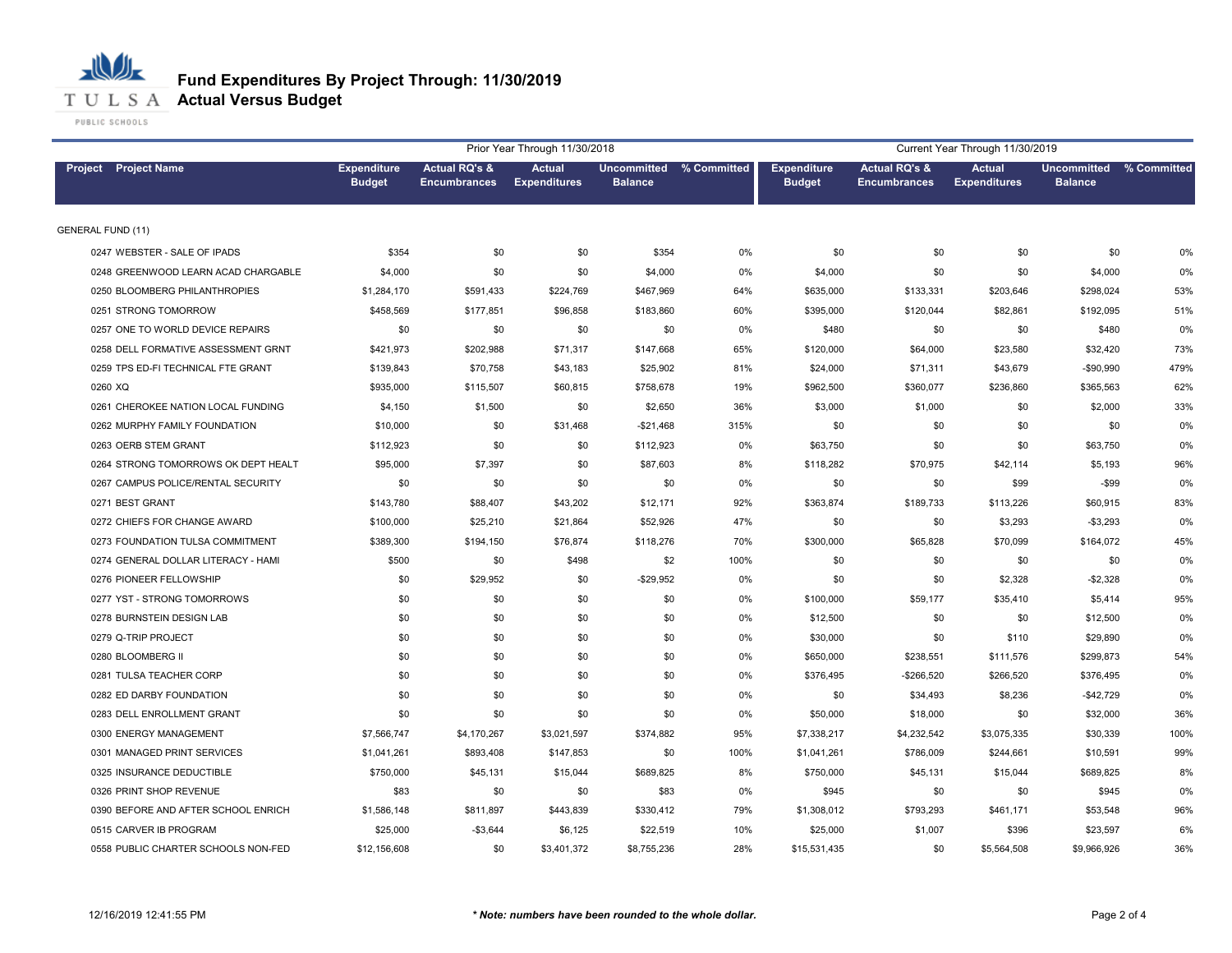

|                                     |                                     |                                                 | Prior Year Through 11/30/2018        |                |                         | Current Year Through 11/30/2019     |                                                 |                                      |                                      |             |  |
|-------------------------------------|-------------------------------------|-------------------------------------------------|--------------------------------------|----------------|-------------------------|-------------------------------------|-------------------------------------------------|--------------------------------------|--------------------------------------|-------------|--|
| <b>Project</b> Project Name         | <b>Expenditure</b><br><b>Budget</b> | <b>Actual RQ's &amp;</b><br><b>Encumbrances</b> | <b>Actual</b><br><b>Expenditures</b> | <b>Balance</b> | Uncommitted % Committed | <b>Expenditure</b><br><b>Budget</b> | <b>Actual RQ's &amp;</b><br><b>Encumbrances</b> | <b>Actual</b><br><b>Expenditures</b> | <b>Uncommitted</b><br><b>Balance</b> | % Committed |  |
| <b>GENERAL FUND (11)</b>            |                                     |                                                 |                                      |                |                         |                                     |                                                 |                                      |                                      |             |  |
| 0559 CHARTER SCHOOL CUSTODIAL SVCS  | \$344,869                           | \$205,102                                       | \$137,286                            | \$2,481        | 99%                     | \$442,145                           | \$274,240                                       | \$171,833                            | $- $3,928$                           | 101%        |  |
| 0698 SP ED MEDICAID REIMB II        | \$36,575                            | \$8,912                                         | \$0                                  | \$27,663       | 24%                     | \$27,987                            | \$165                                           | \$2,811                              | \$25,012                             | 11%         |  |
| 0710 CONSOLIDATED SPECIAL FUND      | \$362,175                           | \$24,318                                        | \$75,911                             | \$261,946      | 28%                     | \$362,175                           | \$15,341                                        | \$101,758                            | \$245,077                            | 32%         |  |
| 0730 JUNIOR ROTC - NON-FEDERAL      | \$1,023,146                         | \$605,980                                       | \$362,433                            | \$54,732       | 95%                     | \$1,130,494                         | \$733,652                                       | \$382,157                            | \$14,686                             | 99%         |  |
| 0732 JUNIOR ROTC NON SALARY EXPEND  | \$34,350                            | \$14,364                                        | \$2,117                              | \$17,869       | 48%                     | \$34,350                            | \$13,782                                        | \$3,218                              | \$17,349                             | 49%         |  |
| 0735 BTW IB PROGRAM                 | \$121,262                           | \$42,039                                        | \$31,735                             | \$47,487       | 61%                     | \$121,262                           | \$39,350                                        | \$43,020                             | \$38,892                             | 68%         |  |
| 0841 FOSTER - RESTITUTION           | \$22                                | \$0                                             | \$0                                  | \$22           | 0%                      | \$22                                | \$0                                             | \$0                                  | \$22                                 | 0%          |  |
| 0847 ELL (ENGLISH LANGUAGE LEARNERS | \$320,846                           | \$197,177                                       | \$78,728                             | \$44,940       | 86%                     | \$314,823                           | \$155,516                                       | \$144,291                            | \$15,016                             | 95%         |  |
| 0855 OK REGENTS EDUC RISING-EDISON  | \$400                               | \$0                                             | \$199                                | \$201          | 50%                     | \$0                                 | \$0                                             | \$0                                  | \$0                                  | 0%          |  |
| 0891 TRANSPORTATION - ATHLETIC EVEN | \$268,100                           | \$38,801                                        | \$111,669                            | \$117,629      | 56%                     | \$268,100                           | \$19,100                                        | \$120,673                            | \$128,327                            | 52%         |  |
| 0950 FEDERAL PROJECTS - ADMIN STATE | \$815,393                           | \$443,004                                       | \$298,964                            | \$73,425       | 91%                     | \$648,552                           | \$315,117                                       | \$259,906                            | \$73,530                             | 89%         |  |
| 0951 CORNERSTONE CHILD DEVELOPMENT  | \$97,947                            | \$62,947                                        | \$35,000                             | \$0            | 100%                    | \$109,120                           | \$110,669                                       | \$30,098                             | $-$31,647$                           | 129%        |  |
| 0953 CROSSTOWN DAY CARE CENTER      | \$71,012                            | \$48,512                                        | \$22,500                             | \$0            | 100%                    | \$74,487                            | \$72,681                                        | \$23,409                             | $-$21,603$                           | 129%        |  |
| 0955 HEADSTART                      | \$3,416,383                         | \$2,342,976                                     | \$762,225                            | \$311,182      | 91%                     | \$3,266,702                         | \$2,327,997                                     | \$771,705                            | \$167,000                            | 95%         |  |
| 0956 TULSA TECHNOLOGY               | \$110,300                           | \$14,000                                        | \$78,750                             | \$17,550       | 84%                     | \$110,300                           | \$5,250                                         | \$87,500                             | \$17,550                             | 84%         |  |
| 0960 EDUCARE                        | \$216,639                           | \$138,189                                       | \$78,450                             | \$0            | 100%                    | \$208,894                           | \$151,182                                       | \$57,712                             | \$0                                  | 100%        |  |
| 0961 EDUCARE - CUSTODIAL SERVICES   | \$241,550                           | \$78,970                                        | \$71,150                             | \$91,430       | 62%                     | \$235,636                           | \$100,533                                       | \$64,953                             | \$70,150                             | 70%         |  |
| 3110 PROFESSIONAL DEVELOPMENT/ADA B | \$120,005                           | \$74,908                                        | \$23,167                             | \$21,930       | 82%                     | \$120,005                           | \$900                                           | \$10,131                             | \$108,974                            | 9%          |  |
| 3120 STAFF DEVELOPMENT STIPEND      | \$317,382                           | \$0                                             | \$0                                  | \$317,382      | 0%                      | \$317,382                           | \$0                                             | \$0                                  | \$317,382                            | 0%          |  |
| 3310 FBA COMPENSATION - NO MED      | \$462,952                           | \$343,157                                       | \$117,827                            | \$1,968        | 100%                    | \$434,204                           | \$308,135                                       | \$105,935                            | \$20,134                             | 95%         |  |
| 3320 FLEX BENEFIT ALLOWANCE-SUPPORT | \$1,629,608                         | \$1,114,011                                     | \$524,110                            | $-$ \$8,513    | 101%                    | \$1,591,508                         | \$1,115,497                                     | \$565,726                            | $-$ \$89,715                         | 106%        |  |
| 3330 STATE TEXTBOOK                 | \$1,701,857                         | \$0                                             | \$0                                  | \$1,701,857    | 0%                      | \$1,650,212                         | \$67,500                                        | \$4,800                              | \$1,577,912                          | 4%          |  |
| 3340 BENEFIT ALLOWANCE-CERTIFIED    | \$17,295,713                        | \$12,122,313                                    | \$4,221,824                          | \$951,576      | 94%                     | \$17,074,745                        | \$11,305,308                                    | \$4,187,508                          | \$1,581,929                          | 91%         |  |
| 3350 BENEFIT ALLOWANCE-SUPPORT STAF | \$9,740,534                         | \$5,435,184                                     | \$2,670,186                          | \$1,635,165    | 83%                     | \$9,088,783                         | \$5,772,059                                     | \$2,790,086                          | \$526,638                            | 94%         |  |
| 3610 ACE TECHNOLOGY                 | \$69,385                            | \$0                                             | \$0                                  | \$69,385       | 0%                      | \$0                                 | \$0                                             | \$0                                  | \$0                                  | 0%          |  |
| 3621 DIST FINANCED ACE REMEDIATION  | \$150,720                           | \$16,856                                        | \$77,300                             | \$56,564       | 62%                     | \$150,680                           | \$4,697                                         | \$35,646                             | \$110,337                            | 27%         |  |
| 3670 READING SUFFICIENCY ACT        | \$533,609                           | \$0                                             | \$217,397                            | \$316,212      | 41%                     | \$544,369                           | \$0                                             | \$246,982                            | \$297,387                            | 45%         |  |
| 3880 ALTERNATIVE EDUCATION ACADEMIE | \$1,318,851                         | \$998,484                                       | \$355,800                            | $-$ \$35,433   | 103%                    | \$1,155,780                         | \$904,161                                       | \$358,410                            | $-$106,791$                          | 109%        |  |
| 3890 PUBLIC SCHOOL CLASSROOM SUPPOR | \$0                                 | \$0                                             | \$0                                  | \$0            | 0%                      | \$4,898                             | \$623                                           | \$4,132                              | \$144                                | 97%         |  |
| 4110 VOC ED. SALARY REIMBURSE - GEN | \$103,120                           | \$69,895                                        | \$26,295                             | \$6,930        | 93%                     | \$106,720                           | \$7,422                                         | \$28,230                             | \$71,068                             | 33%         |  |
| 4120 VOCATIONAL EDUCATION           | \$629,777                           | \$172,793                                       | \$241,448                            | \$215,536      | 66%                     | \$606,803                           | \$79,399                                        | \$204,461                            | \$322,943                            | 47%         |  |
| 4210 C. PERKINS VOC ED. - CUR/SP PO | \$748,312                           | \$514,672                                       | \$228,333                            | \$5,307        | 99%                     | \$716,923                           | \$420,187                                       | \$200.842                            | \$95,894                             | 87%         |  |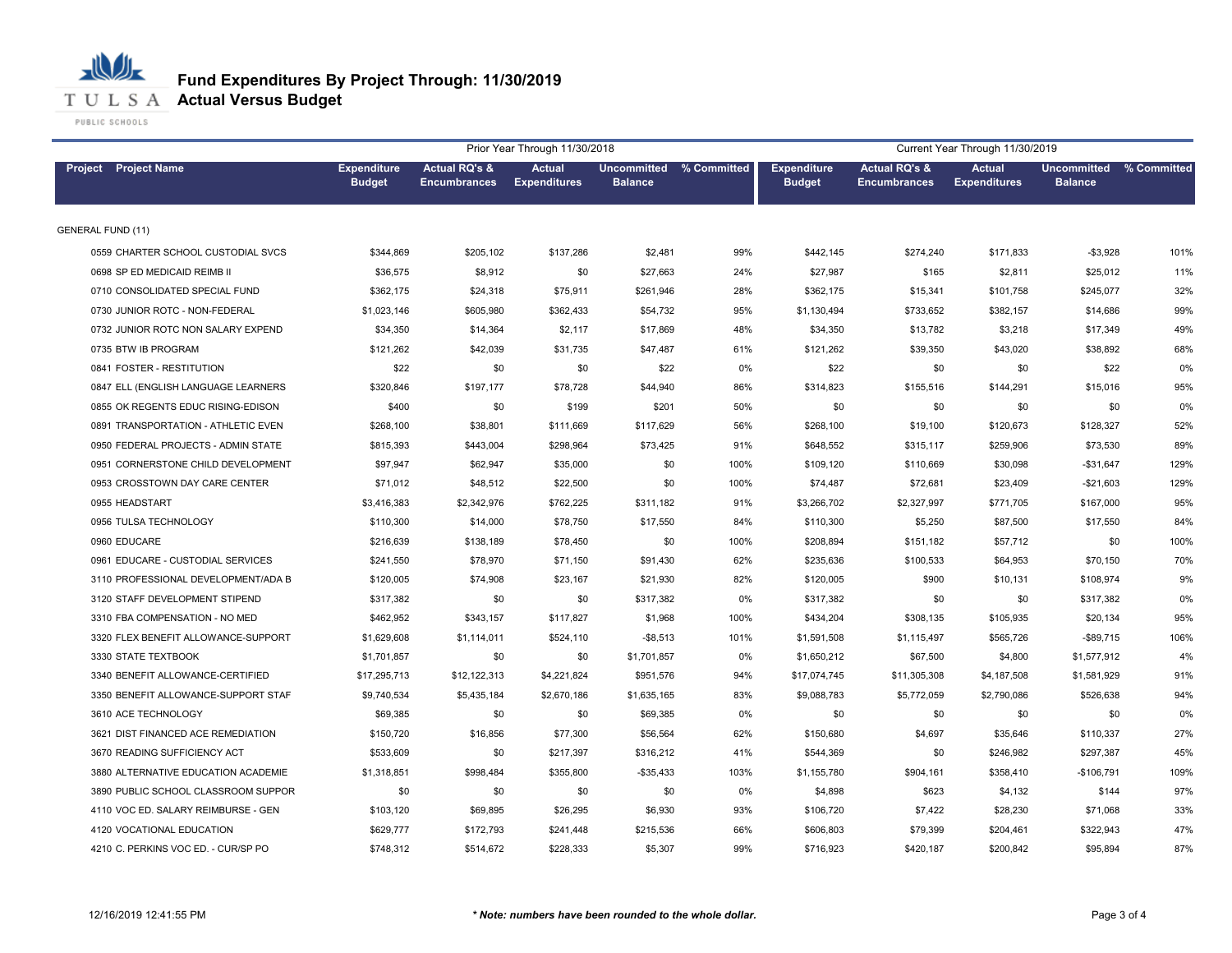

# **Fund Expenditures By Project Through: 11/30/2019**

|                                            |                                     |                                                 | Prior Year Through 11/30/2018        |                                           |       | Current Year Through 11/30/2019     |                                                 |                                      |                                      |             |  |
|--------------------------------------------|-------------------------------------|-------------------------------------------------|--------------------------------------|-------------------------------------------|-------|-------------------------------------|-------------------------------------------------|--------------------------------------|--------------------------------------|-------------|--|
| <b>Project</b> Project Name                | <b>Expenditure</b><br><b>Budget</b> | <b>Actual RQ's &amp;</b><br><b>Encumbrances</b> | <b>Actual</b><br><b>Expenditures</b> | Uncommitted % Committed<br><b>Balance</b> |       | <b>Expenditure</b><br><b>Budget</b> | <b>Actual RQ's &amp;</b><br><b>Encumbrances</b> | <b>Actual</b><br><b>Expenditures</b> | <b>Uncommitted</b><br><b>Balance</b> | % Committed |  |
| <b>GENERAL FUND (11)</b>                   |                                     |                                                 |                                      |                                           |       |                                     |                                                 |                                      |                                      |             |  |
| 4560 DRS-VOC ED REHAB REIMBURSEMENT        | \$157,322                           | \$0                                             | \$10,835                             | \$146,487                                 | 7%    | \$60,000                            | \$0                                             | \$12,736                             | \$47,264                             | 21%         |  |
| 4690 TECHNOLOGY GRANT                      | \$76,400                            | \$9,388                                         | \$50,779                             | \$16,233                                  | 79%   | \$60,000                            | \$15,533                                        | \$28,931                             | \$15,536                             | 74%         |  |
| 5118 TITLE 1                               | \$17,163,924                        | \$9,639,703                                     | \$4,402,227                          | \$3,121,994                               | 82%   | \$19,688,718                        | \$10,113,146                                    | \$5,418,974                          | \$4,156,598                          | 79%         |  |
| 5150 PROGRAM IMPROVEMENT                   | \$1,492,776                         | \$225,796                                       | \$860,829                            | \$406,151                                 | 73%   | \$2,337,325                         | \$413,476                                       | \$922,324                            | \$1,001,525                          | 57%         |  |
| 5190 SCHOOL IMPROVEMENT GRANT-ACCOU        | \$305,773                           | \$47,182                                        | \$107,853                            | \$150,738                                 | 51%   | \$297,500                           | \$72,776                                        | \$123,253                            | \$101,471                            | 66%         |  |
| 5320 LOCAL DELINQUENT PROGRAM              | \$82,939                            | \$29,930                                        | \$10,008                             | \$43,001                                  | 48%   | \$83,758                            | \$23,811                                        | \$10,085                             | \$49,862                             | 40%         |  |
| 5380 OK STRIVING READERS COMPREHENS        | \$537,103                           | \$79,375                                        | \$18,300                             | \$439,428                                 | 18%   | \$506,760                           | \$267,500                                       | \$127,725                            | \$111,535                            | 78%         |  |
| 5410 TEACHER AND PRINCIPAL TRAINING        | \$2,544,392                         | \$934,673                                       | \$845,565                            | \$764,154                                 | 70%   | \$2,548,682                         | \$756,807                                       | \$608,712                            | \$1,183,164                          | 54%         |  |
| 5520 TITLE IV STUDENT SUPT & ACAD E        | \$662,071                           | \$6,320                                         | \$19,550                             | \$636,201                                 | 4%    | \$870,114                           | \$162,115                                       | \$145,523                            | \$562,477                            | 35%         |  |
| 5610 INDIAN EDUCATION PROGRAM              | \$630,045                           | \$428,303                                       | \$180,567                            | \$21,176                                  | 97%   | \$632,281                           | \$399,634                                       | \$167,516                            | \$65,131                             | 90%         |  |
| 5630 JOHNSON O'MALLEY CREEK                | \$63,150                            | \$40,431                                        | \$11,504                             | \$11,216                                  | 82%   | \$63,000                            | \$33,966                                        | \$8,200                              | \$20,834                             | 67%         |  |
| 5631 JOHNSON O'MALLEY CHEROKEE             | \$26,400                            | \$0                                             | \$0                                  | \$26,400                                  | $0\%$ | \$26,400                            | \$0                                             | \$0                                  | \$26,400                             | 0%          |  |
| 5640 CREEK NATION JOM                      | \$42,254                            | \$0                                             | \$41,450                             | \$804                                     | 98%   | \$22,000                            | \$0                                             | \$25,994                             | $-$3,994$                            | 118%        |  |
| 5710 TITLE III IMMIGRANT                   | \$199,544                           | \$47,342                                        | \$66,103                             | \$86,100                                  | 57%   | \$242,593                           | \$92,858                                        | \$52,514                             | \$97,220                             | 60%         |  |
| 5720 TITLE III LEP                         | \$776,295                           | \$394,793                                       | \$275,355                            | \$106,148                                 | 86%   | \$790,752                           | \$340,297                                       | \$247,658                            | \$202,798                            | 74%         |  |
| 5960 HOMELESS CHILD                        | \$205,230                           | \$13,073                                        | \$18,124                             | \$174,032                                 | 15%   | \$47,883                            | \$25,199                                        | \$2,499                              | \$20,185                             | 58%         |  |
| 6130 SPECIAL ED DISCRETIONARY              | \$1,575                             | \$0                                             | \$0                                  | \$1,575                                   | $0\%$ | \$6,000                             | \$660                                           | \$1,755                              | \$3,585                              | 40%         |  |
| 6150 PROJECT ECCO                          | \$103,777                           | \$50,973                                        | \$20,297                             | \$32,507                                  | 69%   | \$105,500                           | \$68,170                                        | \$1,376                              | \$35,954                             | 66%         |  |
| 6210 FEDERAL SP.ED. - FLOW THRU-NEW        | \$7,570,142                         | \$4,704,447                                     | \$2,186,079                          | \$679,616                                 | 91%   | \$8,925,094                         | \$4,528,623                                     | \$2,228,958                          | \$2,167,512                          | 76%         |  |
| 6230 SPECIAL EDUCATION EARLY INTERV        | \$485,245                           | \$198,837                                       | \$69,000                             | \$217,409                                 | 55%   | \$459,165                           | \$241,006                                       | \$85,447                             | \$132,712                            | 71%         |  |
| 6250 FLOW THRU, IDEA-PART B, PRIVAT        | \$11,996                            | \$0                                             | \$0                                  | \$11,996                                  | $0\%$ | \$3,163                             | \$0                                             | \$0                                  | \$3,163                              | 0%          |  |
| 6410 FEDERAL HANDICAPPED PRESCHOOL         | \$162,223                           | \$105,836                                       | \$37,680                             | \$18,707                                  | 88%   | \$218,737                           | \$108,005                                       | \$39,598                             | \$71,134                             | 67%         |  |
| 6980 SP ED MEDICAID REIMB                  | \$205,000                           | \$80,000                                        | \$0                                  | \$125,000                                 | 39%   | \$205,000                           | \$209,347                                       | \$653                                | $-$5,000$                            | 102%        |  |
| 7730 JUNIOR ROTC                           | \$683,702                           | \$407,237                                       | \$238,102                            | \$38,362                                  | 94%   | \$598,386                           | \$287,537                                       | \$226,531                            | \$84,317                             | 86%         |  |
| 7789 THE SCHOOL LEADERSHIP PROJECT         | \$391,017                           | \$214,562                                       | \$86,855                             | \$89,601                                  | 77%   | \$0                                 | \$0                                             | \$715                                | $-$715$                              | 0%          |  |
| 7860 CONSOLIDATION OF ADMIN COSTS          | \$635,000                           | \$349,250                                       | \$202,109                            | \$83,642                                  | 87%   | \$1,098,800                         | \$590,848                                       | \$364,554                            | \$143,398                            | 87%         |  |
| <b>Total Project Expenditures for Fund</b> | \$335,135,292                       | \$200,442,120                                   | \$93,365,796                         | \$41,327,376                              | 88%   | \$339,488,945                       | \$198,597,069                                   | \$99,624,590                         | \$41,267,286                         | 88%         |  |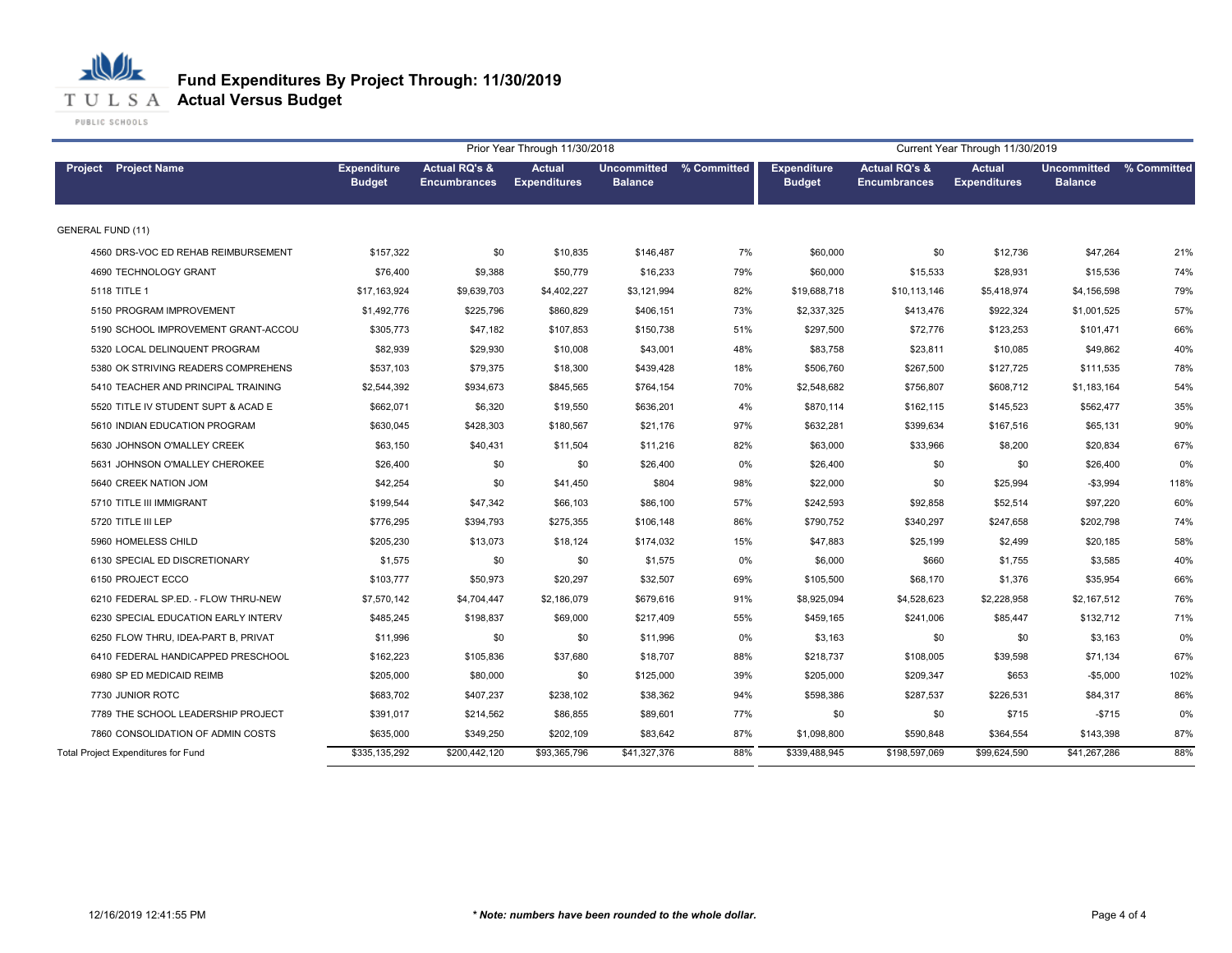

|                                    |                                     |                                                 | Prior Year Through 11/30/2018        |                                           |      |                                     |                                                 | Current Year Through 11/30/2019      |                                                  |      |
|------------------------------------|-------------------------------------|-------------------------------------------------|--------------------------------------|-------------------------------------------|------|-------------------------------------|-------------------------------------------------|--------------------------------------|--------------------------------------------------|------|
| Site Site Name                     | <b>Expenditure</b><br><b>Budget</b> | <b>Actual RQ's &amp;</b><br><b>Encumbrances</b> | <b>Actual</b><br><b>Expenditures</b> | Uncommitted % Committed<br><b>Balance</b> |      | <b>Expenditure</b><br><b>Budget</b> | <b>Actual RQ's &amp;</b><br><b>Encumbrances</b> | <b>Actual</b><br><b>Expenditures</b> | <b>Uncommitted % Committed</b><br><b>Balance</b> |      |
| <b>GENERAL FUND (11)</b>           |                                     |                                                 |                                      |                                           |      |                                     |                                                 |                                      |                                                  |      |
| 000 DISTRICT WIDE                  | $-$1,124,751$                       | \$0                                             | $-$ \$1                              | $-$1,124,750$                             | 0%   | -\$1,071,795                        | \$0                                             | $-$22,091$                           | $-$1,049,704$                                    | 2%   |
| 002 MAINTENANCE & PLANT OPERATIONS | \$1,373,717                         | \$484,151                                       | \$401,986                            | \$487,580                                 | 65%  | \$1,654,179                         | \$495,494                                       | \$436,841                            | \$721,844                                        | 56%  |
| 003 TRANSPORTATION                 | \$10,677,536                        | \$5,614,419                                     | \$4,163,089                          | \$900,028                                 | 92%  | \$10,983,889                        | \$5,903,773                                     | \$4,402,828                          | \$677,288                                        | 94%  |
| 005 DESIGN & INNOVATION OFFICE     | \$3,452,920                         | \$970,513                                       | \$881,522                            | \$1,600,885                               | 54%  | \$2,634,336                         | \$699,822                                       | \$486,478                            | \$1,448,036                                      | 45%  |
| 006 GENERAL COUNSEL                | \$1,197,597                         | \$718,035                                       | \$337,212                            | \$142,351                                 | 88%  | \$1,167,082                         | \$656,943                                       | \$387,856                            | \$122,282                                        | 90%  |
| 007 DATA STRATEGY & ANALYTICS      | \$1,691,162                         | \$587,467                                       | \$376,187                            | \$727,508                                 | 57%  | \$1,523,883                         | \$982,668                                       | \$422,742                            | \$118,473                                        | 92%  |
| 008 WAREHOUSE                      | \$29,271                            | \$0                                             | \$3,059                              | \$26,212                                  | 10%  | \$29,271                            | \$0                                             | \$4,054                              | \$25,217                                         | 14%  |
| 020 STUDENT & FAMILY SERVICES      | \$3,236,981                         | \$1,453,243                                     | \$691,128                            | \$1,092,611                               | 66%  | \$2,839,540                         | \$1,330,785                                     | \$650,262                            | \$858,493                                        | 70%  |
| 021 DEPUTY SUPERINTENDENT          | \$827,686                           | \$425,219                                       | \$304,809                            | \$97,657                                  | 88%  | \$1,544,588                         | \$700,345                                       | \$330,925                            | \$513,318                                        | 67%  |
| 024 HELMZAR CHALLENGE COURSE       | \$8,000                             | \$0                                             | \$4,910                              | \$3,090                                   | 61%  | \$8,000                             | \$0                                             | \$13,588                             | $-$5,588$                                        | 170% |
| 025 SUPPORT SERVICES               | \$1,781,460                         | \$4,229,613                                     | \$1,116,668                          | $-$3,564,821$                             | 300% | \$2,378,183                         | \$4,842,725                                     | \$677,024                            | $-$3,141,566$                                    | 232% |
| 026 ISS OPERATIONS                 | \$1,321,336                         | \$552,722                                       | \$507,001                            | \$261,613                                 | 80%  | \$1,050,024                         | \$436,891                                       | \$546,209                            | \$66,923                                         | 94%  |
| 028 CLIENT SERVICES                | \$1,213,446                         | \$592,809                                       | \$508,725                            | \$111,912                                 | 91%  | \$1,061,119                         | \$550,243                                       | \$396,356                            | \$114,520                                        | 89%  |
| 030 INFORMATION TECHNOLOGY         | \$326,207                           | \$164,331                                       | \$114,458                            | \$47,419                                  | 85%  | \$304,861                           | \$186,818                                       | \$115,404                            | \$2,639                                          | 99%  |
| 031 PRINT SHOP                     | \$835.017                           | \$387,497                                       | \$191,903                            | \$255,617                                 | 69%  | \$598.879                           | \$414,727                                       | \$145,195                            | \$38,957                                         | 93%  |
| 037 BOND PROJECTS/ENERGY MGMT      | \$207,924                           | \$126,835                                       | \$75,920                             | \$5,169                                   | 98%  | \$220,606                           | \$138,473                                       | \$80,110                             | \$2,024                                          | 99%  |
| 039 BEFORE & AFTER CARE            | \$384,320                           | \$368,282                                       | \$111,871                            | $-$95,833$                                | 125% | \$453,731                           | \$356,699                                       | \$218,735                            | $-$121,703$                                      | 127% |
| 041 TALENT MANAGEMENT              | \$7,179,960                         | \$4,245,328                                     | \$1,639,737                          | \$1,294,895                               | 82%  | \$9,657,873                         | \$4,447,359                                     | \$3,096,846                          | \$2,113,668                                      | 78%  |
| 044 EDUC EFFCTNESS & PROF LEARNING | \$3.086.692                         | \$911,240                                       | \$1,080,052                          | \$1,095,401                               | 65%  | \$2,222,839                         | \$2,539,441                                     | \$1,206,880                          | $-$1,523,482$                                    | 169% |
| 049 CAMPUS POLICE & SECURITY SERV  | \$6,295                             | \$259                                           | \$6,036                              | \$0                                       | 100% | \$2,327                             | \$405                                           | \$1,875                              | \$46                                             | 98%  |
| 052 ACCOUNTING/PAYROLL             | \$1,828,678                         | \$863,893                                       | \$543,907                            | \$420,879                                 | 77%  | \$1,689,196                         | \$806,767                                       | \$485,472                            | \$396,957                                        | 77%  |
| 054 MATERIALS MANAGEMENT           | \$1,850,387                         | \$1,072,929                                     | \$413,218                            | \$364,240                                 | 80%  | \$1,698,094                         | \$970,177                                       | \$288,259                            | \$439,659                                        | 74%  |
| 056 APPLICATION DEVELOPMENT        | \$1,784,980                         | \$493,580                                       | \$874,457                            | \$416,943                                 | 77%  | \$1,894,862                         | \$619,369                                       | \$960,565                            | \$314,928                                        | 83%  |
| 057 SERVICE DESK                   | \$588,398                           | \$287,819                                       | \$212,574                            | \$88,005                                  | 85%  | \$604,219                           | \$306,627                                       | \$250,700                            | \$46,892                                         | 92%  |
| 058 ENROLLMENT & STUDENT SERVICES  | \$2,006,225                         | \$1,157,688                                     | \$757,397                            | \$91,140                                  | 95%  | \$1,991,411                         | \$1,207,787                                     | \$775,719                            | \$7,904                                          | 100% |
| 059 HEALTH & WELLNESS              | \$264,618                           | \$114,450                                       | \$75,952                             | \$74,216                                  | 72%  | \$231,408                           | \$114,887                                       | \$80,282                             | \$36,239                                         | 84%  |
| 060 CHIEF LEARNING OFFICER         | \$1,176,204                         | \$1,098,140                                     | \$40,431                             | \$37,633                                  | 97%  | \$291,613                           | \$168,600                                       | \$77,785                             | \$45,229                                         | 84%  |
| 062 COMMUNICATIONS                 | \$621,753                           | \$352,942                                       | \$191,690                            | \$77,120                                  | 88%  | \$566,141                           | \$323,575                                       | \$223,592                            | \$18,975                                         | 97%  |
| 064 SECONDARY PATHWAYS             | \$1,130,257                         | \$587,303                                       | \$425,495                            | \$117,459                                 | 90%  | \$1,004,481                         | \$402,635                                       | \$270,468                            | \$331,377                                        | 67%  |
| 065 CHIEF OF SCHOOLS               | \$720,386                           | \$105,733                                       | \$143,029                            | \$471,624                                 | 35%  | \$408,899                           | \$58,756                                        | \$98,948                             | \$251,195                                        | 39%  |
| 066 SPECIAL EDUCATION              | \$7,985,191                         | \$4,158,988                                     | \$1,830,510                          | \$1,995,692                               | 75%  | \$5,617,676                         | \$2,972,922                                     | \$1,355,557                          | \$1,289,197                                      | 77%  |
| 068 ATHLETICS/ACTIVITIES           | \$974,138                           | \$387,129                                       | \$236,203                            | \$350,807                                 | 64%  | \$949,947                           | \$379,140                                       | \$266,450                            | \$304,358                                        | 68%  |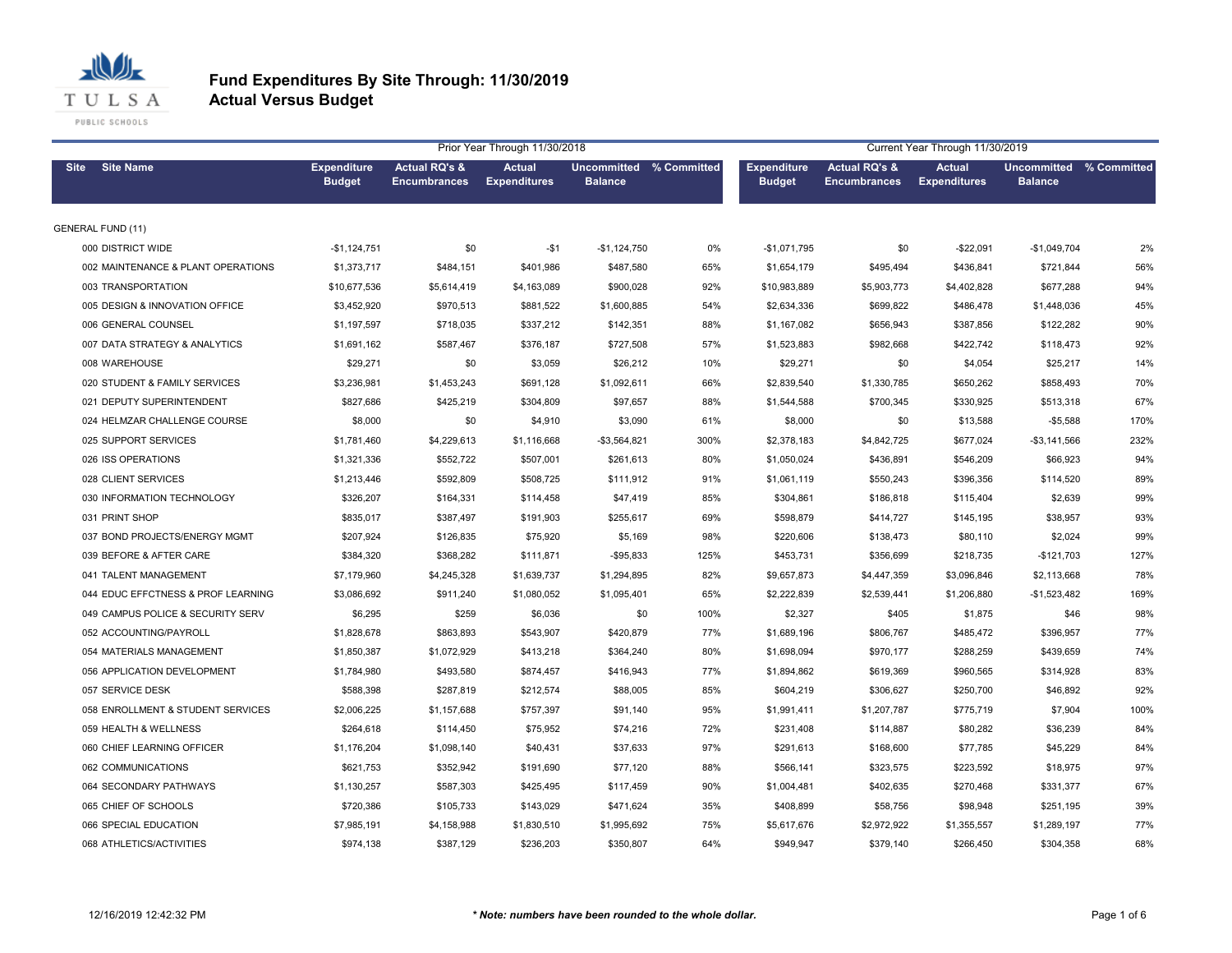

|                                    |                                     | Prior Year Through 11/30/2018                   |                                      |                                           |      |                                     | Current Year Through 11/30/2019                 |                                      |                                           |      |
|------------------------------------|-------------------------------------|-------------------------------------------------|--------------------------------------|-------------------------------------------|------|-------------------------------------|-------------------------------------------------|--------------------------------------|-------------------------------------------|------|
| <b>Site Name</b><br><b>Site</b>    | <b>Expenditure</b><br><b>Budget</b> | <b>Actual RQ's &amp;</b><br><b>Encumbrances</b> | <b>Actual</b><br><b>Expenditures</b> | Uncommitted % Committed<br><b>Balance</b> |      | <b>Expenditure</b><br><b>Budget</b> | <b>Actual RQ's &amp;</b><br><b>Encumbrances</b> | <b>Actual</b><br><b>Expenditures</b> | Uncommitted % Committed<br><b>Balance</b> |      |
| <b>GENERAL FUND (11)</b>           |                                     |                                                 |                                      |                                           |      |                                     |                                                 |                                      |                                           |      |
| 069 PERSONALIZED LEARNING          | \$214,645                           | \$10,746                                        | \$4,681                              | \$199,218                                 | 7%   | \$127,030                           | \$5,048                                         | \$10,331                             | \$111,651                                 | 12%  |
| 070 TEACHING & LEARNING            | \$7,771,108                         | \$4,633,190                                     | \$1,952,591                          | \$1,185,326                               | 85%  | \$12,694,510                        | \$2,396,394                                     | \$2,500,993                          | \$7,797,123                               | 39%  |
| 071 ILD 1                          | \$185,463                           | \$109,578                                       | \$69,440                             | \$6,445                                   | 97%  | \$181,770                           | \$110,121                                       | \$67,140                             | \$4,510                                   | 98%  |
| 072 ILD 2                          | \$184,550                           | \$107,132                                       | \$68,519                             | \$8,899                                   | 95%  | \$176,133                           | \$108,035                                       | \$69,871                             | $-$1,773$                                 | 101% |
| 073 ILD 3                          | \$177,914                           | \$106,949                                       | \$65,288                             | \$5,677                                   | 97%  | \$178,390                           | \$108,606                                       | \$66,666                             | \$3,118                                   | 98%  |
| 076 ILD 5                          | \$326,434                           | \$131,178                                       | \$67,748                             | \$127,509                                 | 61%  | \$313,758                           | \$149,488                                       | \$74,267                             | \$90,003                                  | 71%  |
| 078 ILD 6                          | \$195,303                           | \$111,703                                       | \$71,882                             | \$11,718                                  | 94%  | \$186,437                           | \$112,664                                       | \$74,741                             | $-$967$                                   | 101% |
| 079 LEAD ILD                       | \$567,376                           | \$125,356                                       | \$74,852                             | \$367,168                                 | 35%  | \$566,272                           | \$127,456                                       | \$75,871                             | \$362,944                                 | 36%  |
| 080 ILD 7                          | \$174,719                           | \$105,044                                       | \$63,412                             | \$6,262                                   | 96%  | \$173,840                           | \$106,348                                       | \$65,454                             | \$2,037                                   | 99%  |
| 087 TEACHER LEADER EFFECTIVENESS   | \$20,160                            | \$0                                             | \$6,921                              | \$13,239                                  | 34%  | \$20,160                            | \$0                                             | \$0                                  | \$20,160                                  | 0%   |
| 091 OFFICE OF THE SUPERINTENDENT   | \$949,131                           | \$488,562                                       | \$302,415                            | \$158,155                                 | 83%  | \$899,928                           | \$420,400                                       | \$315,142                            | \$164,386                                 | 82%  |
| 092 BOARD OF EDUCATION             | \$206,093                           | \$3,939                                         | \$8,261                              | \$193,892                                 | 6%   | \$164,833                           | \$102                                           | \$3,495                              | \$161,235                                 | 2%   |
| 093 FEDERAL PROGRAMS/SPECIAL PROJ  | \$9,749,584                         | \$1,867,972                                     | \$1,800,483                          | \$6,081,128                               | 38%  | \$6,443,146                         | \$2,182,676                                     | \$1,747,888                          | \$2,512,582                               | 61%  |
| 095 ESC CUSTODIANS                 | \$240,283                           | \$139,576                                       | \$88,343                             | \$12,364                                  | 95%  | \$255,208                           | \$153,695                                       | \$101,973                            | $-$460$                                   | 100% |
| 097 TREASURER                      | \$3.711.504                         | \$2,552,332                                     | \$857,892                            | \$301,281                                 | 92%  | \$848.456                           | \$499,938                                       | \$316,815                            | \$31,703                                  | 96%  |
| 098 FINANCIAL SERVICES & BUDGET    | \$2,247,713                         | \$1,240,738                                     | \$927,067                            | \$79,907                                  | 96%  | \$1,882,005                         | \$985,349                                       | \$736,804                            | \$159,851                                 | 92%  |
| 100 EDUCATION SERVICE CENTER       | \$180,652                           | \$0                                             | \$58,438                             | \$122,214                                 | 32%  | \$180,652                           | \$0                                             | \$72,435                             | \$108,218                                 | 40%  |
| 103 ACADEMY CENTRAL ELEMENTARY     | \$1,365,822                         | \$875,598                                       | \$389,674                            | \$100,550                                 | 93%  | \$1,220,238                         | \$693,258                                       | \$374,149                            | \$152,832                                 | 87%  |
| 105 ADDAMS ELEMENTARY              | \$15,000                            | \$0                                             | \$2,003                              | \$12,997                                  | 13%  | \$4,000                             | \$0                                             | \$0                                  | \$4,000                                   | 0%   |
| 111 ANDERSON ELEMENTARY            | \$2,584,307                         | \$1,723,000                                     | \$722,288                            | \$139,019                                 | 95%  | \$3,013,815                         | \$1,878,282                                     | \$850,972                            | \$284,561                                 | 91%  |
| 112 ZARROW INTERNATIONAL SCHOOL    | \$2,569,638                         | \$1,755,443                                     | \$698,119                            | \$116,075                                 | 95%  | \$2,675,928                         | \$1,831,288                                     | \$745,562                            | \$99,078                                  | 96%  |
| 118 BELL ELEMENTARY                | \$3,509,341                         | \$2,043,854                                     | \$874,257                            | \$591,230                                 | 83%  | \$2,915,184                         | \$1,844,097                                     | \$775,286                            | \$295,800                                 | 90%  |
| <b>135 BURROUGHS ELEMENTARY</b>    | \$2,341,736                         | \$1,562,435                                     | \$656,679                            | \$122,621                                 | 95%  | \$2,232,736                         | \$1,449,234                                     | \$626,454                            | \$157,049                                 | 93%  |
| 140 CARNEGIE ELEMENTARY            | \$2,389,862                         | \$1,633,481                                     | \$645,993                            | \$110,388                                 | 95%  | \$2,593,051                         | \$1,773,855                                     | \$711,709                            | \$107,487                                 | 96%  |
| 145 CELIA CLINTON ELEMENTARY       | \$3,608,123                         | \$2,377,973                                     | \$958,859                            | \$271,290                                 | 92%  | \$3,138,535                         | \$2,103,585                                     | \$942,505                            | \$92,444                                  | 97%  |
| 155 WAYMAN TISDALE FINE ARTS ACADE | \$2,519,104                         | \$1,641,569                                     | \$724,687                            | \$152,848                                 | 94%  | \$2,495,413                         | \$1,647,705                                     | \$720,251                            | \$127,457                                 | 95%  |
| 156 DOLORES HUERTA ELEMENTARY      | \$2,569,863                         | \$1,677,242                                     | \$657,316                            | \$235,305                                 | 91%  | \$2,474,585                         | \$1,629,706                                     | \$689,784                            | \$155,095                                 | 94%  |
| 158 COOPER ELEMENTARY              | \$4,007,053                         | \$2,705,197                                     | \$1,061,852                          | \$240,003                                 | 94%  | \$4,109,439                         | \$2,731,411                                     | \$1,105,147                          | \$272,882                                 | 93%  |
| 161 CLINTON WEST ELEMENTARY        | \$3,056,241                         | \$2,043,750                                     | \$871,723                            | \$140,769                                 | 95%  | \$3,159,824                         | \$2,159,304                                     | \$909,600                            | \$90,920                                  | 97%  |
| 163 DUAL LANGUAGE IMMERSION PROG   | \$1,576,423                         | \$1,107,005                                     | \$465,685                            | \$3,733                                   | 100% | \$1,702,018                         | \$1,219,777                                     | \$488,733                            | $-$6,491$                                 | 100% |
| 167 ECDC-BUNCHE                    | \$1,087,459                         | \$700,815                                       | \$325,060                            | \$61,584                                  | 94%  | \$42,449                            | \$6,998                                         | \$29,809                             | \$5,642                                   | 87%  |
| 168 ECDC-PORTER                    | \$0                                 | \$0                                             | \$5,947                              | $-$5,947$                                 | 0%   | \$3,119                             | \$0                                             | \$0                                  | \$3,119                                   | 0%   |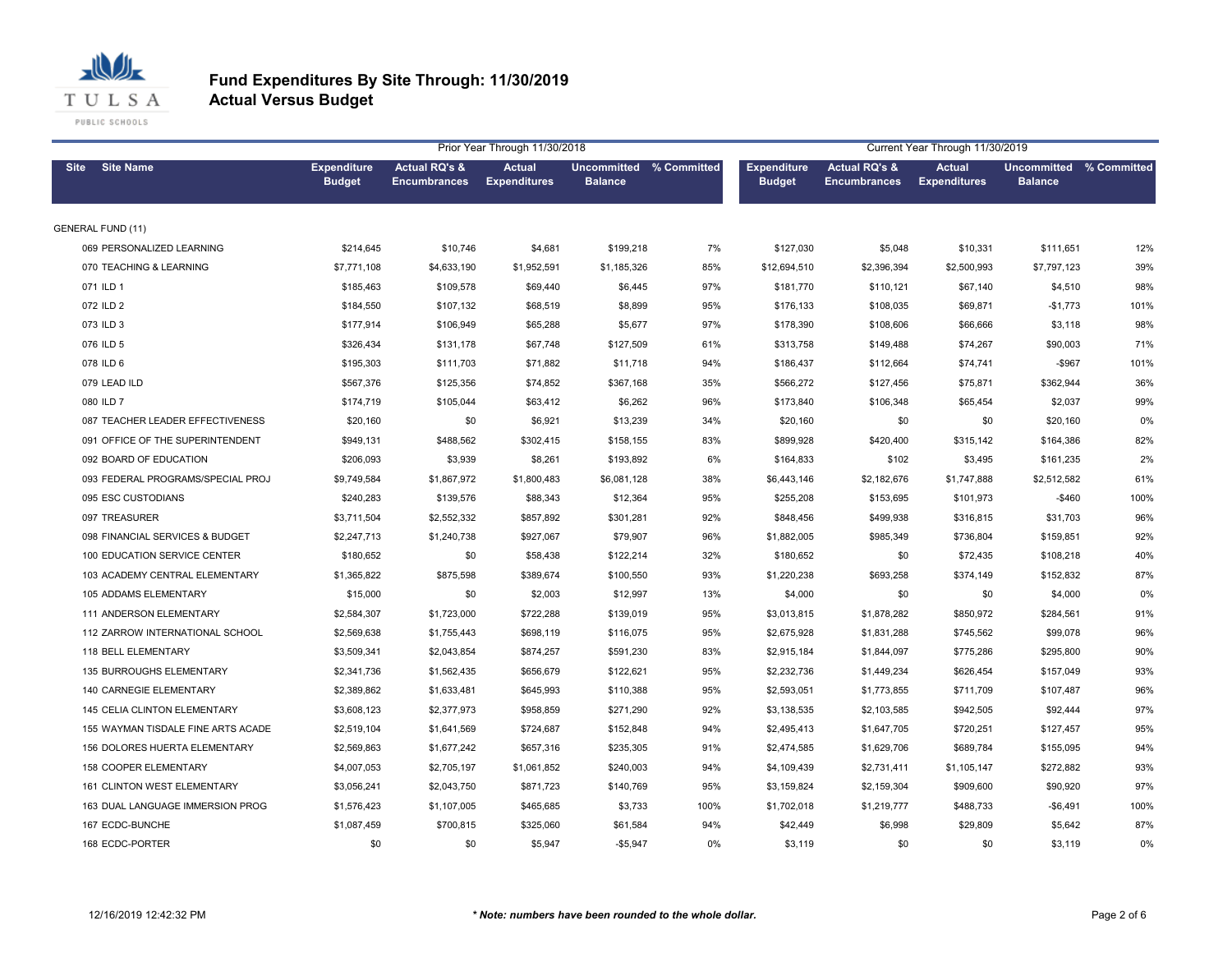

|                                    |                                     |                                                 | Prior Year Through 11/30/2018        |                                           | Current Year Through 11/30/2019 |                                     |                                                 |                                      |                                           |      |
|------------------------------------|-------------------------------------|-------------------------------------------------|--------------------------------------|-------------------------------------------|---------------------------------|-------------------------------------|-------------------------------------------------|--------------------------------------|-------------------------------------------|------|
| <b>Site Name</b><br><b>Site</b>    | <b>Expenditure</b><br><b>Budget</b> | <b>Actual RQ's &amp;</b><br><b>Encumbrances</b> | <b>Actual</b><br><b>Expenditures</b> | Uncommitted % Committed<br><b>Balance</b> |                                 | <b>Expenditure</b><br><b>Budget</b> | <b>Actual RQ's &amp;</b><br><b>Encumbrances</b> | <b>Actual</b><br><b>Expenditures</b> | Uncommitted % Committed<br><b>Balance</b> |      |
| <b>GENERAL FUND (11)</b>           |                                     |                                                 |                                      |                                           |                                 |                                     |                                                 |                                      |                                           |      |
| 170 EISENHOWER ELEMENTARY          | \$3,472,543                         | \$2,320,431                                     | \$927,592                            | \$224,521                                 | 94%                             | \$3,610,787                         | \$2,399,497                                     | \$968,788                            | \$242,501                                 | 93%  |
| 175 ELIOT ELEMENTARY               | \$2,105,228                         | \$1,418,073                                     | \$567,845                            | \$119,309                                 | 94%                             | \$2,032,464                         | \$1,395,764                                     | \$551,099                            | \$85,601                                  | 96%  |
| <b>180 EMERSON ELEMENTARY</b>      | \$2,064,999                         | \$1,413,915                                     | \$589,565                            | \$61,518                                  | 97%                             | \$2,595,941                         | \$1,591,476                                     | \$811,284                            | \$193,181                                 | 93%  |
| 185 EUGENE FIELD ELEMENTARY        | \$2,513,375                         | \$1,621,460                                     | \$761,125                            | \$130,790                                 | 95%                             | \$2,465,047                         | \$1,669,601                                     | \$717,266                            | \$78,181                                  | 97%  |
| 194 GREENWOOD LEADERSHIP ACADEMY   | \$683,148                           | \$149,591                                       | \$513,309                            | \$20,248                                  | 97%                             | \$1,889,713                         | \$41,224                                        | \$785,917                            | \$1,062,572                               | 44%  |
| 195 WILSON TEACHING & LEARNING ACA | \$0                                 | \$0                                             | \$0                                  | \$0                                       | 0%                              | \$0                                 | \$0                                             | \$8,432                              | $-$8,432$                                 | 0%   |
| 198 JOHN HOPE FRANKLIN ELEMENTARY  | \$2,356,903                         | \$1,589,297                                     | \$675,478                            | \$92,128                                  | 96%                             | \$2,923,117                         | \$1,898,781                                     | \$840,838                            | \$183,498                                 | 94%  |
| 199 GRIMES ELEMENTARY              | \$2,016,523                         | \$1,346,718                                     | \$579,446                            | \$90,359                                  | 96%                             | \$1,746,774                         | \$1,074,922                                     | \$502,881                            | \$168,971                                 | 90%  |
| 200 HAWTHORNE ELEMENTARY           | \$1,931,044                         | \$1,285,141                                     | \$540,562                            | \$105,341                                 | 95%                             | \$2,242,368                         | \$1,541,874                                     | \$627,667                            | \$72,827                                  | 97%  |
| 204 HAMILTON ELEMENTARY            | \$3,676,765                         | \$2,337,028                                     | \$992,867                            | \$346,870                                 | 91%                             | \$3,518,228                         | \$2,154,073                                     | \$1,087,500                          | \$276,655                                 | 92%  |
| 205 PATRICK HENRY ELEMENTARY       | \$2,679,628                         | \$1,752,563                                     | \$712,231                            | \$214,834                                 | 92%                             | \$2,394,813                         | \$1,554,756                                     | \$643,094                            | \$196,963                                 | 92%  |
| 215 HOOVER ELEMENTARY              | \$3,227,123                         | \$2,218,429                                     | \$955,396                            | \$53,298                                  | 98%                             | \$3,560,167                         | \$2,428,546                                     | \$1,001,892                          | \$129,729                                 | 96%  |
| 230 UNITY LEARNING ACADEMY         | \$2,263,386                         | \$1,540,128                                     | \$641,638                            | \$81,621                                  | 96%                             | \$2,188,779                         | \$1,321,840                                     | \$620,483                            | \$246,457                                 | 89%  |
| 245 JONES ELEMENTARY               | \$2,211,416                         | \$1,478,886                                     | \$598,804                            | \$133,726                                 | 94%                             | \$2,308,362                         | \$1,551,347                                     | \$640,009                            | \$117,006                                 | 95%  |
| 251 KENDALL-WHITTIER ELEMENTARY    | \$5,583,930                         | \$3,852,765                                     | \$1,542,729                          | \$188,436                                 | 97%                             | \$5,672,897                         | \$3,954,688                                     | \$1,614,168                          | \$104,041                                 | 98%  |
| 252 KERR ELEMENTARY                | \$3,108,032                         | \$2,075,152                                     | \$807,341                            | \$225,538                                 | 93%                             | \$3,174,329                         | \$2,255,804                                     | \$907,443                            | \$11,082                                  | 100% |
| 255 KEY ELEMENTARY                 | \$2,575,602                         | \$1,782,733                                     | \$715,960                            | \$76,909                                  | 97%                             | \$2,591,457                         | \$1,804,953                                     | \$763,522                            | \$22,982                                  | 99%  |
| 260 LANIER ELEMENTARY              | \$2,172,014                         | \$1,469,271                                     | \$581,738                            | \$121,004                                 | 94%                             | \$2,146,498                         | \$1,459,797                                     | \$602,020                            | \$84,682                                  | 96%  |
| 265 COUNCIL OAK ELEMENTARY         | \$2,507,398                         | \$1,598,222                                     | \$652,662                            | \$256,515                                 | 90%                             | \$2,577,874                         | \$1,702,543                                     | \$713,057                            | \$162,274                                 | 94%  |
| 269 LEWIS & CLARK ELEMENTARY       | \$3,851,536                         | \$2,636,632                                     | \$1,055,198                          | \$159,706                                 | 96%                             | \$3,761,796                         | \$2,627,152                                     | \$1,007,037                          | \$127,607                                 | 97%  |
| 275 LINDBERGH ELEMENTARY           | \$2,815,471                         | \$1,903,099                                     | \$737,034                            | \$175,338                                 | 94%                             | \$2,707,807                         | \$1,954,529                                     | \$767,427                            | $-$14,150$                                | 101% |
| 305 MACARTHUR ELEMENTARY           | \$3,366,395                         | \$2,259,128                                     | \$910,873                            | \$196,394                                 | 94%                             | \$3,144,826                         | \$2,146,144                                     | \$832,244                            | \$166,438                                 | 95%  |
| 310 MARSHALL ELEMENTARY            | \$2,242,771                         | \$1,564,677                                     | \$617,497                            | \$60,597                                  | 97%                             | \$2,279,285                         | \$1,607,975                                     | \$645,605                            | \$25,705                                  | 99%  |
| 315 MAYO DEMONSTRATION SCHOOL      | \$2,528,129                         | \$1,646,877                                     | \$637,440                            | \$243,811                                 | 90%                             | \$2,505,903                         | \$1,641,566                                     | \$688,472                            | \$175,865                                 | 93%  |
| 320 MCCLURE ELEMENTARY             | \$2,831,668                         | \$2,021,444                                     | \$821,016                            | $-$10,792$                                | 100%                            | \$2,948,381                         | \$1,977,109                                     | \$838,191                            | \$133,082                                 | 95%  |
| 325 MCKINLEY ELEMENTARY            | \$3,193,992                         | \$2,265,198                                     | \$907,191                            | \$21,604                                  | 99%                             | \$3,324,741                         | \$2,259,614                                     | \$921,407                            | \$143,720                                 | 96%  |
| 330 MITCHELL ELEMENTARY            | \$2,843,615                         | \$1,973,950                                     | \$760,778                            | \$108,887                                 | 96%                             | \$2,871,630                         | \$1,969,251                                     | \$786,826                            | \$115,554                                 | 96%  |
| 345 OWEN ELEMENTARY                | \$2,908,032                         | \$1,885,001                                     | \$791,448                            | \$231,583                                 | 92%                             | \$2,855,409                         | \$1,866,846                                     | \$758,367                            | \$230,195                                 | 92%  |
| 350 PARK ELEMENTARY                | \$37,405                            | \$0                                             | \$4,179                              | \$33,227                                  | 11%                             | \$400                               | \$0                                             | \$0                                  | \$400                                     | 0%   |
| 351 PEARY ELEMENTARY               | \$2,452,896                         | \$1,702,172                                     | \$673,144                            | \$77,580                                  | 97%                             | \$2,575,784                         | \$1,766,411                                     | \$708,217                            | \$101,155                                 | 96%  |
| 355 PENN ELEMENTARY                | \$2,058,282                         | \$1,349,619                                     | \$578,334                            | \$130,329                                 | 94%                             | \$65,440                            | \$16,233                                        | \$35,156                             | \$14,051                                  | 79%  |
| 378 REMINGTON ELEMENTARY           | \$39,517                            | \$0                                             | \$4,884                              | \$34,633                                  | 12%                             | \$1,407                             | \$0                                             | \$0                                  | \$1,407                                   | 0%   |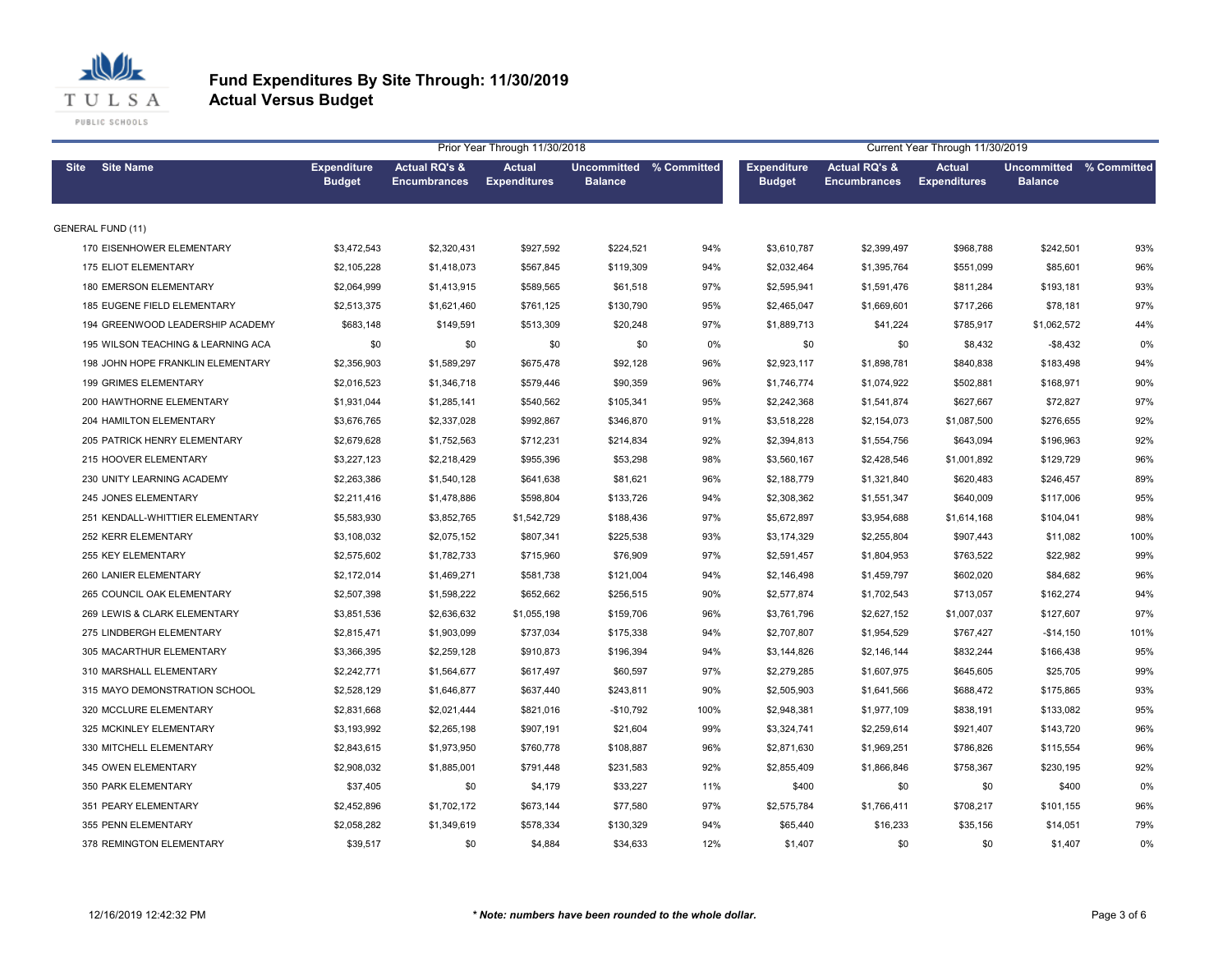

|                                   |                                     |                                                 | Prior Year Through 11/30/2018        |                                                  |      | Current Year Through 11/30/2019     |                                                 |                                      |                                                  |      |
|-----------------------------------|-------------------------------------|-------------------------------------------------|--------------------------------------|--------------------------------------------------|------|-------------------------------------|-------------------------------------------------|--------------------------------------|--------------------------------------------------|------|
| <b>Site Name</b><br><b>Site</b>   | <b>Expenditure</b><br><b>Budget</b> | <b>Actual RQ's &amp;</b><br><b>Encumbrances</b> | <b>Actual</b><br><b>Expenditures</b> | <b>Uncommitted % Committed</b><br><b>Balance</b> |      | <b>Expenditure</b><br><b>Budget</b> | <b>Actual RQ's &amp;</b><br><b>Encumbrances</b> | <b>Actual</b><br><b>Expenditures</b> | <b>Uncommitted % Committed</b><br><b>Balance</b> |      |
| <b>GENERAL FUND (11)</b>          |                                     |                                                 |                                      |                                                  |      |                                     |                                                 |                                      |                                                  |      |
| 395 ROBERTSON ELEMENTARY          | \$2,621,026                         | \$1,716,228                                     | \$709,658                            | \$195,140                                        | 93%  | \$2,308,163                         | \$1,473,232                                     | \$616,440                            | \$218,491                                        | 91%  |
| 397 ROOSEVELT ELEMENTARY          | \$26,465                            | \$13,332                                        | \$9,195                              | \$3,938                                          | 85%  | \$26,923                            | \$16,280                                        | \$9,920                              | \$722                                            | 97%  |
| <b>400 ROSS</b>                   | \$39,950                            | \$0                                             | \$14,149                             | \$25,801                                         | 35%  | \$39,950                            | \$0                                             | \$16,563                             | \$23,387                                         | 41%  |
| 402 SALK ELEMENTARY               | \$3,815,080                         | \$2,499,646                                     | \$973,679                            | \$341,755                                        | 91%  | \$3,902,636                         | \$2,720,312                                     | \$1,083,678                          | \$98,646                                         | 97%  |
| 403 SANDBURG ELEMENTARY           | \$14,860                            | \$0                                             | \$5,251                              | \$9,609                                          | 35%  | \$14,860                            | \$0                                             | \$7,039                              | \$7,821                                          | 47%  |
| 405 SEQUOYAH ELEMENTARY           | \$3,660,658                         | \$2,396,088                                     | \$937,640                            | \$326,931                                        | 91%  | \$3,538,995                         | \$2,438,485                                     | \$1,001,419                          | \$99,091                                         | 97%  |
| 410 SKELLY ELEMENTARY             | \$5,447,117                         | \$3,616,299                                     | \$1,506,983                          | \$323,835                                        | 94%  | \$5,583,631                         | \$3,853,699                                     | \$1,555,755                          | \$174,178                                        | 97%  |
| 411 SKELLY - LOWER                | \$46,109                            | \$7,789                                         | \$5,406                              | \$32,914                                         | 29%  | \$5,552                             | \$600                                           | \$1,408                              | \$3,545                                          | 36%  |
| 415 SPRINGDALE ELEMENTARY         | \$2,909,688                         | \$2,041,290                                     | \$804,803                            | \$63,596                                         | 98%  | \$2,830,030                         | \$1,893,517                                     | \$751,571                            | \$184,941                                        | 93%  |
| 423 PROJECT ACCEPT-TRAICE ELEM    | \$1,329,277                         | \$886,413                                       | \$389,014                            | \$53,850                                         | 96%  | \$1,392,469                         | \$811,770                                       | \$437,355                            | \$143,343                                        | 90%  |
| 425 MARK TWAIN ELEMENTARY         | \$2,626,828                         | \$1,767,464                                     | \$716,582                            | \$142,782                                        | 95%  | \$2,560,662                         | \$1,643,568                                     | \$726,552                            | \$190,541                                        | 93%  |
| 435 WHITMAN ELEMENTARY            | \$2,333,730                         | \$1,439,394                                     | \$617,383                            | \$276,953                                        | 88%  | \$2,208,518                         | \$1,186,376                                     | \$584,229                            | \$437,913                                        | 80%  |
| 444 WRIGHT ELEMENTARY             | \$3,251,011                         | \$2,001,030                                     | \$946,373                            | \$303,609                                        | 91%  | \$3,210,431                         | \$1,991,633                                     | \$879,791                            | \$339,007                                        | 89%  |
| 447 DISNEY ELEMENTARY             | \$4,227,425                         | \$2,970,909                                     | \$1,147,479                          | \$109,037                                        | 97%  | \$4,406,483                         | \$3,094,535                                     | \$1,219,831                          | \$92,117                                         | 98%  |
| 449 GRISSOM ELEMENTARY            | \$2,222,702                         | \$1,499,218                                     | \$585,186                            | \$138,298                                        | 94%  | \$2,089,929                         | \$1,417,428                                     | \$587,198                            | \$85,304                                         | 96%  |
| 515 CARVER MIDDLE SCHOOL          | \$2,974,906                         | \$2,013,636                                     | \$808,879                            | \$152,391                                        | 95%  | \$2,953,507                         | \$2,015,382                                     | \$849,686                            | \$88,438                                         | 97%  |
| 530 WEBSTER MIDDLE SCHOOL         | \$2,634,182                         | \$1,730,378                                     | \$635,272                            | \$268,532                                        | 90%  | \$2,616,589                         | \$1,786,732                                     | \$703,201                            | \$126,655                                        | 95%  |
| 537 EDISON PREPARATORY MIDDLE     | \$4,318,479                         | \$3,018,182                                     | \$1,182,371                          | \$117,926                                        | 97%  | \$4,648,611                         | \$3,016,244                                     | \$1,251,331                          | \$381,035                                        | 92%  |
| 563 MONROE DEMONSTRATION (6-8)    | \$1,825,566                         | \$1,171,292                                     | \$532,126                            | \$122,148                                        | 93%  | \$5,350,114                         | \$3,431,227                                     | \$1,524,386                          | \$394,501                                        | 93%  |
| 573 THOREAU DEMONSTRATION ACADEMY | \$3,182,857                         | \$2,225,767                                     | \$907,311                            | \$49,779                                         | 98%  | \$3,217,670                         | \$2,065,287                                     | \$919,039                            | \$233,344                                        | 93%  |
| 574 TRAICE MIDDLE SCHOOL          | \$148,435                           | \$115,388                                       | \$43,286                             | $-$10,239$                                       | 107% | \$13,897                            | \$6,596                                         | \$22,467                             | $-$15,167$                                       | 209% |
| 600 TULSA TECHNOLOGY              | \$92,750                            | \$14,000                                        | \$78,750                             | \$0                                              | 100% | \$92,750                            | \$5,250                                         | \$87,500                             | \$0                                              | 100% |
| 601 MARGARET HUDSON               | \$272,909                           | \$0                                             | \$19,050                             | \$253,859                                        | 7%   | \$102,000                           | \$0                                             | \$30,122                             | \$71,878                                         | 30%  |
| 603 LEARNING CENTER               | \$17,550                            | \$0                                             | \$0                                  | \$17,550                                         | 0%   | \$17,550                            | \$0                                             | \$0                                  | \$17,550                                         | 0%   |
| 604 INDIAN PUPIL EDUCATION        | \$843,277                           | \$483,494                                       | \$252,637                            | \$107,146                                        | 87%  | \$905,504                           | \$455,685                                       | \$266,465                            | \$183,355                                        | 80%  |
| 606 STREET SCHOOL                 | \$628,236                           | \$434,654                                       | \$188,466                            | \$5,116                                          | 99%  | \$826,541                           | \$549,339                                       | \$237,495                            | \$39,708                                         | 95%  |
| 607 SHADOW MT BEHAVIORAL HLTH SYS | \$311,208                           | \$164,953                                       | \$68,289                             | \$77,965                                         | 75%  | \$261,626                           | \$41,603                                        | \$28,045                             | \$191,979                                        | 27%  |
| 609 POSITIVE CHANGE               | \$380,519                           | \$223,779                                       | \$66,296                             | \$90,443                                         | 76%  | \$420,461                           | \$278,033                                       | \$113,364                            | \$29,064                                         | 93%  |
| 613 CALM CENTER                   | \$48,703                            | \$34,048                                        | \$14,652                             | \$4                                              | 100% | \$49,366                            | \$34,716                                        | \$14,973                             | $-$ \$323                                        | 101% |
| 615 JUVENILE DETENTION CENTER     | \$296,857                           | \$177,199                                       | \$48,976                             | \$70,682                                         | 76%  | \$315,299                           | \$222,896                                       | \$80,845                             | \$11,559                                         | 96%  |
| 621 PARKSIDE                      | \$301,807                           | \$220,691                                       | \$77,172                             | \$3,943                                          | 99%  | \$300,161                           | \$223,381                                       | \$81,316                             | $-$4,536$                                        | 102% |
| 628 PHOENIX RISING                | \$676,735                           | \$456,869                                       | \$180,742                            | \$39,124                                         | 94%  | \$823,389                           | \$524,417                                       | \$215,466                            | \$83,506                                         | 90%  |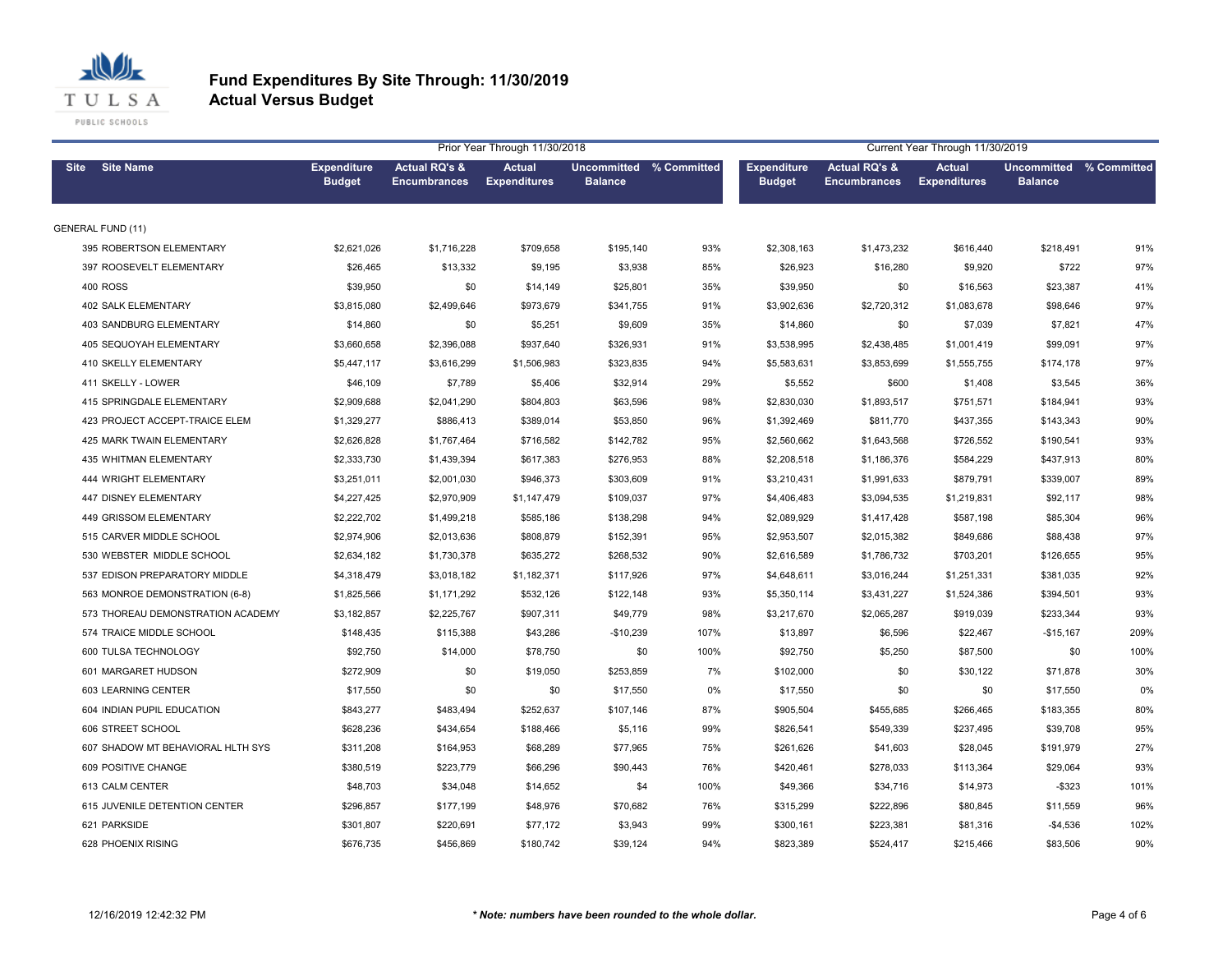

|                                   |                                     |                                                 | Prior Year Through 11/30/2018        |                                           |      | Current Year Through 11/30/2019     |                                                 |                                      |                                                  |      |
|-----------------------------------|-------------------------------------|-------------------------------------------------|--------------------------------------|-------------------------------------------|------|-------------------------------------|-------------------------------------------------|--------------------------------------|--------------------------------------------------|------|
| <b>Site Name</b><br><b>Site</b>   | <b>Expenditure</b><br><b>Budget</b> | <b>Actual RQ's &amp;</b><br><b>Encumbrances</b> | <b>Actual</b><br><b>Expenditures</b> | Uncommitted % Committed<br><b>Balance</b> |      | <b>Expenditure</b><br><b>Budget</b> | <b>Actual RQ's &amp;</b><br><b>Encumbrances</b> | <b>Actual</b><br><b>Expenditures</b> | <b>Uncommitted % Committed</b><br><b>Balance</b> |      |
| <b>GENERAL FUND (11)</b>          |                                     |                                                 |                                      |                                           |      |                                     |                                                 |                                      |                                                  |      |
| 631 SHADOW MT RIVERSIDE           | \$283,013                           | \$185,838                                       | \$68,773                             | \$28,402                                  | 90%  | \$58,087                            | \$12,511                                        | \$11,666                             | \$33,910                                         | 42%  |
| 636 TLA/VIRTUAL SCHOOL            | \$845,935                           | \$554,617                                       | \$262,216                            | \$29,102                                  | 97%  | \$991,050                           | \$662,369                                       | \$336,562                            | $-$7,881$                                        | 101% |
| 640 DAVID L MOSS CORRECTIONAL CTR | \$182,383                           | \$128,696                                       | \$46,164                             | \$7,523                                   | 96%  | \$234,086                           | \$185,396                                       | \$75,057                             | $-$26,367$                                       | 111% |
| 643 VIRTUAL SCHOOL                | \$35,000                            | \$0                                             | \$0                                  | \$35,000                                  | 0%   | \$35,000                            | \$0                                             | \$0                                  | \$35,000                                         | 0%   |
| 644 LAURA DESTER SHELTER          | \$214,135                           | \$45,449                                        | \$1,638                              | \$167,048                                 | 22%  | \$118,234                           | \$71,098                                        | \$20,677                             | \$26,458                                         | 78%  |
| 657 SHADOW MT HOPE                | \$70,543                            | \$12,636                                        | \$23,709                             | \$34,198                                  | 52%  | \$20,174                            | \$12,510                                        | \$7,288                              | \$376                                            | 98%  |
| 658 CENTRAL JUNIOR HIGH SCHOOL    | \$1,529,688                         | \$1,051,528                                     | \$414,123                            | \$64,037                                  | 96%  | \$1,581,346                         | \$974,817                                       | \$413,677                            | \$192,852                                        | 88%  |
| 659 EAST CENTRAL JUNIOR HIGH      | \$3,439,563                         | \$2,304,621                                     | \$936,466                            | \$198,475                                 | 94%  | \$3,742,389                         | \$2,362,730                                     | \$1,075,590                          | \$304,069                                        | 92%  |
| 661 HALE JUNIOR HIGH              | \$3,407,583                         | \$2,129,077                                     | \$874,091                            | \$404,416                                 | 88%  | \$3,591,187                         | \$2,415,777                                     | \$1,090,077                          | \$85,333                                         | 98%  |
| 662 MCLAIN JUNIOR HIGH SCHOOL     | \$1,214,747                         | \$892,306                                       | \$348,772                            | $-$26,331$                                | 102% | \$198,927                           | \$24,285                                        | \$54,286                             | \$120,356                                        | 39%  |
| 663 MEMORIAL JUNIOR HIGH          | \$2,917,628                         | \$1,980,276                                     | \$793,596                            | \$143,756                                 | 95%  | \$3,013,409                         | \$1,974,512                                     | \$824,644                            | \$214,252                                        | 93%  |
| 664 ROGERS COLLEGE JR HIGH        | \$2,836,240                         | \$2,028,273                                     | \$772,833                            | \$35,134                                  | 99%  | \$2,893,143                         | \$2,185,895                                     | \$806,894                            | $-$99,646$                                       | 103% |
| 667 TULSA MET JUNIOR HIGH         | \$258,866                           | \$209,299                                       | \$71,387                             | $-$21,820$                                | 108% | \$245,601                           | \$122,108                                       | \$87,520                             | \$35,973                                         | 85%  |
| 668 MCLAIN 7TH GRADE ACADEMY      | \$1,281,491                         | \$878,042                                       | \$338,571                            | \$64,877                                  | 95%  | \$59,302                            | \$6,837                                         | \$20,136                             | \$32,329                                         | 45%  |
| 676 CROSSTOWN DAYCARE HEAD START  | \$71.012                            | \$48,512                                        | \$22,500                             | \$0                                       | 100% | \$74,487                            | \$72,681                                        | \$23,409                             | $-$21,603$                                       | 129% |
| 687 FROST                         | \$177,789                           | \$38,401                                        | \$42,643                             | \$96,745                                  | 46%  | \$137,545                           | \$47,541                                        | \$41,932                             | \$48,072                                         | 65%  |
| 688 REED HEADSTART                | \$198,520                           | \$102,758                                       | \$72,703                             | \$23,059                                  | 88%  | \$192,341                           | \$887                                           | \$1,234                              | \$190,220                                        | 1%   |
| 691 IN DISTRICT HEAD START        | \$405,273                           | \$182,175                                       | \$137,908                            | \$85,190                                  | 79%  | \$3,135,477                         | \$2,373,489                                     | \$776,046                            | $-$14,058$                                       | 100% |
| 692 OUT OF DISTRICT HEAD START    | \$0                                 | \$0                                             | \$0                                  | \$0                                       | 0%   | \$74,721                            | \$36,823                                        | \$17,397                             | \$20,501                                         | 73%  |
| 694 CORNERSTONE CHILD DEVELOPMENT | \$97,947                            | \$62,947                                        | \$35,000                             | \$0                                       | 100% | \$109,120                           | \$110,669                                       | \$30,098                             | $-$31,647$                                       | 129% |
| 696 EDUCARE                       | \$314,076                           | \$162,774                                       | \$107,530                            | \$43,772                                  | 86%  | \$391,752                           | \$200,980                                       | \$104,443                            | \$86,330                                         | 78%  |
| 698 EDUCARE II                    | \$92,270                            | \$36,925                                        | \$26,989                             | \$28,356                                  | 69%  | \$112,925                           | \$50,641                                        | \$31,775                             | \$30,509                                         | 73%  |
| 699 EDUCARE III                   | \$100,624                           | \$44,983                                        | \$27,753                             | \$27,887                                  | 72%  | \$101,307                           | \$44,273                                        | \$28,782                             | \$28,252                                         | 72%  |
| 705 CENTRAL HIGH SCHOOL           | \$3,840,683                         | \$2,294,414                                     | \$1,029,481                          | \$516,788                                 | 87%  | \$3,594,041                         | \$2,024,487                                     | \$1,061,306                          | \$508,248                                        | 86%  |
| 710 EAST CENTRAL HIGH SCHOOL      | \$5,950,770                         | \$3,826,140                                     | \$1,568,741                          | \$555,888                                 | 91%  | \$6,141,722                         | \$3,921,446                                     | \$1,715,864                          | \$504,412                                        | 92%  |
| 712 EDISON PREPARATORY HS         | \$6,497,928                         | \$4,067,349                                     | \$1,811,226                          | \$619,354                                 | 90%  | \$6,535,672                         | \$4,178,128                                     | \$1,917,919                          | \$439,625                                        | 93%  |
| 715 HALE HIGH SCHOOL              | \$6,631,885                         | \$4,243,509                                     | \$1,746,736                          | \$641,641                                 | 90%  | \$6,548,952                         | \$4,364,863                                     | \$1,978,116                          | \$205,973                                        | 97%  |
| 720 MCLAIN HS FOR SCIENCE & TECH  | \$4,084,040                         | \$2,507,073                                     | \$1,160,560                          | \$416,407                                 | 90%  | \$4,886,935                         | \$2,933,482                                     | \$1,407,553                          | \$545,900                                        | 89%  |
| 725 MEMORIAL HIGH SCHOOL          | \$6,166,488                         | \$4,101,671                                     | \$1,749,336                          | \$315,480                                 | 95%  | \$6,273,660                         | \$4,040,384                                     | \$1,843,015                          | \$390,261                                        | 94%  |
| 730 ROGERS COLLEGE HIGH           | \$4,447,679                         | \$2,797,214                                     | \$1,222,557                          | \$427,908                                 | 90%  | \$4,797,183                         | \$2,998,570                                     | \$1,449,266                          | \$349,347                                        | 93%  |
| 735 WASHINGTON HIGH SCHOOL        | \$6,788,049                         | \$4,488,096                                     | \$1,839,577                          | \$460,376                                 | 93%  | \$6,830,811                         | \$4,417,126                                     | \$1,977,816                          | \$435,869                                        | 94%  |
| 740 WEBSTER HIGH SCHOOL           | \$3,678,067                         | \$2,315,217                                     | \$1,066,048                          | \$296,802                                 | 92%  | \$3,675,986                         | \$2,460,425                                     | \$1,191,171                          | \$24,390                                         | 99%  |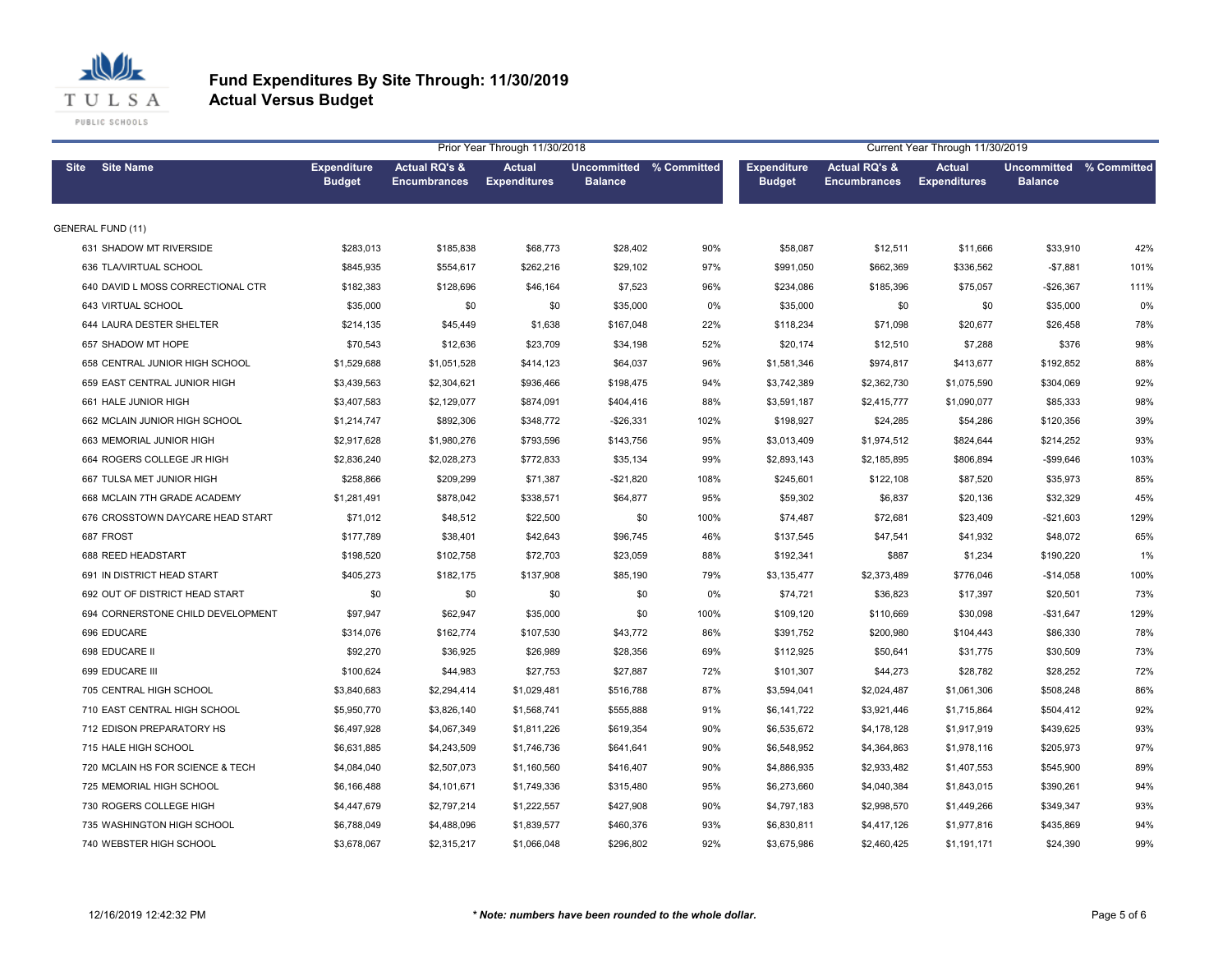

|                                    |                                     |                                                 | Prior Year Through 11/30/2018        |                                      | Current Year Through 11/30/2019 |                                     |                                                 |                                      |                                      |             |
|------------------------------------|-------------------------------------|-------------------------------------------------|--------------------------------------|--------------------------------------|---------------------------------|-------------------------------------|-------------------------------------------------|--------------------------------------|--------------------------------------|-------------|
| <b>Site Name</b><br><b>Site</b>    | <b>Expenditure</b><br><b>Budget</b> | <b>Actual RQ's &amp;</b><br><b>Encumbrances</b> | <b>Actual</b><br><b>Expenditures</b> | <b>Uncommitted</b><br><b>Balance</b> | % Committed                     | <b>Expenditure</b><br><b>Budget</b> | <b>Actual RQ's &amp;</b><br><b>Encumbrances</b> | <b>Actual</b><br><b>Expenditures</b> | <b>Uncommitted</b><br><b>Balance</b> | % Committed |
| <b>GENERAL FUND (11)</b>           |                                     |                                                 |                                      |                                      |                                 |                                     |                                                 |                                      |                                      |             |
| 745 TULSA MET HIGH SCHOOL          | \$1,699,578                         | \$1,130,570                                     | \$474,111                            | \$94,897                             | 94%                             | \$1,642,561                         | \$1,095,196                                     | \$490,256                            | \$57,109                             | 97%         |
| 750 TRAICE ACADEMY HS              | \$2,047,006                         | \$1,460,971                                     | \$576,800                            | \$9,235                              | 100%                            | \$2,430,869                         | \$1,599,978                                     | \$652,536                            | \$178,355                            | 93%         |
| 799 CONCURRENT ENROLLMENT          | \$0                                 | \$0                                             | \$0                                  | \$0                                  | 0%                              | \$0                                 | \$18,000                                        | \$0                                  | $-$18,000$                           | 0%          |
| 974 TULSA SCHOOL OF ARTS & SCIENCE | \$2,484,740                         | \$41,854                                        | \$724,532                            | \$1,718,354                          | 31%                             | \$2,790,614                         | \$44,924                                        | \$998,786                            | \$1,746,904                          | 37%         |
| 975 TULSA KIPP ACADEMY             | \$2,138,401                         | \$40,744                                        | \$528,568                            | \$1,569,088                          | 27%                             | \$2,707,679                         | \$44,635                                        | \$981,116                            | \$1,681,927                          | 38%         |
| 976 TULSA LEGACY                   | \$3,323,388                         | \$80,246                                        | \$997,503                            | \$2,245,640                          | 32%                             | \$3,815,725                         | \$81,046                                        | \$1,374,360                          | \$2,360,318                          | 38%         |
| 977 COLLEGE BOUND ACADEMY          | \$1,935,009                         | \$41,143                                        | \$561,447                            | \$1,332,420                          | 31%                             | \$2,736,239                         | \$59,482                                        | \$974,429                            | \$1,702,328                          | 38%         |
| 978 TULSA HONOR ACADEMY            | \$1,675,400                         | \$34,823                                        | \$479,302                            | \$1,161,274                          | 31%                             | \$2,637,950                         | \$57,755                                        | \$950,283                            | \$1,629,912                          | 38%         |
| 979 COLLEGIATE HALL CHARTER SCHOOL | \$979,589                           | \$0                                             | \$266,030                            | \$713,560                            | 27%                             | \$1,329,822                         | \$2,277                                         | \$467,496                            | \$860,049                            | 35%         |
| 986 KIPP TULSA UNIVERSITY PREP HS  | \$0                                 | \$0                                             | \$0                                  | \$0                                  | 0%                              | \$0                                 | \$23,823                                        | \$11,590                             | $-$ \$35,414                         | 0%          |
| Total Site Expenditures for Fund   | \$335,135,292                       | \$200,442,120                                   | \$93,365,796                         | \$41,327,376                         | 88%                             | \$339,488,945                       | \$198,597,069                                   | \$99,624,590                         | \$41,267,286                         | 88%         |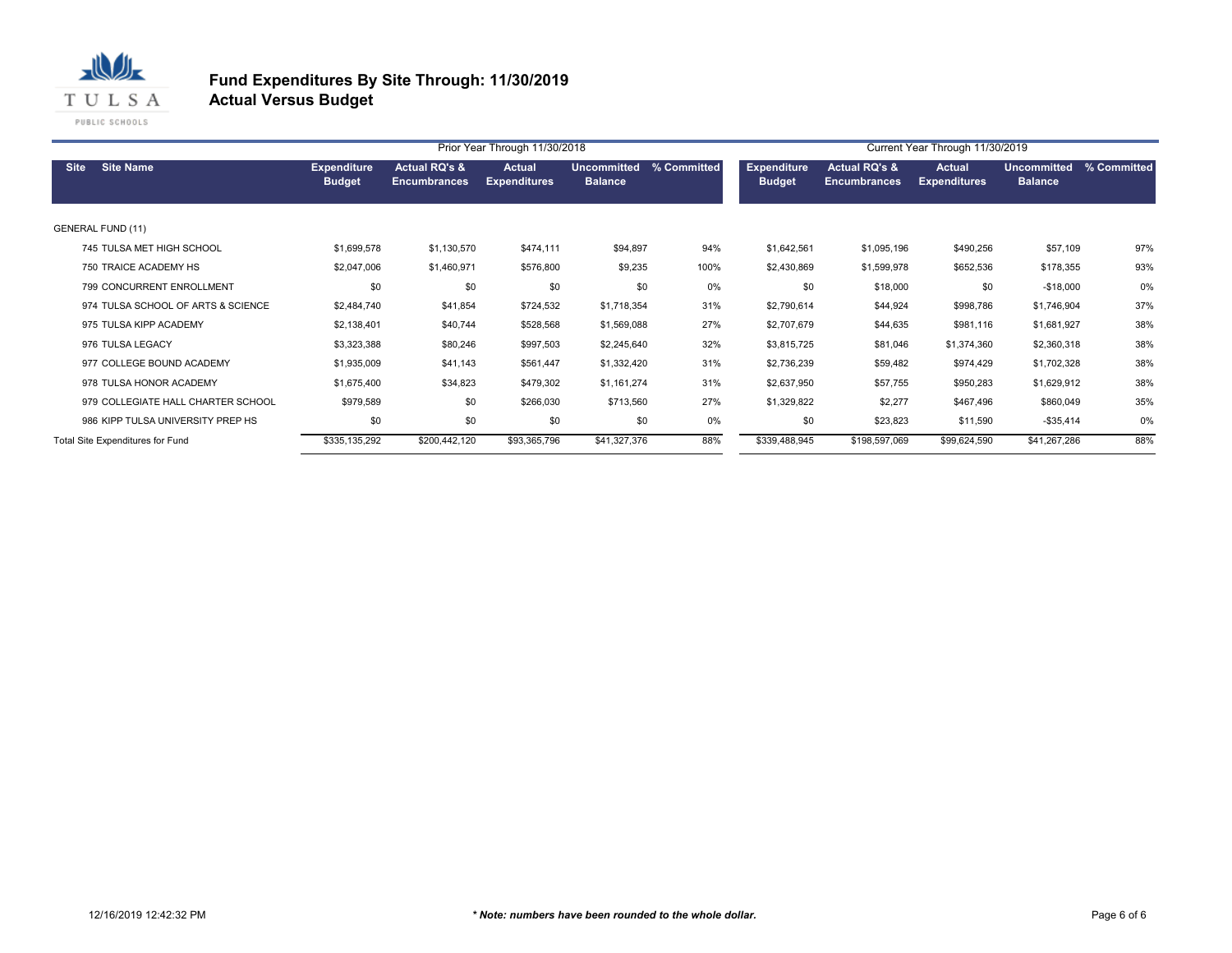

PUBLIC SCHOOLS

心儿

|                                                  |                                     | Prior Year Through 11/30/2018           |                                      |                                                  |      |                                     | Current Year Through 11/30/2019                |                                      |                                                  |      |  |
|--------------------------------------------------|-------------------------------------|-----------------------------------------|--------------------------------------|--------------------------------------------------|------|-------------------------------------|------------------------------------------------|--------------------------------------|--------------------------------------------------|------|--|
|                                                  | <b>Expenditure</b><br><b>Budget</b> | <b>Actual RQ's &amp;</b><br>Encumbrance | <b>Actual</b><br><b>Expenditures</b> | <b>Uncommitted % Committed</b><br><b>Balance</b> |      | <b>Expenditure</b><br><b>Budget</b> | <b>Actual RQ's &amp;</b><br><b>Encumbrance</b> | <b>Actual</b><br><b>Expenditures</b> | <b>Uncommitted % Committed</b><br><b>Balance</b> |      |  |
| <b>BUILDING FUND (21)</b>                        |                                     |                                         |                                      |                                                  |      |                                     |                                                |                                      |                                                  |      |  |
| <b>1XXX Salaries</b>                             |                                     |                                         |                                      |                                                  |      |                                     |                                                |                                      |                                                  |      |  |
| 1210 FULL TIME NON-CERTIFIED SALARI              | \$6,937,494                         | \$3,787,850                             | \$2,473,693                          | \$675,950                                        | 90%  | \$6,897,831                         | \$4,211,338                                    | \$2,556,531                          | \$129,963                                        | 98%  |  |
| 1212 RETROACTIVE SUPPORT PAY                     | \$0                                 | \$0                                     | \$2,688                              | $-$2,688$                                        | 0%   | \$0                                 | \$0                                            | \$156                                | $-$156$                                          | 0%   |  |
| 1250 BENEFIT ALLOWANCE-SUPPORT STAF              | \$91,051                            | \$55,200                                | \$28,074                             | \$7,777                                          | 91%  | \$70,565                            | \$43,913                                       | \$23,047                             | \$3,604                                          | 95%  |  |
| 1500 OVERTIME SALARIES - NON-CERTIF              | \$167,667                           | \$0                                     | \$125,571                            | \$42,095                                         | 75%  | \$166,822                           | \$0                                            | \$177,511                            | $-$10,689$                                       | 106% |  |
| 1800 STIPENDS - NON-CERTIFIED                    | \$27,500                            | \$0                                     | \$8,680                              | \$18,820                                         | 32%  | \$27,500                            | \$0                                            | \$5,182                              | \$22,319                                         | 19%  |  |
| 1930 OPTIONAL SPECIAL ASSIGNMENT -               | \$0                                 | \$0                                     | \$1,950                              | $-$1,950$                                        | 0%   | \$0                                 | \$0                                            | \$1,200                              | $-$1,200$                                        | 0%   |  |
|                                                  | \$7,223,711                         | \$3,843,050                             | \$2,640,657                          | \$740,005                                        | 90%  | \$7,162,718                         | \$4,255,251                                    | \$2,763,627                          | \$143,840                                        | 98%  |  |
| 2XXX Benefits                                    |                                     |                                         |                                      |                                                  |      |                                     |                                                |                                      |                                                  |      |  |
| 2220 DENTAL INSURANCE - NON-CERTIFI              | \$16,987                            | \$8,827                                 | \$5,190                              | \$2,971                                          | 83%  | \$18,236                            | \$9,934                                        | \$5,662                              | \$2,641                                          | 86%  |  |
| 2230 HEALTH INSURANCE - NON-CERTIFI              | \$1,027,969                         | \$532,797                               | \$315,336                            | \$179,836                                        | 83%  | \$1,085,098                         | \$610,281                                      | \$349,630                            | \$125,186                                        | 88%  |  |
| 2240 LIFE INSURANCE - NON-CERTIFIED              | \$14,117                            | \$7,332                                 | \$4,505                              | \$2,281                                          | 84%  | \$15,902                            | \$4,857                                        | \$4,949                              | \$6,097                                          | 62%  |  |
| 2250 L-T DISB INSUR                              | \$15,100                            | \$11,652                                | \$4,977                              | $-$1,529$                                        | 110% | \$20,940                            | \$6,395                                        | \$6,515                              | \$8,030                                          | 62%  |  |
| 2410 FICA - EMPLOYER'S CONTRIBUTION              | \$395,350                           | \$223,529                               | \$158,970                            | \$12,851                                         | 97%  | \$420,090                           | \$254,252                                      | \$165,661                            | \$177                                            | 100% |  |
| 2420 MEDICARE - EMPLOYER'S CONTRIBU              | \$92,461                            | \$52,576                                | \$37,267                             | \$2,618                                          | 97%  | \$98,250                            | \$59,462                                       | \$38,852                             | $-$ \$64                                         | 100% |  |
| 2610 RETIREMENT - DISTRICT PAID NON              | \$2,755                             | \$0                                     | \$1,061                              | \$1,694                                          | 39%  | \$2,834                             | \$0                                            | \$1,063                              | \$1,771                                          | 38%  |  |
| 2630 RETIREMENT - EMPLOYER'S CONTRI              | \$304,171                           | \$195,972                               | \$133,533                            | $-$25,334$                                       | 108% | \$357,070                           | \$217,800                                      | \$141,747                            | $-$2,477$                                        | 101% |  |
|                                                  | \$1,868,911                         | \$1,032,685                             | \$660,838                            | \$175,388                                        | 91%  | \$2,018,420                         | \$1,162,981                                    | \$714,078                            | \$141,361                                        | 93%  |  |
| 3XXX Purchased Professional & Technical Services |                                     |                                         |                                      |                                                  |      |                                     |                                                |                                      |                                                  |      |  |
| 3360 MEDICAL SERVICES                            | \$2,975                             | \$2,800                                 | \$0                                  | \$175                                            | 94%  | \$2,975                             | \$2,800                                        | \$0                                  | \$175                                            | 94%  |  |
| 3370 OTHER PROFESSIONAL SERVICES                 | \$11,220                            | \$3,000                                 | \$1,275                              | \$6,945                                          | 38%  | \$14,220                            | \$3,000                                        | \$3,000                              | \$8,220                                          | 42%  |  |
| 3400 TECHNICAL SERVICES                          | \$8,000                             | \$4,355                                 | \$3,645                              | \$0                                              | 100% | \$0                                 | \$0                                            | \$0                                  | \$0                                              | 0%   |  |
| 3440 SECURITY SERVICES                           | \$111,800                           | \$41,433                                | \$40,689                             | \$29,677                                         | 73%  | \$204,933                           | \$142,344                                      | \$57,656                             | \$4,933                                          | 98%  |  |
| 3442 SECURITY - ATHLETICS                        | \$57,454                            | \$7,000                                 | \$0                                  | \$50,454                                         | 12%  | \$26,554                            | \$7,000                                        | \$0                                  | \$19,554                                         | 26%  |  |
| 3460 OTHER TECHNICAL SERVICES                    | \$0                                 | \$0                                     | \$0                                  | \$0                                              | 0%   | \$8,000                             | \$8,000                                        | \$0                                  | \$0                                              | 100% |  |
| 3590 PROFESSIONAL EMPLOYEE TRAINING              | \$0                                 | \$0                                     | \$0                                  | \$0                                              | 0%   | \$300                               | \$0                                            | \$0                                  | \$300                                            | 0%   |  |
| 3600 PROFESSIONAL EMPLOYEE TRAINING              | \$300                               | \$0                                     | \$211                                | \$89                                             | 70%  | \$0                                 | \$0                                            | \$0                                  | \$0                                              | 0%   |  |
|                                                  | \$191,749                           | \$58,588                                | \$45,820                             | \$87,340                                         | 54%  | \$256,982                           | \$163,144                                      | \$60,656                             | \$33,182                                         | 87%  |  |

4XXX Purchased Property Services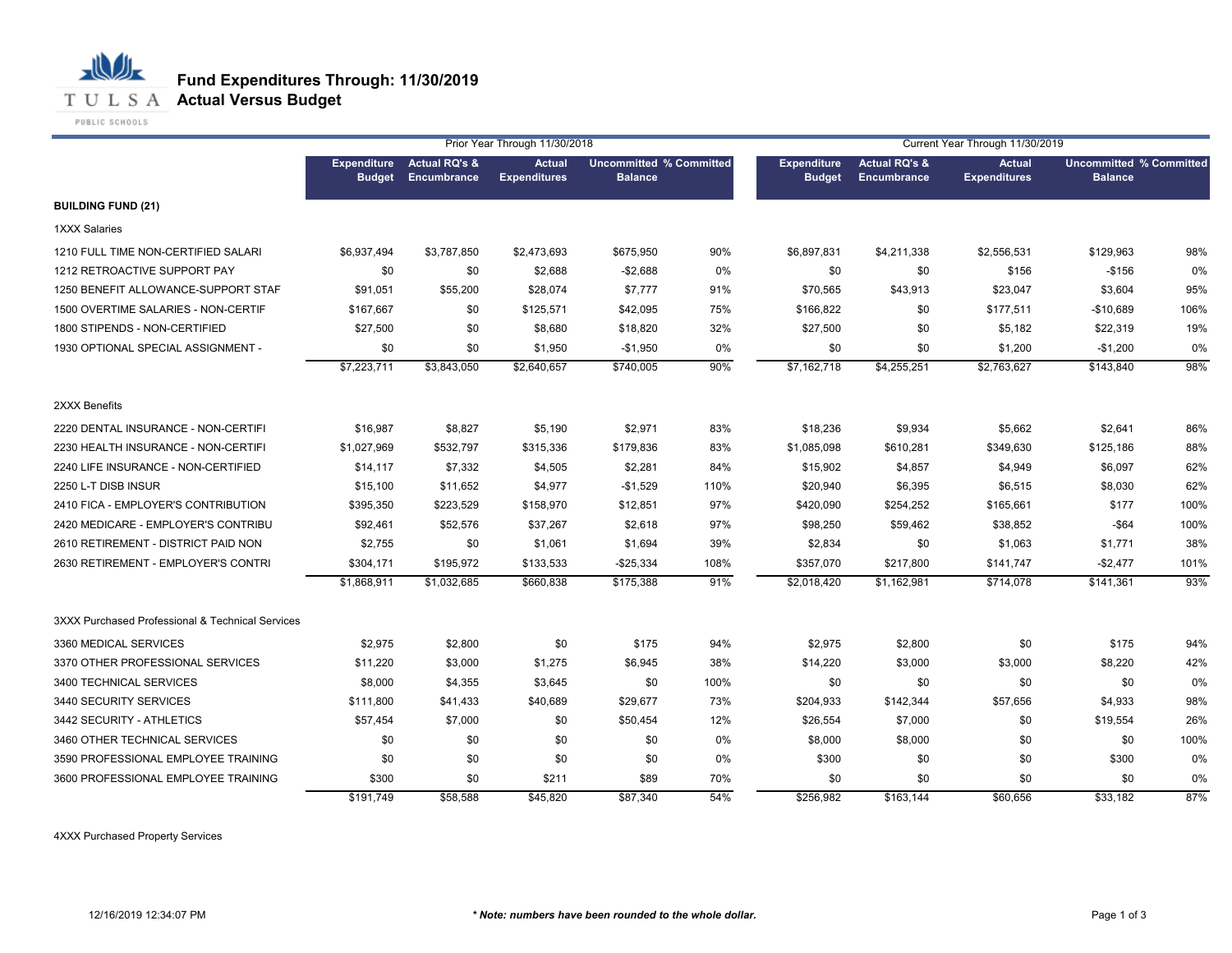

PUBLIC SCHOOLS

心儿

|                                     |                                     | Prior Year Through 11/30/2018           |                                      |                                                  |      | Current Year Through 11/30/2019     |                                         |                                      |                                                  |      |
|-------------------------------------|-------------------------------------|-----------------------------------------|--------------------------------------|--------------------------------------------------|------|-------------------------------------|-----------------------------------------|--------------------------------------|--------------------------------------------------|------|
|                                     | <b>Expenditure</b><br><b>Budget</b> | <b>Actual RQ's &amp;</b><br>Encumbrance | <b>Actual</b><br><b>Expenditures</b> | <b>Uncommitted % Committed</b><br><b>Balance</b> |      | <b>Expenditure</b><br><b>Budget</b> | <b>Actual RQ's &amp;</b><br>Encumbrance | <b>Actual</b><br><b>Expenditures</b> | <b>Uncommitted % Committed</b><br><b>Balance</b> |      |
| <b>BUILDING FUND (21)</b>           |                                     |                                         |                                      |                                                  |      |                                     |                                         |                                      |                                                  |      |
| 4200 SODEXO MANAGEMENT FEE          | \$1,163,810                         | \$760,513                               | \$380,257                            | \$23,040                                         | 98%  | \$1,163,810                         | \$855,577                               | \$285,193                            | \$23,040                                         | 98%  |
| 4230 DISPOSAL SERVICES              | \$398,729                           | \$321,717                               | \$76,472                             | \$541                                            | 100% | \$398,729                           | \$285,942                               | \$108,801                            | \$3,986                                          | 99%  |
| 4250 LAUNDRY SERVICES               | \$2,000                             | \$976                                   | \$224                                | \$800                                            | 60%  | \$2,000                             | \$1,200                                 | \$0                                  | \$800                                            | 60%  |
| 4300 REPAIRS AND MAINTENANCE SERVIC | \$1,039,413                         | \$556,388                               | \$312,259                            | \$170,766                                        | 84%  | \$1,154,748                         | \$568,559                               | \$484,346                            | \$101,843                                        | 91%  |
| 4302 REPAIRS/MAINTENANCE CONTRACT L | \$0                                 | \$0                                     | \$0                                  | \$0                                              | 0%   | \$35,000                            | \$1,220                                 | \$17,639                             | \$16,141                                         | 54%  |
| 4310 NONTECHNOLOGY SERVICES         | \$0                                 | \$0                                     | \$0                                  | \$0                                              | 0%   | \$87,450                            | \$18,240                                | \$31,615                             | \$37,596                                         | 57%  |
| 4320 COMPUTER SERVICE               | \$0                                 | \$0                                     | \$0                                  | \$0                                              | 0%   | \$2,500                             | \$0                                     | \$0                                  | \$2,500                                          | 0%   |
| 4330 COOLING SERVICES               | \$0                                 | \$0                                     | \$0                                  | \$0                                              | 0%   | \$20,000                            | \$0                                     | \$11,018                             | \$8,982                                          | 55%  |
| 4340 ELECTRICAL SERVICES            | \$0                                 | \$0                                     | \$0                                  | \$0                                              | 0%   | \$3,700                             | \$0                                     | \$0                                  | \$3,700                                          | 0%   |
| 4350 HEATING SERVICES               | \$0                                 | \$0                                     | \$0                                  | \$0                                              | 0%   | \$5,000                             | \$0                                     | \$0                                  | \$5,000                                          | 0%   |
| 4360 REP/MAINT OFFICE MACHINE SVCS  | \$0                                 | \$0                                     | \$0                                  | \$0                                              | 0%   | \$2,500                             | \$0                                     | \$0                                  | \$2,500                                          | 0%   |
| 4370 PLUMBING SERVICES              | \$0                                 | \$0                                     | \$0                                  | \$0                                              | 0%   | \$5,000                             | \$0                                     | \$0                                  | \$5,000                                          | 0%   |
| 4380 OTHER BUILDING SERVICES        | \$583,990                           | \$322,705                               | \$217,087                            | \$44,197                                         | 92%  | \$389,300                           | \$191,390                               | \$186,236                            | \$11,673                                         | 97%  |
| 4390 OTHER EQUIPMENT AND VEHICLE SE | \$0                                 | \$0                                     | \$0                                  | \$0                                              | 0%   | \$5,000                             | \$1,370                                 | \$630                                | \$3,000                                          | 40%  |
| 4400 RENTAL OR LEASE SERVICES       | \$9,420                             | \$0                                     | \$0                                  | \$9,420                                          | 0%   | \$0                                 | \$0                                     | \$0                                  | \$0                                              | 0%   |
| 4490 OTHER RENTAL OR LEASE SERVICES | \$33,097                            | \$0                                     | \$0                                  | \$33,097                                         | 0%   | \$33,097                            | \$0                                     | \$0                                  | \$33,097                                         | 0%   |
| 4500 CONSTRUCTION SERVICES          | \$409,574                           | \$270,084                               | \$778,477                            | -\$638,987                                       | 256% | \$1,669,069                         | \$875,970                               | \$1,295,044                          | $-$501,945$                                      | 130% |
| 4530 HVAC                           | \$0                                 | \$0                                     | \$0                                  | \$0                                              | 0%   | \$0                                 | \$15,349                                | \$0                                  | $-$15,349$                                       | 0%   |
|                                     | \$3,640,033                         | \$2,232,383                             | \$1,764,776                          | $-$357,127$                                      | 110% | \$4,976,903                         | \$2,814,818                             | \$2,420,521                          | $-$ \$258,436                                    | 105% |
| 5XXX Other Purchased Services       |                                     |                                         |                                      |                                                  |      |                                     |                                         |                                      |                                                  |      |
| 5230 PROPERTY INSURANCE             | \$1,074,240                         | \$8,335                                 | \$1,065,905                          | \$0                                              | 100% | \$1,343,433                         | \$0                                     | \$1,343,433                          | \$0                                              | 100% |
| 5340 MOBILE COMM DEVICES            | \$71,680                            | \$47,833                                | \$23,847                             | \$0                                              | 100% | \$75,731                            | \$49,922                                | \$25,758                             | \$51                                             | 100% |
| 5400 ADVERTISING                    | \$225                               | \$0                                     | \$0                                  | \$225                                            | 0%   | \$225                               | \$0                                     | \$0                                  | \$225                                            | 0%   |
| 5500 PRINTING AND BINDING           | \$0                                 | \$104                                   | \$396                                | $-$500$                                          | 0%   | \$0                                 | \$0                                     | \$0                                  | \$0                                              | 0%   |
| 5592 PRINTING CLICK CHARGES         | \$5,500                             | \$0                                     | \$0                                  | \$5,500                                          | 0%   | \$5,500                             | \$0                                     | \$0                                  | \$5,500                                          | 0%   |
| 5810 TRAVEL IN-DISTRICT / MILEAGE   | \$1,000                             | \$0                                     | \$0                                  | \$1,000                                          | 0%   | \$1,000                             | \$0                                     | \$0                                  | \$1,000                                          | 0%   |
| 5820 TRAVEL OUT OF DISTRICT         | \$11,200                            | \$512                                   | \$223                                | \$10,465                                         | 7%   | \$9,700                             | \$875                                   | \$0                                  | \$8,825                                          | 9%   |
| 5990 OTHER PURCHASED SERVICES       | \$7,962                             | \$0                                     | \$0                                  | \$7,962                                          | 0%   | \$12,962                            | \$0                                     | \$700                                | \$12,262                                         | 5%   |
|                                     | \$1,171,807                         | \$56,784                                | \$1,090,371                          | \$24,652                                         | 98%  | \$1,448,551                         | \$50,797                                | \$1,369,891                          | \$27,863                                         | 98%  |

6XXX Supplies and Materials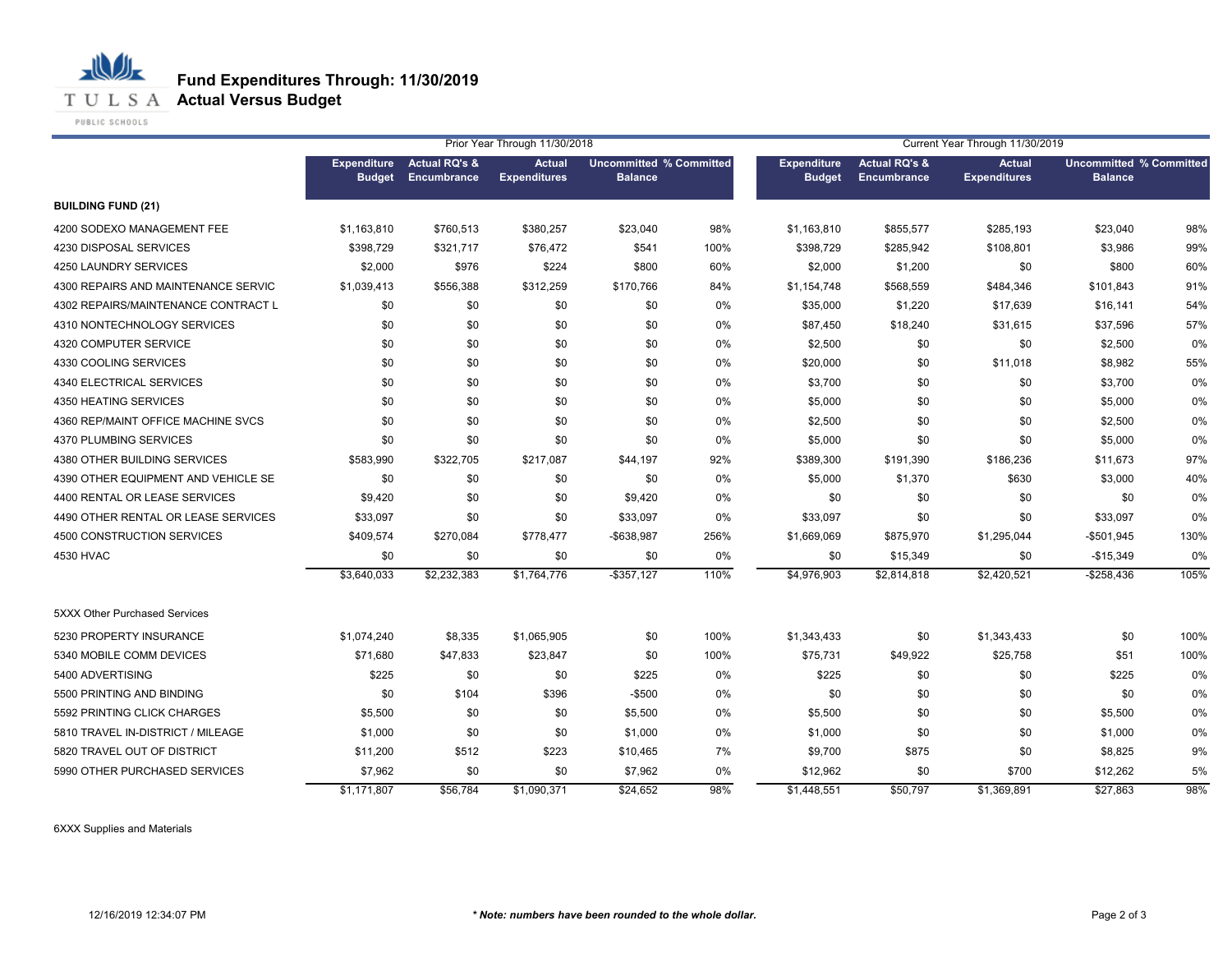

|                                      | Prior Year Through 11/30/2018       |                                         |                                      |                                                  | Current Year Through 11/30/2019 |                                     |                                         |                                      |                                                  |      |
|--------------------------------------|-------------------------------------|-----------------------------------------|--------------------------------------|--------------------------------------------------|---------------------------------|-------------------------------------|-----------------------------------------|--------------------------------------|--------------------------------------------------|------|
|                                      | <b>Expenditure</b><br><b>Budget</b> | <b>Actual RQ's &amp;</b><br>Encumbrance | <b>Actual</b><br><b>Expenditures</b> | <b>Uncommitted % Committed</b><br><b>Balance</b> |                                 | <b>Expenditure</b><br><b>Budget</b> | <b>Actual RQ's &amp;</b><br>Encumbrance | <b>Actual</b><br><b>Expenditures</b> | <b>Uncommitted % Committed</b><br><b>Balance</b> |      |
| <b>BUILDING FUND (21)</b>            |                                     |                                         |                                      |                                                  |                                 |                                     |                                         |                                      |                                                  |      |
| 6111 PAPER AND COPY SUPPLIES-WAREHO  | \$3,515                             | \$0                                     | \$198                                | \$3,316                                          | 6%                              | \$3,515                             | \$0                                     | \$37                                 | \$3,478                                          | 1%   |
| 6112 PAPER AND COPY SUPPLIES-ONLINE  | \$1,053                             | \$0                                     | \$0                                  | \$1,053                                          | 0%                              | \$1,053                             | \$0                                     | \$0                                  | \$1,053                                          | 0%   |
| 6119 ONLINE ORDERING ENCUMBRANCE     | \$0                                 | \$8,321                                 | \$0                                  | $-$8,321$                                        | 0%                              | \$0                                 | \$9,856                                 | \$0                                  | $-$9,856$                                        | 0%   |
| 6180 CLEAN-MAINT SUPPLIES CHEMICALS  | \$908,428                           | \$187,397                               | \$309,786                            | \$411,245                                        | 55%                             | \$766,493                           | \$175,960                               | \$331,260                            | \$259,273                                        | 66%  |
| 6190 GENERAL OFFICE SUPPLIES         | \$12,460                            | \$0                                     | \$0                                  | \$12,460                                         | 0%                              | \$12,460                            | \$0                                     | \$1,650                              | \$10,810                                         | 13%  |
| 6191 GENERAL OFFICE SUPPLIES-WAREHO  | \$3,265                             | \$0                                     | \$340                                | \$2,925                                          | 10%                             | \$3,265                             | \$0                                     | \$0                                  | \$3,265                                          | 0%   |
| 6192 GENERAL OFFICE SUPPLIES-ONLINE  | \$10,052                            | \$0                                     | \$2,784                              | \$7,268                                          | 28%                             | \$10,052                            | \$0                                     | \$1,249                              | \$8,803                                          | 12%  |
| 6510 APPLIANCES/FURNITURE/FIXTURES   | \$0                                 | \$0                                     | \$0                                  | \$0                                              | 0%                              | \$45,661                            | \$13,238                                | \$18,977                             | \$13,446                                         | 71%  |
| 6530 TECHNOLOGY-RELATED EQUIPMENT    | \$19,360                            | \$0                                     | \$8,346                              | \$11,014                                         | 43%                             | \$15,909                            | \$239                                   | \$11,206                             | \$4,464                                          | 72%  |
| 6540 FURNITURE AND FIXTURES          | \$31,680                            | \$5,000                                 | \$0                                  | \$26,680                                         | 16%                             | \$0                                 | \$0                                     | \$0                                  | \$0                                              | 0%   |
| 6570 UNIFORMS                        | \$14,064                            | \$12,070                                | \$1,930                              | \$65                                             | 100%                            | \$14,064                            | \$1,809                                 | \$4,339                              | \$7,916                                          | 44%  |
| 6590 FIREARMS AND AMMUNITION         | \$7,501                             | \$4,045                                 | \$3,455                              | \$1                                              | 100%                            | \$9,001                             | \$0                                     | \$0                                  | \$9,001                                          | 0%   |
|                                      | \$1,011,378                         | \$216,833                               | \$326,839                            | \$467,706                                        | 54%                             | \$881,473                           | \$201,102                               | \$368,718                            | \$311,653                                        | 65%  |
| 7XXX Property/Equipment              |                                     |                                         |                                      |                                                  |                                 |                                     |                                         |                                      |                                                  |      |
| 7140 LANDSCAPING                     | \$0                                 | \$0                                     | \$0                                  | \$0                                              | 0%                              | \$0                                 | \$0                                     | \$43,785                             | $-$ \$43,785                                     | 0%   |
| 7320 EQUIPMENT-AUDIO VISUAL          | \$13,127                            | \$0                                     | \$13,127                             | \$0                                              | 100%                            | \$13,127                            | \$0                                     | \$0                                  | \$13,127                                         | 0%   |
| 7360 EQUIPMENT-MACHINERY             | \$58,258                            | \$16,629                                | \$5,543                              | \$36,086                                         | 38%                             | \$58,758                            | \$22,172                                | \$29,210                             | \$7,376                                          | 87%  |
| 7600 VEHICLES                        | \$40,000                            | \$0                                     | \$0                                  | \$40,000                                         | 0%                              | \$5,000                             | \$0                                     | \$0                                  | \$5,000                                          | 0%   |
|                                      | \$111,385                           | \$16,629                                | \$18,670                             | \$76,086                                         | 32%                             | \$76,885                            | \$22,172                                | \$72,995                             | $-$18,282$                                       | 124% |
| 8XXX Other Objects and Reserves      |                                     |                                         |                                      |                                                  |                                 |                                     |                                         |                                      |                                                  |      |
| 8100 DUES AND FEES FOR SERVICES      | \$1,239                             | \$0                                     | \$0                                  | \$1,239                                          | 0%                              | \$1,239                             | \$0                                     | \$500                                | \$739                                            | 40%  |
| 8400 BUDGET CONTINGENCY              | \$4,071,721                         | \$0                                     | \$0                                  | \$4,071,721                                      | 0%                              | \$1,156,431                         | \$0                                     | \$0                                  | \$1,156,431                                      | 0%   |
| 8600 STAFF REGISTRATION AND TUITION  | \$7,000                             | \$425                                   | \$0                                  | \$6,575                                          | 6%                              | \$7,000                             | \$0                                     | \$560                                | \$6,440                                          | 8%   |
| 8700 COUNTY ASSESSMENTS/REVALUATION  | \$716,675                           | \$1,505                                 | \$715,170                            | \$0                                              | 100%                            | \$716,675                           | \$637,185                               | \$0                                  | \$79,490                                         | 89%  |
|                                      | \$4,796,636                         | \$1,930                                 | \$715,170                            | \$4,079,535                                      | 15%                             | \$1,881,345                         | \$637,185                               | \$1,060                              | \$1,243,100                                      | 34%  |
| <b>Total Fund Expend./Encumb/RQs</b> | \$20,015,609                        | \$7,458,882                             | \$7,263,142                          | \$5,293,585                                      | 74%                             | \$18,703,277                        | \$9,307,451                             | \$7,771,544                          | \$1,624,282                                      | 91%  |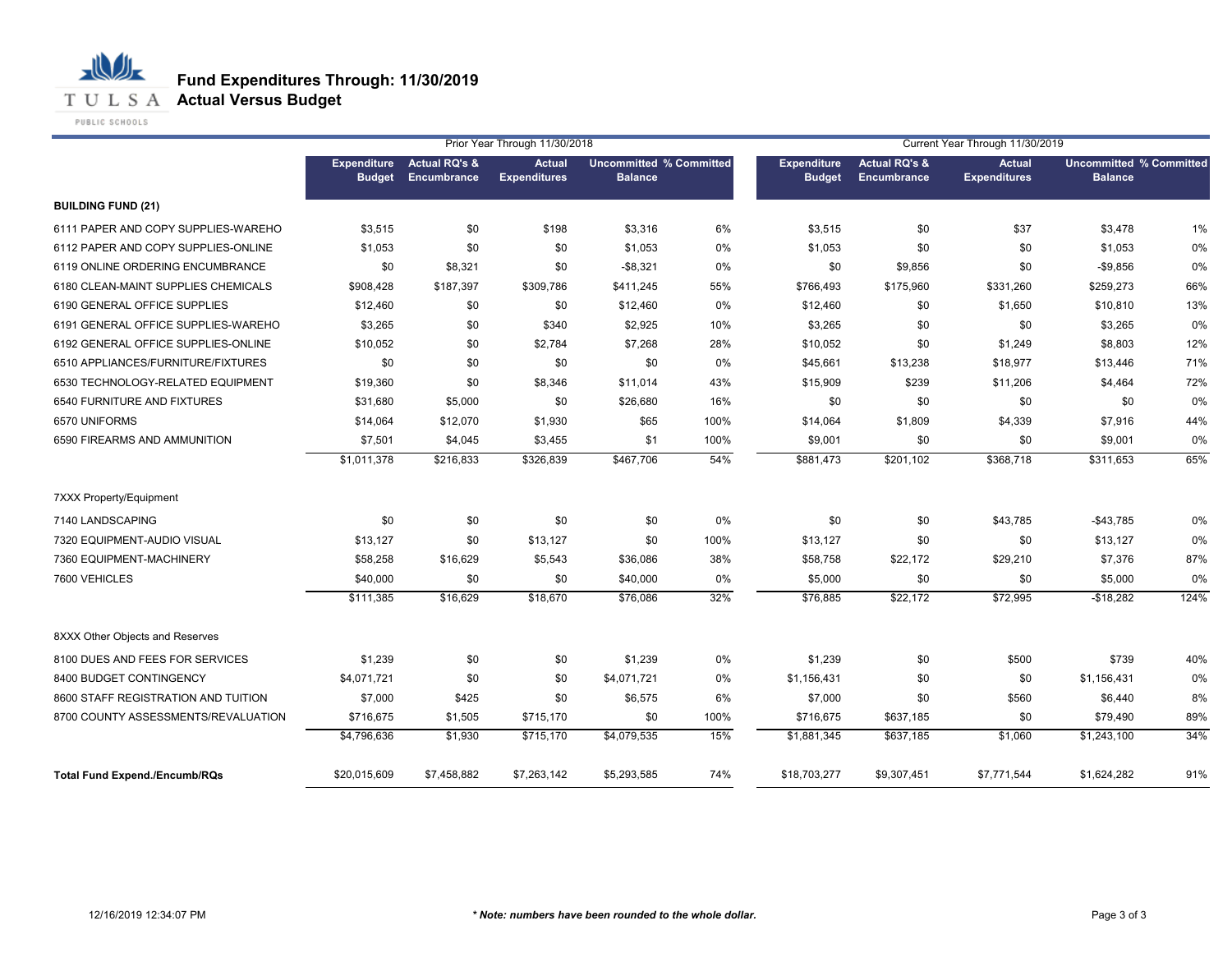

PUBLIC SCHOOLS

|                                                  | Prior Year Through 11/30/2018       |                                                |                                      |                                                  | Current Year Through 11/30/2019 |                                     |                                                |                                      |                                                  |      |
|--------------------------------------------------|-------------------------------------|------------------------------------------------|--------------------------------------|--------------------------------------------------|---------------------------------|-------------------------------------|------------------------------------------------|--------------------------------------|--------------------------------------------------|------|
|                                                  | <b>Expenditure</b><br><b>Budget</b> | <b>Actual RQ's &amp;</b><br><b>Encumbrance</b> | <b>Actual</b><br><b>Expenditures</b> | <b>Uncommitted % Committed</b><br><b>Balance</b> |                                 | <b>Expenditure</b><br><b>Budget</b> | <b>Actual RQ's &amp;</b><br><b>Encumbrance</b> | <b>Actual</b><br><b>Expenditures</b> | <b>Uncommitted % Committed</b><br><b>Balance</b> |      |
| <b>CHILD NUTRITION (22)</b>                      |                                     |                                                |                                      |                                                  |                                 |                                     |                                                |                                      |                                                  |      |
| 1XXX Salaries                                    |                                     |                                                |                                      |                                                  |                                 |                                     |                                                |                                      |                                                  |      |
| 1200 REGULAR NONCERTIFIED SALARIES               | -\$697,005                          | \$0                                            | \$0                                  | -\$697,005                                       | 0%                              | \$0                                 | \$0                                            | \$0                                  | \$0                                              | 0%   |
| 1210 FULL TIME NON-CERTIFIED SALARI              | \$9,830,304                         | \$6,675,977                                    | \$3,628,589                          | $-$ \$474,262                                    | 105%                            | \$10,306,055                        | \$6,063,967                                    | \$3,353,355                          | \$888,733                                        | 91%  |
| 1212 RETROACTIVE SUPPORT PAY                     | \$0                                 | \$0                                            | \$2,226                              | $-$2,226$                                        | 0%                              | \$0                                 | \$0                                            | $-$1,039$                            | \$1,039                                          | 0%   |
| 1250 BENEFIT ALLOWANCE-SUPPORT STAF              | \$514,439                           | \$375,790                                      | \$166,361                            | $-$ \$27,712                                     | 105%                            | \$532,650                           | \$313,084                                      | \$164,841                            | \$54,725                                         | 90%  |
| 1500 OVERTIME SALARIES - NON-CERTIF              | \$0                                 | \$0                                            | \$1,833                              | $-$1,833$                                        | 0%                              | \$0                                 | \$0                                            | \$1,428                              | $-$1,428$                                        | 0%   |
| 1800 STIPENDS - NON-CERTIFIED                    | \$0                                 | \$0                                            | \$656                                | $-$ \$656                                        | 0%                              | \$0                                 | \$0                                            | \$1,533                              | $-$1,533$                                        | 0%   |
|                                                  | \$9,647,739                         | \$7,051,767                                    | \$3,799,665                          | $-$1,203,694$                                    | 112%                            | \$10,838,704                        | \$6,377,050                                    | \$3,520,118                          | \$941,536                                        | 91%  |
| 2XXX Benefits                                    |                                     |                                                |                                      |                                                  |                                 |                                     |                                                |                                      |                                                  |      |
| 2220 DENTAL INSURANCE - NON-CERTIFI              | \$41,747                            | \$21,971                                       | \$8,837                              | \$10,939                                         | 74%                             | \$38,909                            | \$20,561                                       | \$8,400                              | \$9,947                                          | 74%  |
| 2230 HEALTH INSURANCE - NON-CERTIFI              | \$2,498,157                         | \$1,484,593                                    | \$586,829                            | \$426,735                                        | 83%                             | \$2,102,478                         | \$1,396,629                                    | \$571,891                            | \$133,958                                        | 94%  |
| 2240 LIFE INSURANCE - NON-CERTIFIED              | \$22,233                            | \$10,707                                       | \$5,546                              | \$5,980                                          | 73%                             | \$24,328                            | \$8,266                                        | \$5,644                              | \$10,418                                         | 57%  |
| 2250 L-T DISB INSUR                              | \$21,544                            | \$23,273                                       | \$5,880                              | $-$7,610$                                        | 135%                            | \$30,484                            | \$10,592                                       | \$7,135                              | \$12,757                                         | 58%  |
| 2410 FICA - EMPLOYER'S CONTRIBUTION              | \$577,476                           | \$395,893                                      | \$221,741                            | $-$40,158$                                       | 107%                            | \$648,066                           | \$370,893                                      | \$208,235                            | \$68,938                                         | 89%  |
| 2420 MEDICARE - EMPLOYER'S CONTRIBU              | \$142,299                           | \$93,093                                       | \$53,915                             | $-$4,709$                                        | 103%                            | \$152,057                           | \$102,095                                      | \$49,742                             | \$220                                            | 100% |
| 2630 RETIREMENT - EMPLOYER'S CONTRI              | \$307,326                           | \$211,133                                      | \$103,675                            | $-$7,481$                                        | 102%                            | \$316,280                           | \$190,367                                      | \$95,261                             | \$30,652                                         | 90%  |
| 2831 WORKERS' COMPENSATION - NON-CE              | \$500,000                           | \$500,000                                      | \$0                                  | \$0                                              | 100%                            | \$210,000                           | \$0                                            | \$0                                  | \$210,000                                        | 0%   |
|                                                  | \$4,110,783                         | \$2,740,664                                    | \$986,423                            | \$383,696                                        | 91%                             | \$3,522,604                         | \$2,099,403                                    | \$946,309                            | \$476,892                                        | 86%  |
| 3XXX Purchased Professional & Technical Services |                                     |                                                |                                      |                                                  |                                 |                                     |                                                |                                      |                                                  |      |
| 3460 OTHER TECHNICAL SERVICES                    | \$8,640                             | \$0                                            | \$8,640                              | \$0                                              | 100%                            | \$7,390                             | \$0                                            | \$6,760                              | \$630                                            | 91%  |
| 3590 PROFESSIONAL EMPLOYEE TRAINING              | \$0                                 | \$0                                            | \$0                                  | \$0                                              | 0%                              | \$3,000                             | \$0                                            | \$0                                  | \$3,000                                          | 0%   |
| 3600 PROFESSIONAL EMPLOYEE TRAINING              | \$3,000                             | \$213                                          | \$2,550                              | \$238                                            | 92%                             | \$0                                 | \$0                                            | \$0                                  | \$0                                              | 0%   |
|                                                  | \$11,640                            | \$213                                          | \$11,190                             | \$238                                            | 98%                             | \$10,390                            | \$0                                            | \$6,760                              | \$3,630                                          | 65%  |
| <b>4XXX Purchased Property Services</b>          |                                     |                                                |                                      |                                                  |                                 |                                     |                                                |                                      |                                                  |      |
| 4301 REPAIRS/MAINTENANCE MATERIALS               | \$153,077                           | \$93,245                                       | \$57,527                             | \$2,306                                          | 98%                             | \$299,433                           | \$70,667                                       | \$104,592                            | \$124,175                                        | 59%  |
| 4302 REPAIRS/MAINTENANCE CONTRACT L              | \$85,850                            | \$59,047                                       | \$18,553                             | \$8,250                                          | 90%                             | \$47,150                            | \$34,408                                       | \$12,742                             | \$0                                              | 100% |
| 4390 OTHER EQUIPMENT AND VEHICLE SE              | \$146,356                           | \$1,000                                        | \$12,439                             | \$132,916                                        | 9%                              | \$0                                 | \$0                                            | \$0                                  | \$0                                              | 0%   |
|                                                  | \$385,283                           | \$153,292                                      | \$88,520                             | \$143,472                                        | 63%                             | \$346,583                           | \$105,074                                      | \$117,334                            | \$124,175                                        | 64%  |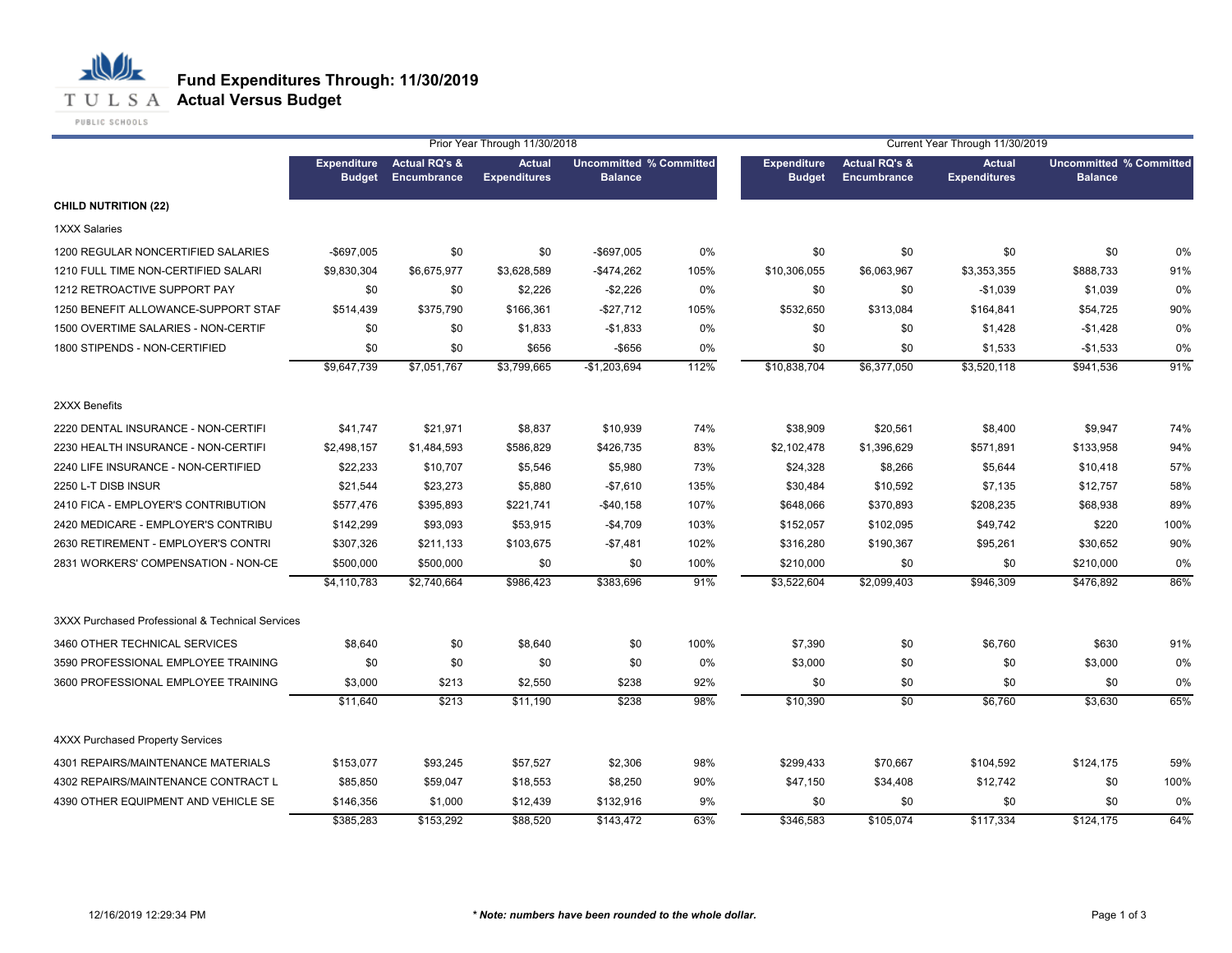

PUBLIC SCHOOLS

|                                     | Prior Year Through 11/30/2018       |                                         |                                      |                                                  | Current Year Through 11/30/2019 |                                     |                                         |                                      |                                                  |      |
|-------------------------------------|-------------------------------------|-----------------------------------------|--------------------------------------|--------------------------------------------------|---------------------------------|-------------------------------------|-----------------------------------------|--------------------------------------|--------------------------------------------------|------|
|                                     | <b>Expenditure</b><br><b>Budget</b> | <b>Actual RQ's &amp;</b><br>Encumbrance | <b>Actual</b><br><b>Expenditures</b> | <b>Uncommitted % Committed</b><br><b>Balance</b> |                                 | <b>Expenditure</b><br><b>Budget</b> | <b>Actual RQ's &amp;</b><br>Encumbrance | <b>Actual</b><br><b>Expenditures</b> | <b>Uncommitted % Committed</b><br><b>Balance</b> |      |
| <b>CHILD NUTRITION (22)</b>         |                                     |                                         |                                      |                                                  |                                 |                                     |                                         |                                      |                                                  |      |
| 5XXX Other Purchased Services       |                                     |                                         |                                      |                                                  |                                 |                                     |                                         |                                      |                                                  |      |
| 5310 POSTAGE SERVICES               | \$1,000                             | \$500                                   | \$0                                  | \$500                                            | 50%                             | \$1,000                             | \$0                                     | \$0                                  | \$1,000                                          | 0%   |
| 5340 MOBILE COMM DEVICES            | \$14,899                            | \$10,437                                | \$4,461                              | \$0                                              | 100%                            | \$14,899                            | \$10,227                                | \$4,672                              | \$0                                              | 100% |
| 5400 ADVERTISING                    | \$3,000                             | \$0                                     | \$0                                  | \$3,000                                          | 0%                              | \$2,000                             | \$0                                     | \$0                                  | \$2,000                                          | 0%   |
| 5591 PRINTING IN HOUSE              | \$13,909                            | \$13,909                                | \$0                                  | \$0                                              | 100%                            | \$21,909                            | \$19,463                                | \$2,446                              | \$0                                              | 100% |
| 5592 PRINTING CLICK CHARGES         | \$13,305                            | \$12,879                                | \$0                                  | \$426                                            | 97%                             | \$13,305                            | \$3,271                                 | \$1,090                              | \$8,944                                          | 33%  |
| 5700 FOOD SERRVICE MANAGEMENT       | \$570,369                           | \$540,978                               | \$29,391                             | \$0                                              | 100%                            | \$7,278,464                         | \$7,274,913                             | \$3,551                              | \$0                                              | 100% |
| 5810 TRAVEL IN-DISTRICT / MILEAGE   | \$26,401                            | \$0                                     | \$14,827                             | \$11,574                                         | 56%                             | \$26,401                            | \$0                                     | \$13,868                             | \$12,533                                         | 53%  |
| 5820 TRAVEL OUT OF DISTRICT         | \$221                               | \$0                                     | \$199                                | \$22                                             | 90%                             | \$221                               | \$0                                     | \$0                                  | \$221                                            | 0%   |
| 5990 OTHER PURCHASED SERVICES       | \$11,605                            | \$10,908                                | \$745                                | $-$ \$48                                         | 100%                            | \$11,605                            | \$11,055                                | \$550                                | \$0                                              | 100% |
|                                     | \$654,709                           | \$589,611                               | \$49,623                             | \$15,475                                         | 98%                             | \$7,369,804                         | \$7,318,928                             | \$26,178                             | \$24,698                                         | 100% |
| <b>6XXX Supplies and Materials</b>  |                                     |                                         |                                      |                                                  |                                 |                                     |                                         |                                      |                                                  |      |
| 6111 PAPER AND COPY SUPPLIES-WAREHO | \$7,000                             | \$0                                     | \$5,545                              | \$1,455                                          | 79%                             | \$7,000                             | \$0                                     | \$4,068                              | \$2,932                                          | 58%  |
| 6112 PAPER AND COPY SUPPLIES-ONLINE | \$12,000                            | \$0                                     | \$498                                | \$11,502                                         | 4%                              | \$4,000                             | \$0                                     | \$0                                  | \$4,000                                          | 0%   |
| 6119 ONLINE ORDERING ENCUMBRANCE    | \$0                                 | \$18,073                                | \$0                                  | $-$18,073$                                       | 0%                              | \$0                                 | \$10,625                                | \$0                                  | $-$10,625$                                       | 0%   |
| 6170 PAPER PRODUCTS                 | \$43,874                            | \$0                                     | \$0                                  | \$43,874                                         | 0%                              | \$43,874                            | \$0                                     | \$0                                  | \$43,874                                         | 0%   |
| 6178 KITCHEN SUPPLIES TO SITES - WH | \$0                                 | \$0                                     | \$401,738                            | $-$401,738$                                      | 0%                              | \$0                                 | \$0                                     | \$128,239                            | $-$128,239$                                      | 0%   |
| 6191 GENERAL OFFICE SUPPLIES-WAREHO | \$1,982                             | \$0                                     | \$799                                | \$1,183                                          | 40%                             | \$1,982                             | \$0                                     | \$496                                | \$1,486                                          | 25%  |
| 6192 GENERAL OFFICE SUPPLIES-ONLINE | \$9,028                             | \$0                                     | \$2,457                              | \$6,570                                          | 27%                             | \$9,028                             | \$0                                     | \$2,403                              | \$6,625                                          | 27%  |
| 6300 FOOD AND MILK                  | \$7,167,185                         | \$897,382                               | \$3,721,003                          | \$2,548,800                                      | 64%                             | \$2,049,107                         | \$33,379                                | \$1,045,223                          | \$970,504                                        | 53%  |
| 6301 FOOD AND MILK                  | \$50,000                            | \$50,000                                | \$0                                  | \$0                                              | 100%                            | \$50,000                            | \$48,000                                | \$0                                  | \$2,000                                          | 96%  |
| 6302 INVENTORY CAFETERIA            | \$200,000                           | \$0                                     | \$0                                  | \$200,000                                        | 0%                              | \$200,000                           | \$0                                     | \$0                                  | \$200,000                                        | 0%   |
| 6304 RECEIPT TIME VARIANCE - CA     | \$0                                 | \$0                                     | $-$14,269$                           | \$14,269                                         | 0%                              | \$0                                 | \$0                                     | $-$48,402$                           | \$48,402                                         | 0%   |
| 6308 FOOD ISSUED TO SITES - WAREHOU | \$0                                 | \$0                                     | \$2,739,751                          | $-$2,739,751$                                    | 0%                              | \$0                                 | \$145                                   | \$852,156                            | $-$ \$852,302                                    | 0%   |
| 6309 INVENTORY ISSUED               | \$0                                 | \$0                                     | $-$ \$3,127,219                      | \$3,127,219                                      | 0%                              | \$0                                 | \$0                                     | -\$931,993                           | \$931,993                                        | 0%   |
| 6310 FOOD-EXCEPT PRODUCE AND BREAD  | \$2,933,817                         | \$1,889,150                             | \$1,017,667                          | \$27,000                                         | 99%                             | \$849,622                           | \$136,517                               | \$348,292                            | \$364,813                                        | 57%  |
| 6390 INVENTORY COMMODITIES          | \$37,698                            | \$7,500                                 | \$9,947                              | \$20,251                                         | 46%                             | \$37,698                            | \$0                                     | \$0                                  | \$37,698                                         | 0%   |
| 6510 APPLIANCES/FURNITURE/FIXTURES  | \$23,423                            | \$4,218                                 | \$19,183                             | \$22                                             | 100%                            | \$6,112                             | \$0                                     | \$3,240                              | \$2,872                                          | 53%  |
| 6530 TECHNOLOGY-RELATED EQUIPMENT   | \$57,482                            | \$2,000                                 | \$54,898                             | \$584                                            | 99%                             | \$59,757                            | \$2,183                                 | \$56,210                             | \$1,364                                          | 98%  |
| 6560 MACHINERY                      | \$1,096                             | \$0                                     | \$1,096                              | \$0                                              | 100%                            | \$1,096                             | \$0                                     | \$0                                  | \$1,096                                          | 0%   |
| 6570 UNIFORMS                       | \$10,697                            | \$0                                     | \$6,356                              | \$4,341                                          | 59%                             | \$0                                 | \$0                                     | \$0                                  | \$0                                              | 0%   |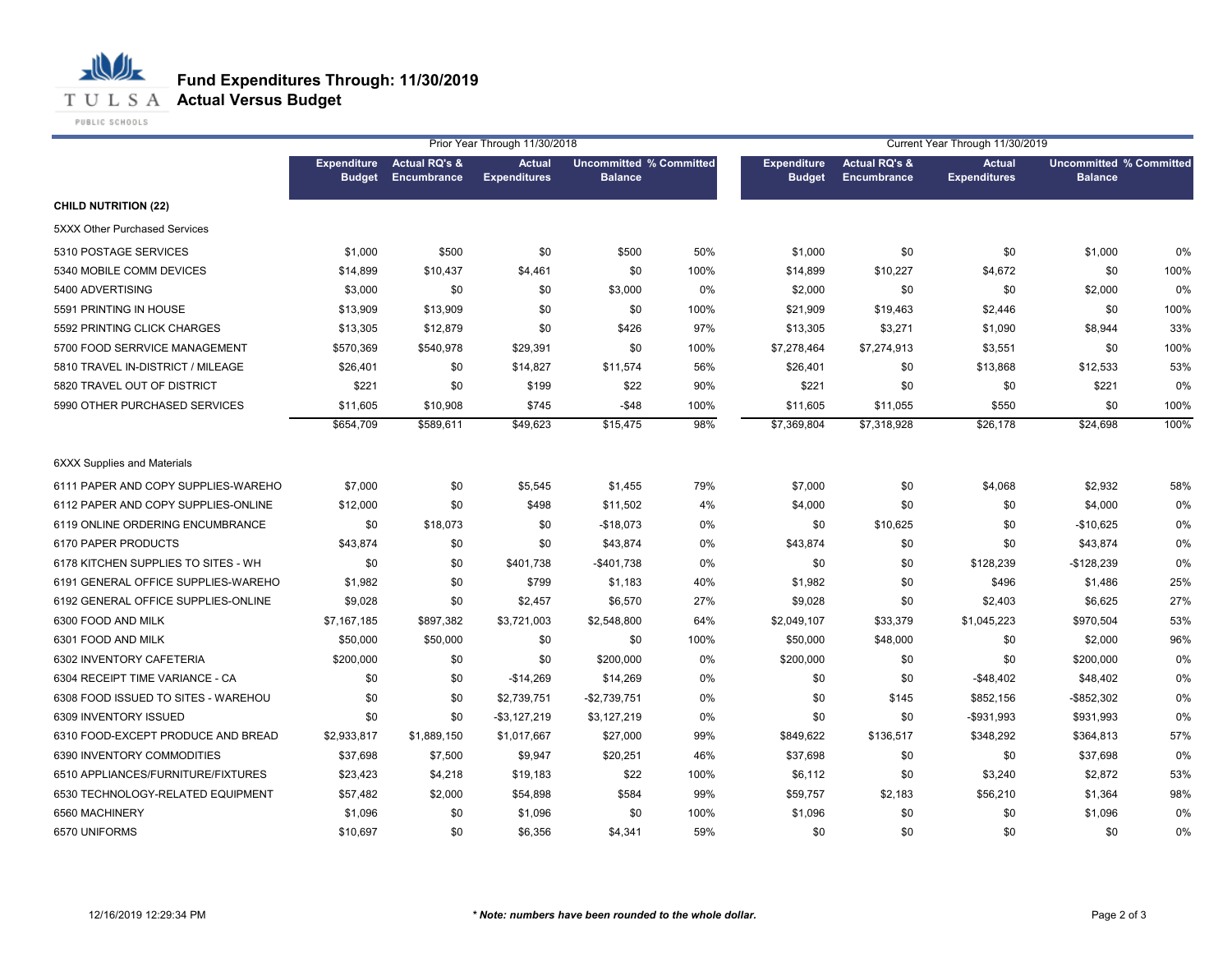## 心儿 **Fund Expenditures Through: 11/30/2019 T U L S A Actual Versus Budget**

|                                      |                              | Prior Year Through 11/30/2018           |                                      |                                                  |      |                              | Current Year Through 11/30/2019                |                                      |                                                  |     |  |  |
|--------------------------------------|------------------------------|-----------------------------------------|--------------------------------------|--------------------------------------------------|------|------------------------------|------------------------------------------------|--------------------------------------|--------------------------------------------------|-----|--|--|
|                                      | Expenditure<br><b>Budget</b> | <b>Actual RQ's &amp;</b><br>Encumbrance | <b>Actual</b><br><b>Expenditures</b> | <b>Uncommitted % Committed</b><br><b>Balance</b> |      | Expenditure<br><b>Budget</b> | <b>Actual RQ's &amp;</b><br><b>Encumbrance</b> | <b>Actual</b><br><b>Expenditures</b> | <b>Uncommitted % Committed</b><br><b>Balance</b> |     |  |  |
| <b>CHILD NUTRITION (22)</b>          |                              |                                         |                                      |                                                  |      |                              |                                                |                                      |                                                  |     |  |  |
|                                      | \$10,555,282                 | \$2,868,323                             | \$4,839,448                          | \$2,847,511                                      | 73%  | \$3,319,276                  | \$230,850                                      | \$1,459,932                          | \$1,628,494                                      | 51% |  |  |
| 7XXX Property/Equipment              |                              |                                         |                                      |                                                  |      |                              |                                                |                                      |                                                  |     |  |  |
| 7310 APPLIANCES/FURNITURE/FIXTURES   | \$119,652                    | \$21,419                                | \$80,268                             | \$17,964                                         | 85%  | \$46,963                     | \$0                                            | \$38,139                             | \$8,823                                          | 81% |  |  |
|                                      | \$119,652                    | \$21,419                                | \$80,268                             | \$17,964                                         | 85%  | \$46,963                     | \$0                                            | \$38,139                             | \$8,823                                          | 81% |  |  |
| 8XXX Other Objects and Reserves      |                              |                                         |                                      |                                                  |      |                              |                                                |                                      |                                                  |     |  |  |
| 8600 STAFF REGISTRATION AND TUITION  | \$1,198                      | \$120                                   | \$0                                  | \$1,078                                          | 10%  | \$1,173                      | \$0                                            | \$0                                  | \$1,173                                          | 0%  |  |  |
|                                      | \$1,198                      | \$120                                   | \$0                                  | \$1,078                                          | 10%  | \$1,173                      | \$0                                            | \$0                                  | \$1,173                                          | 0%  |  |  |
| 9XXX Other Uses of Funds             |                              |                                         |                                      |                                                  |      |                              |                                                |                                      |                                                  |     |  |  |
| 9300 REIMBURSEMENT                   | \$1,109,000                  | \$1,109,000                             | \$0                                  | \$0                                              | 100% | \$465,500                    | \$0                                            | \$0                                  | \$465,500                                        | 0%  |  |  |
|                                      | \$1,109,000                  | \$1,109,000                             | \$0                                  | \$0                                              | 100% | \$465,500                    | \$0                                            | \$0                                  | \$465,500                                        | 0%  |  |  |
| <b>Total Fund Expend./Encumb/RQs</b> | \$26,595,286                 | \$14,534,408                            | \$9,855,137                          | \$2,205,741                                      | 92%  | \$25,920,997                 | \$16,131,305                                   | \$6,114,771                          | \$3,674,922                                      | 86% |  |  |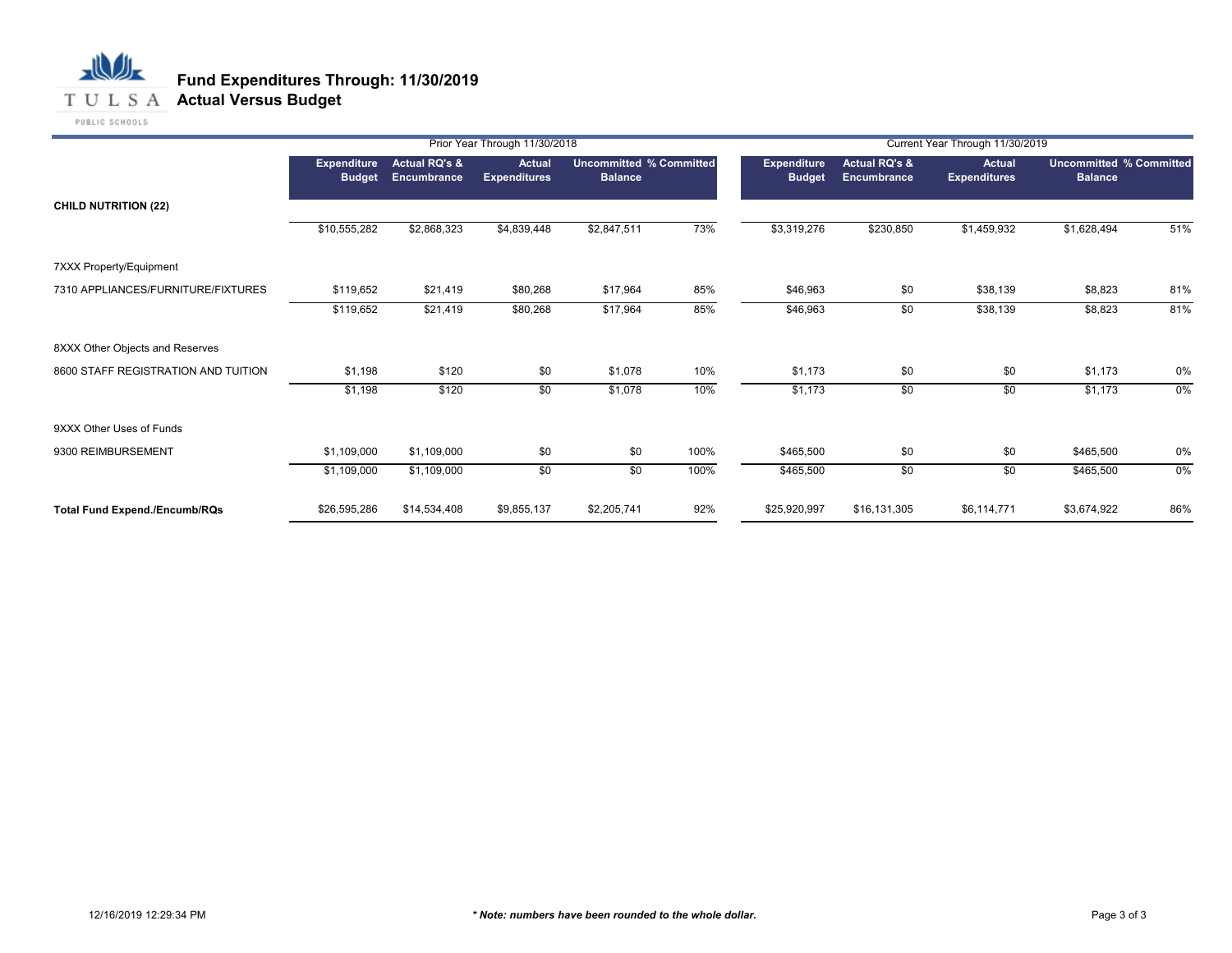

# **Bond Fund Expenditures By Project Through: 11/30/2019**

**Project Expenditure Budget Actual RQ's & Encumbrance Actual Expenditures Uncommitted Balance Project Description % Committed** 0000 UNRESTRICTED FUNDS \$22,506,945 \$0 \$22,506,945 0% \$22,506,945 \$0 \$0 \$22,506,945 1146 \$15,268 \$0 \$0 \$15,268 DESKTOP & APP VIRTUALIZATION 0% 1169 CLASSROOM COMPUTERS \$867 \$0 \$867 0% 1172 BOND TECHNOLOGY INFRASTRUCTURE \$129,826 \$1,025 \$17,875 \$110,926 15% 1527 \$0 \$0 \$0 \$0 \$145,961 \$1,025 \$17,875 \$127,061 1110 BOND CLASSROOM TEXTBOOKS \$418,192 \$18,062 \$400,033 \$97 100% 1119 BOND CLASSROOM MANAGEMENT FEES \$84,541 \$1,918 \$82,623 \$0 \$0 \$100% 1133 \$9,581 \$0 \$0 \$9,581 BOND FINE ARTS: UNIFORMS, EQUI 0% 1135 \$300,123 \$134,298 \$164,881 \$944 BOND AUDITORIUM REMODEL 100% 1136 \$207,418 \$5,889 \$20,300 \$181,229 BOND PE / HEALTH EDUCATION EQU 13% 1139 BOND SCIENCE SAFETY EQUIPMENT \$100,000 \$0 \$0 \$100,000 0% 1145 BOND 21ST CENTURY CLASSROOM TE \$315 \$0 \$30 0% 1147 MANAGED PRINT SERVICE \$168,646 \$59,910 \$85,232 \$23,505 86% 1169 CLASSROOM COMPUTERS \$92,925 \$3,984 \$40,514 \$48,427 48% 1173 BOND SYSTEMS UPGRADES, PHONE, \$14,167 \$3,705 \$4,600 \$5,862 59% 1180 BOND UPGRADE POOL LOCKER ROOMS \$17,412 \$0 \$17,412 0% 1200 FACILITIES - BOND \$104,949 \$104,949 \$52,666 \$48,297 \$3,986 1210 BOND-CONSTRUCTION BUILDING ADD \$44,202 \$4,974 \$39,228 \$0 \$0 \$100% 1215 BOND-ENERGY MANAGEMENT FEES \$312,504 \$81,700 \$209,095 \$21,709 93% 1219 BOND MANAGEMENT FEES \$152,626 \$45,020 \$107,606 \$0 100% 1230 \$1,956,006 \$0 \$1,956,006 \$0 BOND-BLDG RENOVATIONS 100% 1270 \$142 \$0 \$0 \$142 1410 \$400 \$0 \$0 \$400 BOND SCHOOL BUSES / ROUTE MAIN 0%1522 \$26,822 \$375 \$15,224 \$11,223 BOND LIBRARY CONSTRUCTION 58% 30 - BOND BALANCING FUND SUM OF FUND 30 \$22,506,945 \$0 \$22,506,945 0% Current Year Through 11/30/2019 LIBRARY MATERIAL #DIV/0! 31 - BOND FUND - 2016B SUM OF FUND 31 \$145,961 \$1,025 \$17,875 \$127,061 13% 32 - BOND FUND - 2018B FACILITIES - BOND 96% BOND-HVAC 0%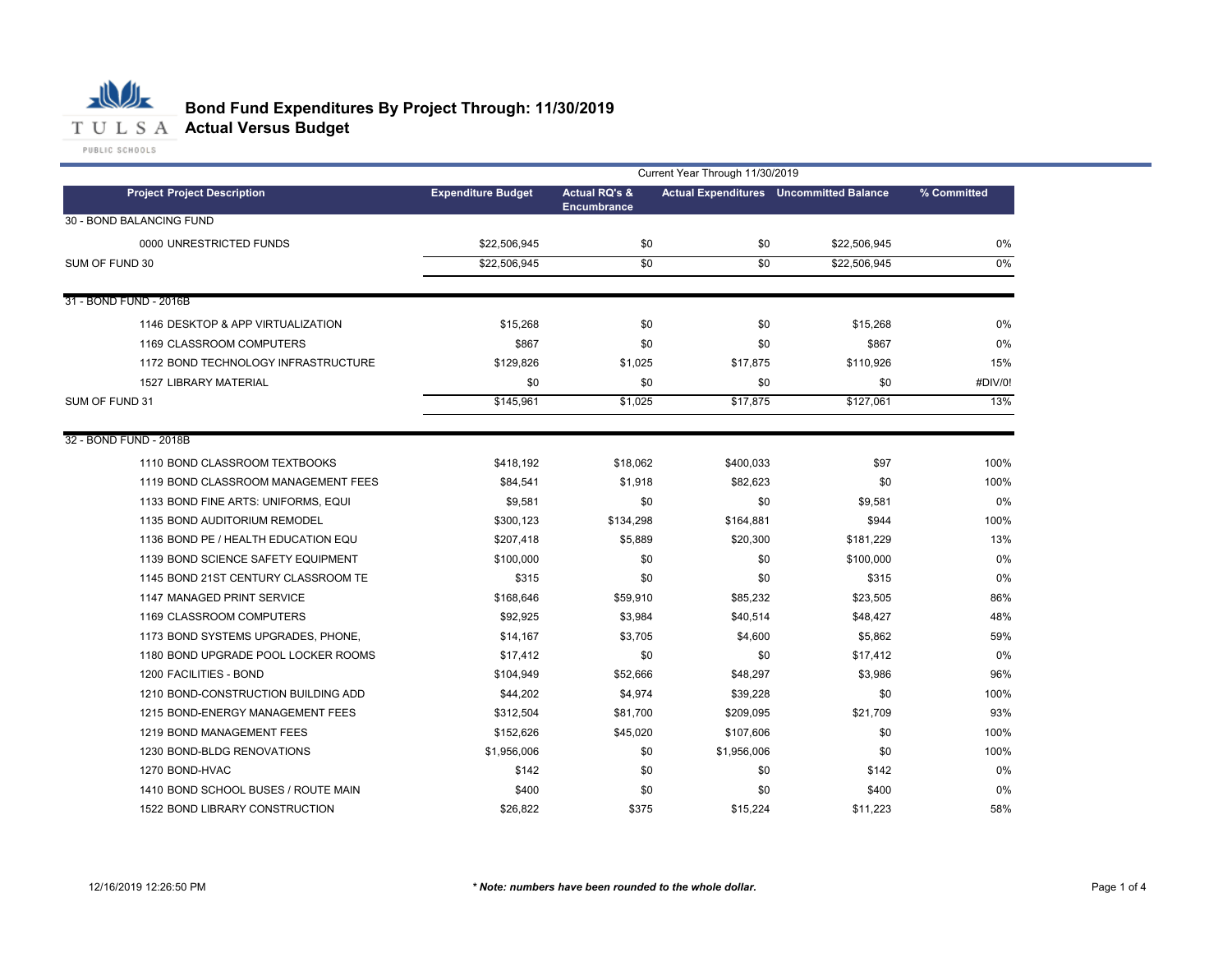

|                                     | Current Year Through 11/30/2019 |                                                |             |                                                |             |  |  |  |  |  |
|-------------------------------------|---------------------------------|------------------------------------------------|-------------|------------------------------------------------|-------------|--|--|--|--|--|
| <b>Project Project Description</b>  | <b>Expenditure Budget</b>       | <b>Actual RQ's &amp;</b><br><b>Encumbrance</b> |             | <b>Actual Expenditures</b> Uncommitted Balance | % Committed |  |  |  |  |  |
| <b>1527 LIBRARY MATERIAL</b>        | \$367,557                       | \$4,185                                        | \$346,093   | \$17,278                                       | 95%         |  |  |  |  |  |
| SUM OF FUND 32                      | \$4,378,528                     | \$416,686                                      | \$3,519,731 | \$442.110                                      | 90%         |  |  |  |  |  |
| 33 - BOND FUND - 2018C              |                                 |                                                |             |                                                |             |  |  |  |  |  |
| 1110 BOND CLASSROOM TEXTBOOKS       | \$1,243                         | \$0                                            | \$1,243     | \$0                                            | 100%        |  |  |  |  |  |
| 1111 BOND READING AND STEM MATERIAL | \$106,625                       | \$70,000                                       | \$15,237    | \$21,388                                       | 80%         |  |  |  |  |  |
| 1139 BOND SCIENCE SAFETY EQUIPMENT  | \$49,772                        | \$0                                            | \$0         | \$49,772                                       | 0%          |  |  |  |  |  |
| 1145 BOND 21ST CENTURY CLASSROOM TE | \$3,448                         | \$0                                            | \$749       | \$2,699                                        | 22%         |  |  |  |  |  |
| 1146 DESKTOP & APP VIRTUALIZATION   | \$1,006,273                     | \$495                                          | \$736,078   | \$269,700                                      | 73%         |  |  |  |  |  |
| 1169 CLASSROOM COMPUTERS            | \$95,920                        | \$4,184                                        | \$68,086    | \$23,650                                       | 75%         |  |  |  |  |  |
| 1171 PROFESSIONAL DEVELOPMENT       | \$259,422                       | \$8,000                                        | \$196,377   | \$55,044                                       | 79%         |  |  |  |  |  |
| 1173 BOND SYSTEMS UPGRADES, PHONE,  | \$10,412                        | $-$3,340,404$                                  | \$3,340,404 | \$10,412                                       | 0%          |  |  |  |  |  |
| 1177 INSTRUCTIONAL LEARNING RESOURC | \$509,571                       | \$135,000                                      | \$371,863   | \$2,708                                        | 99%         |  |  |  |  |  |
| SUM OF FUND 33                      | \$2,042,685                     | $-$ \$3,122,725                                | \$4,730,038 | \$435.373                                      | 79%         |  |  |  |  |  |
| 34 - BOND FUND - 2019A              |                                 |                                                |             |                                                |             |  |  |  |  |  |
| 1110 BOND CLASSROOM TEXTBOOKS       | \$348,104                       | \$4,990                                        | \$341,094   | \$2,021                                        | 99%         |  |  |  |  |  |
| 1111 BOND READING AND STEM MATERIAL | \$1,300,000                     | \$0                                            | \$348,403   | \$951,597                                      | 27%         |  |  |  |  |  |
| 1119 BOND CLASSROOM MANAGEMENT FEES | \$153,531                       | \$33,420                                       | \$120,110   | \$0                                            | 100%        |  |  |  |  |  |
| 1130 BOND CLASSROOM FURNITURE / FIX | \$23,945                        | \$500                                          | \$17,203    | \$6,242                                        | 74%         |  |  |  |  |  |
| 1133 BOND FINE ARTS: UNIFORMS, EQUI | \$111,079                       | \$5,471                                        | \$2,733     | \$102,875                                      | 7%          |  |  |  |  |  |
| 1135 BOND AUDITORIUM REMODEL        | \$133,000                       | \$129,665                                      | \$1,300     | \$2,035                                        | 98%         |  |  |  |  |  |
| 1145 BOND 21ST CENTURY CLASSROOM TE | \$349,398                       | \$31,397                                       | \$311,422   | \$6,579                                        | 98%         |  |  |  |  |  |
| 1147 MANAGED PRINT SERVICE          | \$300,000                       | \$22,104                                       | \$0         | \$277,896                                      | 7%          |  |  |  |  |  |
| 1169 CLASSROOM COMPUTERS            | \$673,540                       | \$89,171                                       | \$582,951   | \$1,418                                        | 100%        |  |  |  |  |  |
| 1173 BOND SYSTEMS UPGRADES, PHONE,  | \$96,757                        | \$18,733                                       | \$36,098    | \$41,926                                       | 57%         |  |  |  |  |  |
| 1200 FACILITIES - BOND              | \$17,575                        | \$2,325                                        | \$14,393    | \$857                                          | 95%         |  |  |  |  |  |
| 1212 BOND-PAVING                    | \$35,545                        | \$0                                            | \$35,545    | \$0                                            | 100%        |  |  |  |  |  |
| 1215 BOND-ENERGY MANAGEMENT FEES    | \$315,000                       | \$57,688                                       | \$252,470   | \$4,842                                        | 98%         |  |  |  |  |  |
| 1219 BOND MANAGEMENT FEES           | \$465,456                       | \$143,453                                      | \$322,003   | \$0                                            | 100%        |  |  |  |  |  |
| 1230 BOND-BLDG RENOVATIONS          | \$998,407                       | \$10,648                                       | \$987,758   | \$0                                            | 100%        |  |  |  |  |  |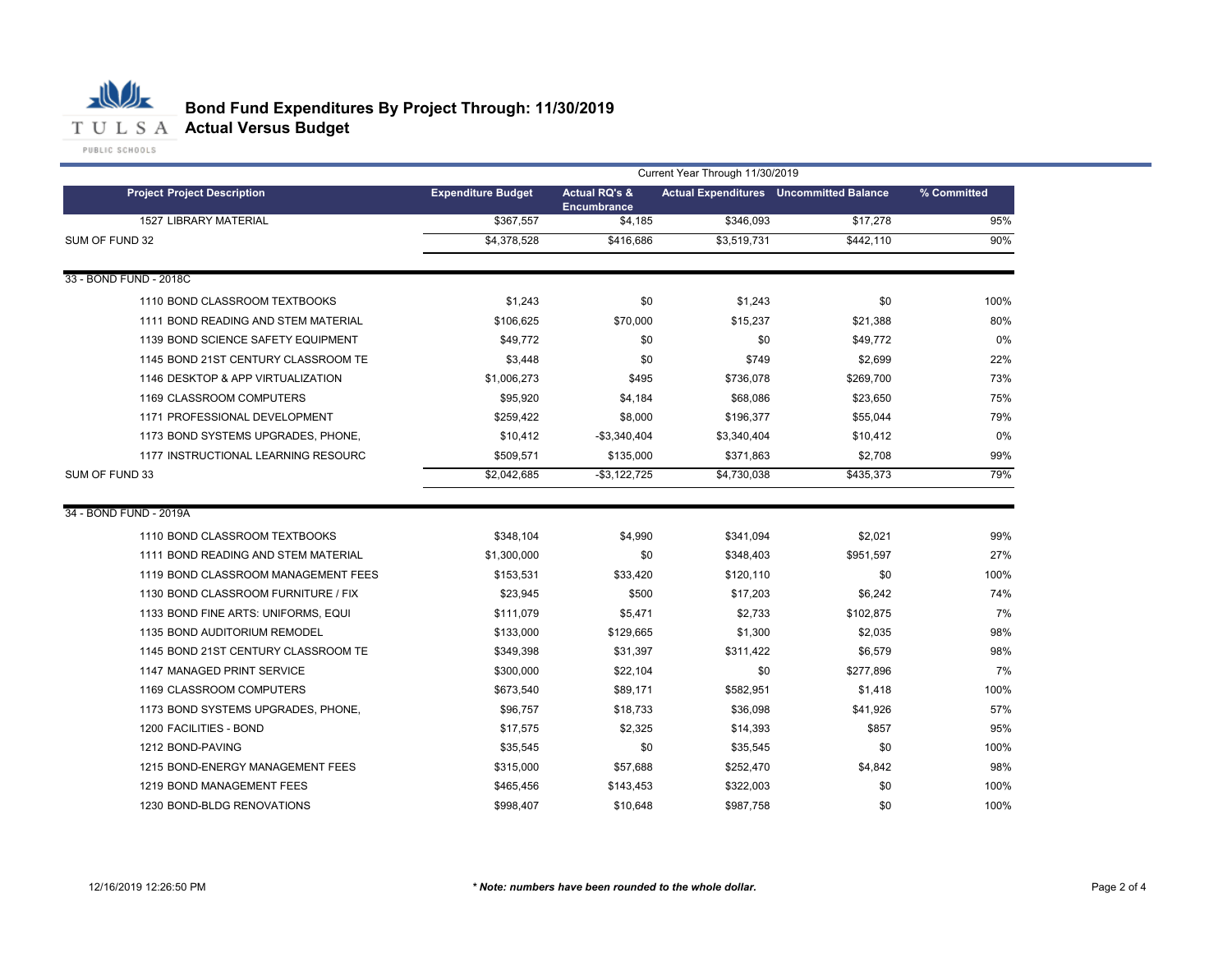## 心儿 **Bond Fund Expenditures By Project Through: 11/30/2019** T U L S A **Actual Versus Budget**

|                                     | Current Year Through 11/30/2019 |                                                |             |                                                |             |  |  |  |  |  |
|-------------------------------------|---------------------------------|------------------------------------------------|-------------|------------------------------------------------|-------------|--|--|--|--|--|
| <b>Project Project Description</b>  | <b>Expenditure Budget</b>       | <b>Actual RQ's &amp;</b><br><b>Encumbrance</b> |             | <b>Actual Expenditures</b> Uncommitted Balance | % Committed |  |  |  |  |  |
| 1260 BOND-ROOFING                   | \$98,802                        | \$0                                            | \$98,802    | \$0                                            | 100%        |  |  |  |  |  |
| 1270 BOND-HVAC                      | \$491,006                       | \$221,687                                      | \$269,319   | \$0                                            | 100%        |  |  |  |  |  |
| SUM OF FUND 34                      | \$5,911,145                     | \$771,252                                      | \$3,741,605 | \$1,398,288                                    | 76%         |  |  |  |  |  |
| 35 - BOND FUND - 2019B              |                                 |                                                |             |                                                |             |  |  |  |  |  |
| 1110 BOND CLASSROOM TEXTBOOKS       | \$500,000                       | \$28,283                                       | \$70,314    | \$401,403                                      | 20%         |  |  |  |  |  |
| 1119 BOND CLASSROOM MANAGEMENT FEES | \$242,906                       | \$176,906                                      | \$24,979    | \$41,022                                       | 83%         |  |  |  |  |  |
| 1133 BOND FINE ARTS: UNIFORMS, EQUI | \$900,000                       | \$0                                            | \$0         | \$900,000                                      | 0%          |  |  |  |  |  |
| 1135 BOND AUDITORIUM REMODEL        | \$689,000                       | \$238,193                                      | \$83,459    | \$367,348                                      | 47%         |  |  |  |  |  |
| 1139 BOND SCIENCE SAFETY EQUIPMENT  | \$100,000                       | \$0                                            | \$0         | \$100,000                                      | 0%          |  |  |  |  |  |
| 1145 BOND 21ST CENTURY CLASSROOM TE | \$2,222,072                     | \$340,890                                      | \$141,035   | \$1,740,147                                    | 22%         |  |  |  |  |  |
| 1169 CLASSROOM COMPUTERS            | \$1,428,094                     | \$257,034                                      | \$164,805   | \$1,006,255                                    | 30%         |  |  |  |  |  |
| 1180 BOND UPGRADE POOL LOCKER ROOMS | \$377,928                       | \$377,928                                      | \$0         | \$0                                            | 100%        |  |  |  |  |  |
| 1200 FACILITIES - BOND              | \$811,642                       | \$717,376                                      | \$90,027    | \$4,239                                        | 99%         |  |  |  |  |  |
| 1212 BOND-PAVING                    | \$107,055                       | \$18,975                                       | \$63,692    | \$24,388                                       | 77%         |  |  |  |  |  |
| 1215 BOND-ENERGY MANAGEMENT FEES    | \$565,000                       | \$0                                            | \$0         | \$565,000                                      | 0%          |  |  |  |  |  |
| 1219 BOND MANAGEMENT FEES           | \$584,375                       | \$440,196                                      | \$144,179   | \$0                                            | 100%        |  |  |  |  |  |
| 1225 BOND-PLAYGROUND CONST/EQUIPMNT | \$46,171                        | \$46,171                                       | \$0         | \$0                                            | 100%        |  |  |  |  |  |
| 1230 BOND-BLDG RENOVATIONS          | \$3,174,198                     | \$740,737                                      | \$2,433,461 | \$0                                            | 100%        |  |  |  |  |  |
| 1250 BOND-P.E. UPGRADES             | \$4,405,621                     | \$4,405,621                                    | \$0         | \$0                                            | 100%        |  |  |  |  |  |
| 1260 BOND-ROOFING                   | \$96,774                        | \$0                                            | \$96,774    | \$0                                            | 100%        |  |  |  |  |  |
| 1270 BOND-HVAC                      | \$1,569,164                     | \$551,864                                      | \$1,017,300 | \$0                                            | 100%        |  |  |  |  |  |
| 1410 BOND SCHOOL BUSES / ROUTE MAIN | \$275,000                       | \$46,441                                       | \$210,602   | \$17,958                                       | 93%         |  |  |  |  |  |
| 1419 BOND TRANSPORTATION MANAGEMENT | \$30,000                        | \$0                                            | \$30,000    | \$0                                            | 100%        |  |  |  |  |  |
| 1519 BOND LIBRARY MANAGEMENT FEES   | \$50,000                        | \$0                                            | \$50,000    | \$0                                            | 100%        |  |  |  |  |  |
| 1522 BOND LIBRARY CONSTRUCTION      | \$1,500,000                     | \$1,460,969                                    | \$37,831    | \$1,200                                        | 100%        |  |  |  |  |  |
| <b>1527 LIBRARY MATERIAL</b>        | \$1,755,000                     | \$409,819                                      | \$52,707    | \$1,292,474                                    | 26%         |  |  |  |  |  |
| SUM OF FUND 35                      | \$21,430,000                    | \$10,257,403                                   | \$4,711,164 | \$6,461,432                                    | 70%         |  |  |  |  |  |
| 36 - BOND FUND - 2019C              |                                 |                                                |             |                                                |             |  |  |  |  |  |
| 1111 BOND READING AND STEM MATERIAL | \$97,217                        | \$0                                            | \$97,217    | \$0                                            | 100%        |  |  |  |  |  |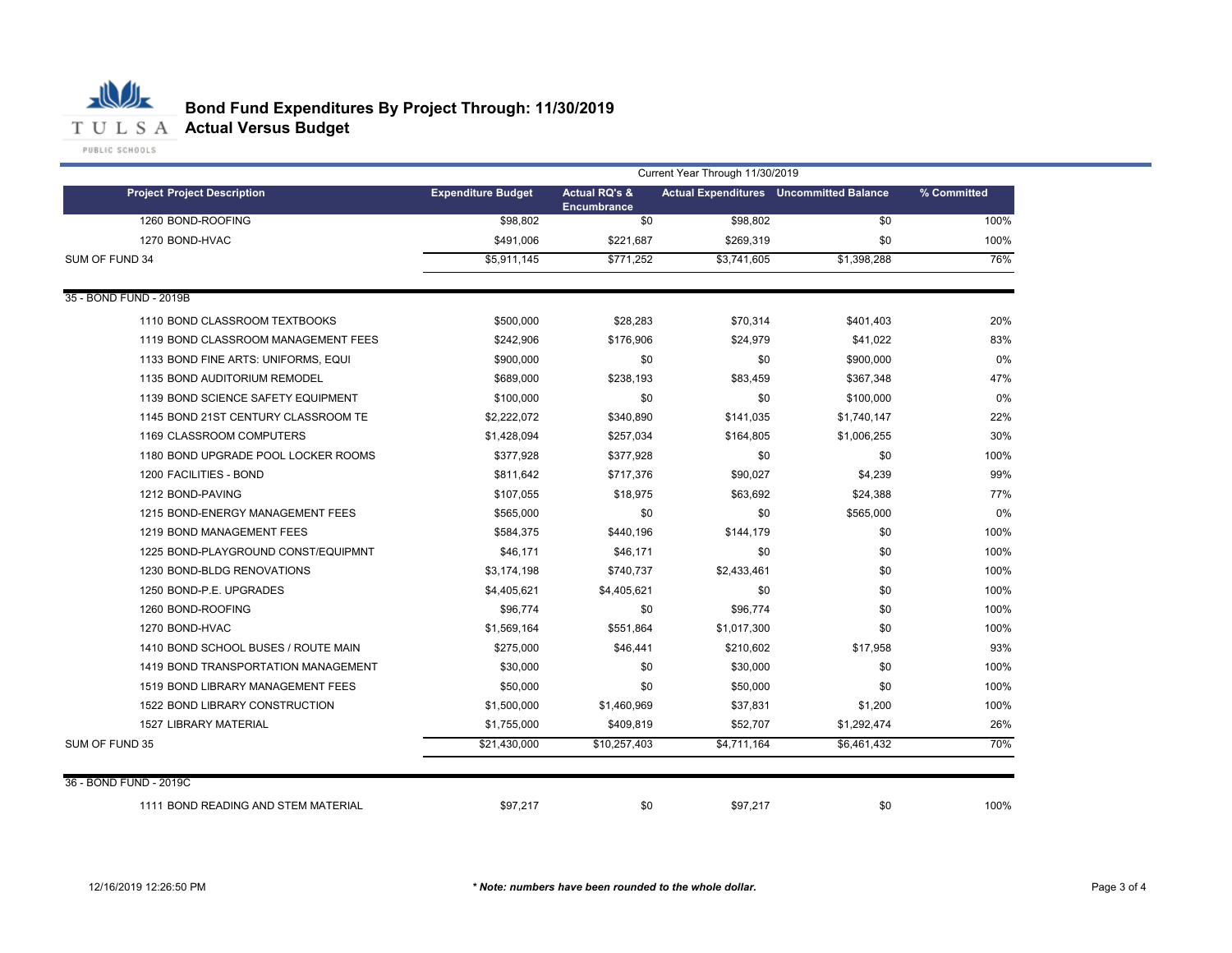

|                                     | Current Year Through 11/30/2019 |                                                |              |                                                |             |  |  |
|-------------------------------------|---------------------------------|------------------------------------------------|--------------|------------------------------------------------|-------------|--|--|
| <b>Project Project Description</b>  | <b>Expenditure Budget</b>       | <b>Actual RQ's &amp;</b><br><b>Encumbrance</b> |              | <b>Actual Expenditures</b> Uncommitted Balance | % Committed |  |  |
| 1119 BOND CLASSROOM MANAGEMENT FEES | \$50.094                        | $\overline{50}$                                | \$50,094     | \$0                                            | 100%        |  |  |
| 1146 DESKTOP & APP VIRTUALIZATION   | \$406.750                       | \$0                                            | \$0          | \$406,750                                      | $0\%$       |  |  |
| 1169 CLASSROOM COMPUTERS            | \$2,358,939                     | \$198,122                                      | \$245,974    | \$1,914,843                                    | 19%         |  |  |
| 1171 PROFESSIONAL DEVELOPMENT       | \$250,000                       | \$0                                            | \$0          | \$250,000                                      | $0\%$       |  |  |
| 1172 BOND TECHNOLOGY INFRASTRUCTURE | \$2,000,000                     | \$0                                            | \$0          | \$2,000,000                                    | 0%          |  |  |
| 1173 BOND SYSTEMS UPGRADES, PHONE,  | \$3,390,000                     | \$999,196                                      | \$1,746,598  | \$644,206                                      | 81%         |  |  |
| 1177 INSTRUCTIONAL LEARNING RESOURC | \$947,000                       | \$12,837                                       | \$94,497     | \$839,666                                      | 11%         |  |  |
| SUM OF FUND 36                      | \$9,500,000                     | \$1,210,156                                    | \$2,234,380  | \$6,055,465                                    | 36%         |  |  |
| 38 - BOND FUND - 2017B              |                                 |                                                |              |                                                |             |  |  |
| 1172 BOND TECHNOLOGY INFRASTRUCTURE | \$2,413                         | \$0                                            | \$0          | \$2,413                                        | 0%          |  |  |
| 1173 BOND SYSTEMS UPGRADES, PHONE,  | \$11,780                        | \$0                                            | \$0          | \$11,780                                       | 0%          |  |  |
| 1200 FACILITIES - BOND              | \$357                           | \$0                                            | \$221        | \$136                                          | 62%         |  |  |
| 1210 BOND-CONSTRUCTION BUILDING ADD | \$0                             | \$0                                            | \$0          | \$0                                            | #DIV/0!     |  |  |
| 1215 BOND-ENERGY MANAGEMENT FEES    | \$12,763                        | \$0                                            | \$0          | \$12,763                                       | 0%          |  |  |
| 1219 BOND MANAGEMENT FEES           | \$2,375                         | \$0                                            | \$1,761      | \$614                                          | 74%         |  |  |
| <b>1527 LIBRARY MATERIAL</b>        | \$88                            | \$0                                            | \$0          | \$88                                           | 0%          |  |  |
| SUM OF FUND 38                      | \$29,776                        | $\overline{50}$                                | \$1,981      | \$27,794                                       | 7%          |  |  |
| 39 - BOND FUND - 2018A              |                                 |                                                |              |                                                |             |  |  |
| 1110 BOND CLASSROOM TEXTBOOKS       | \$9,180                         | \$0                                            | \$0          | \$9,180                                        | $0\%$       |  |  |
| 1119 BOND CLASSROOM MANAGEMENT FEES | \$13,680                        | \$2,484                                        | \$11,194     | \$1                                            | 100%        |  |  |
| 1139 BOND SCIENCE SAFETY EQUIPMENT  | \$28,089                        | \$0                                            | \$0          | \$28,089                                       | $0\%$       |  |  |
| 1147 MANAGED PRINT SERVICE          | \$0                             | \$0                                            | \$0          | \$0                                            | #DIV/0!     |  |  |
| 1169 CLASSROOM COMPUTERS            | \$4,729                         | \$471                                          | \$1,165      | \$3,093                                        | 35%         |  |  |
| 1215 BOND-ENERGY MANAGEMENT FEES    | \$268                           | \$0                                            | \$0          | \$268                                          | $0\%$       |  |  |
| 1219 BOND MANAGEMENT FEES           | \$1                             | \$1                                            | \$0          | \$0                                            | 100%        |  |  |
| 1273 BOND SYSTEMS UPGRADES          | \$13                            | \$0                                            | \$0          | \$13                                           | 0%          |  |  |
| SUM OF FUND 39                      | \$55,960                        | \$2,957                                        | \$12,360     | \$40,643                                       | 27%         |  |  |
| <b>Grand Total of all Funds:</b>    | \$66,001,000                    | \$9,536,754                                    | \$18,969,135 | \$37,495,111                                   | 43%         |  |  |